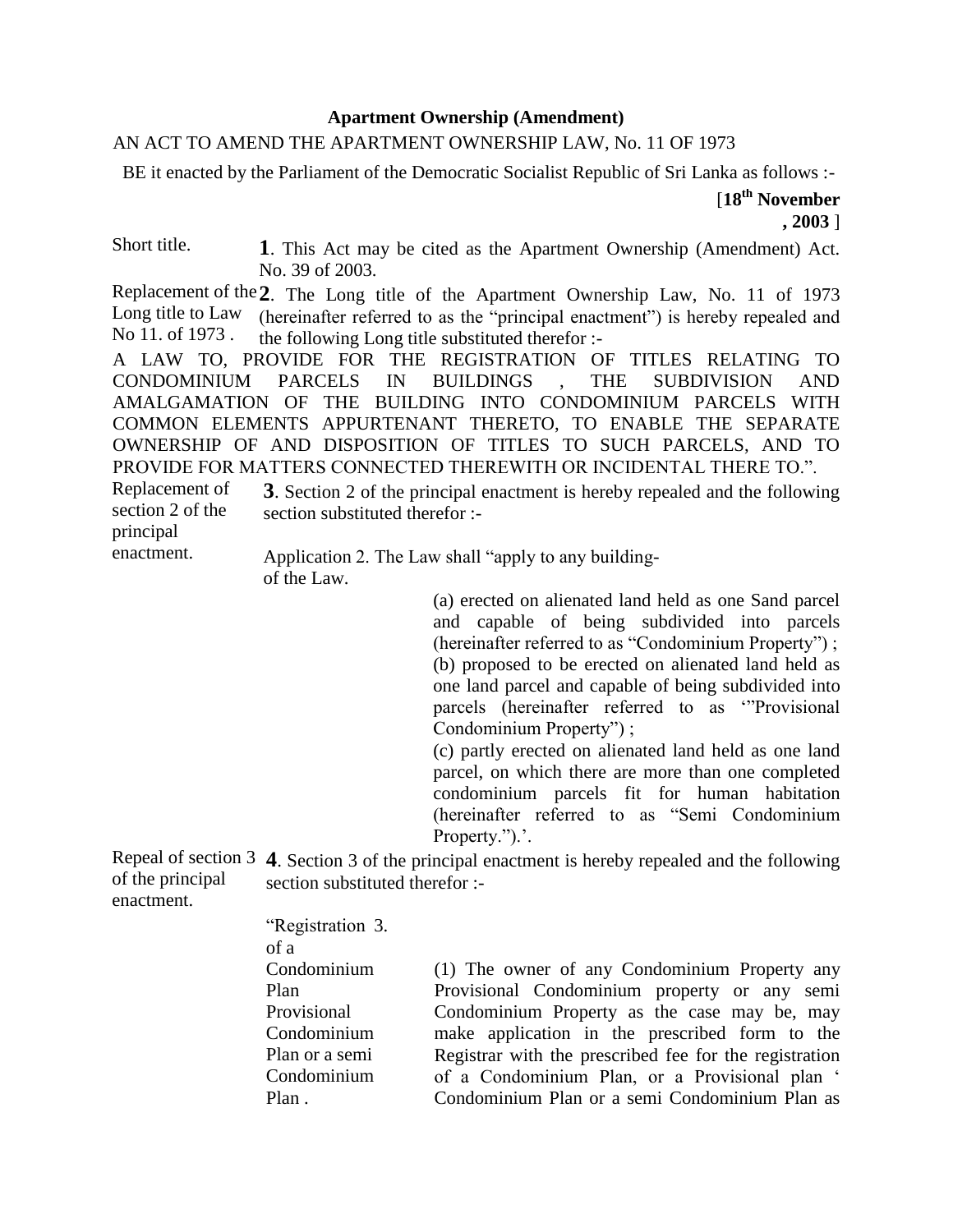the case may be.

(2) The owner of any land parcel on which there is a completed building capable of being subdivided under section 2 and which is certified by the General Manager of the Condominium Management Authority , to be fit for occupation or use shall, make application within the period specified in paragraph (a) or (b) as the case may be , in the prescribed form with the prescribed fee to the Registrar, for the registration of a Condominium Plan which shall accompany such application, if at any time he has sold or in agreement to sell-

> (a) within eighteen months from the date of such first sale or in agreement to sell or three months from the date of the completion of such building whichever is earlier ;

> (b) within six months from the date of completion of such building, if the sale or agreement to sell of any parcel of the building, of which the first of such sale or agreement to sell took place, after the date of

completion of such building.

(3)

(a) The owner shall make an application to the General Manager of the Condominium Management Authority, to obtain an extension of the time period specified under subsection  $(2)$ .

(b) Where an application is made under paragraph (a) by the owner to the General Manager by the Condominium Management Authority may, in consultation of the Registrar grant an extension for a further period not exceeding six months.

(4) Any person who contravenes the provisions of subsection (2) or subsection (3) as the case may be shall be guilty of an offence and be liable on conviction after summary trial before a Magistrate to a fine not exceeding rupees fifty thousand and to a further fine not exceeding rupees one thousand for each day the offence continues to be committed, after such conviction.".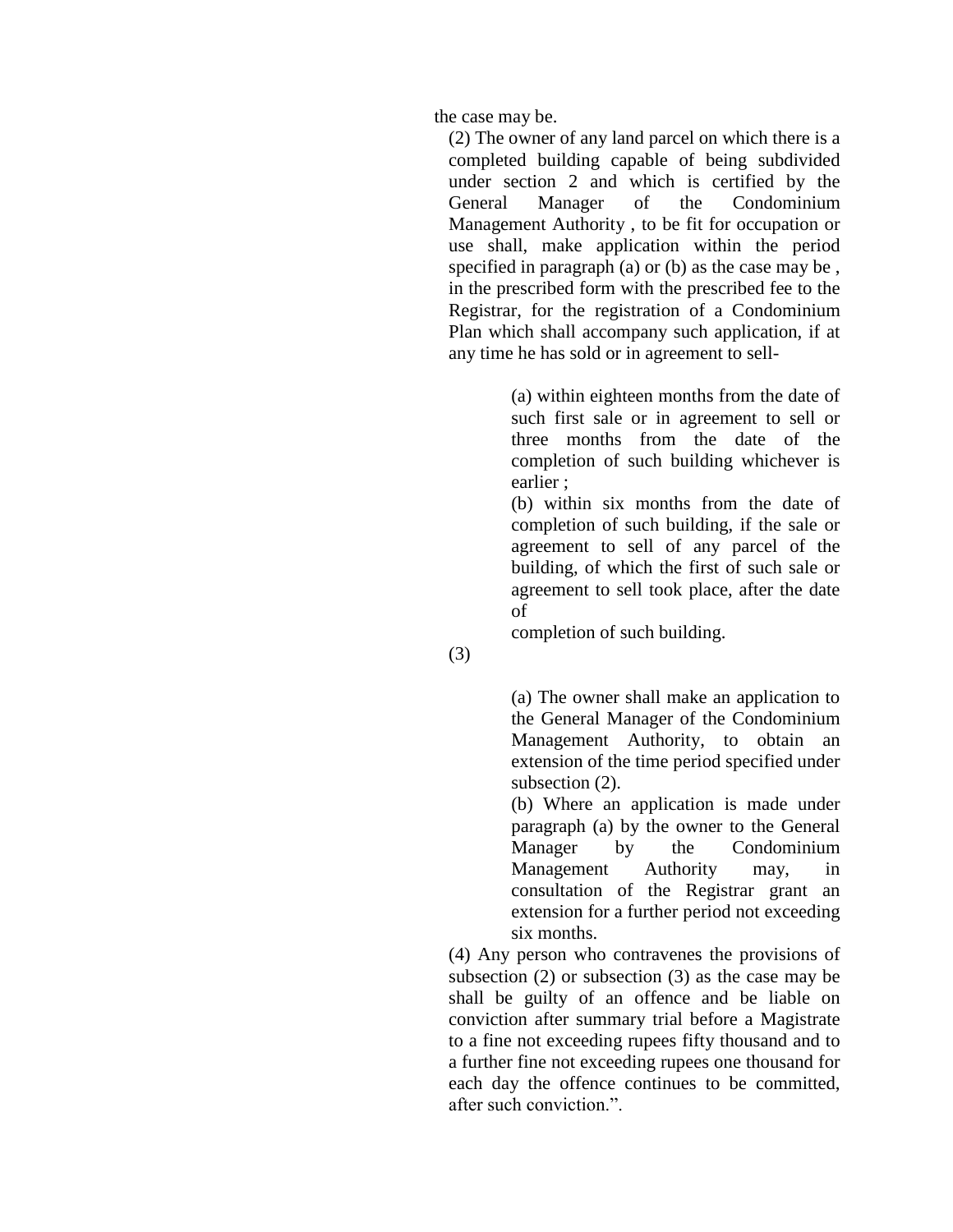Insertion of new sections 3A. 3B and 3C in the principal enactment.

**5**. The following new sections are hereby inserted immediately after section 3 and shall have effect as sections 3A, 3B and 3C of the principal enactment:-

"Application 3A. for the registration or a Condominium Plan. (1)

(a) Every application for the registration of a Condominium Plan, shall be made to in the prescribed form in triplicate.

(b) The "Original" and the "Duplicate" of such application shall be sent to the Registrar and the 'Triplicate" shall be sent to the General Manager of the Condominium Management Authority.

(2) Every application made under subsection (1) shall be accompanied by –

(a) the prescribed fee ;

(b) the building plan approved by the planning authority in triplicate :

(c) the Condominium Plan in triplicate containing such details as are specified in section 5 ;

(d) certificate, from a qualified architect or a qualified civil or structural engineer, to the effect that the building was constructed in accordance with the plans and specifications by reference to which, permission was granted indicating the date on which such permission was granted and the reference number thereof ;

(e) the written consent of every person who if any is entitled to the benefit of-

(i) a charge of the land ;

(ii) a lease of the whole or any part thereof ;

(iii) a charge of such lease ; or

(iv) a lien over the land or any such lease ;

(f) the certificate of conformity issued by the local authority within whose limits the land is situated and empowered to approve the building plan ;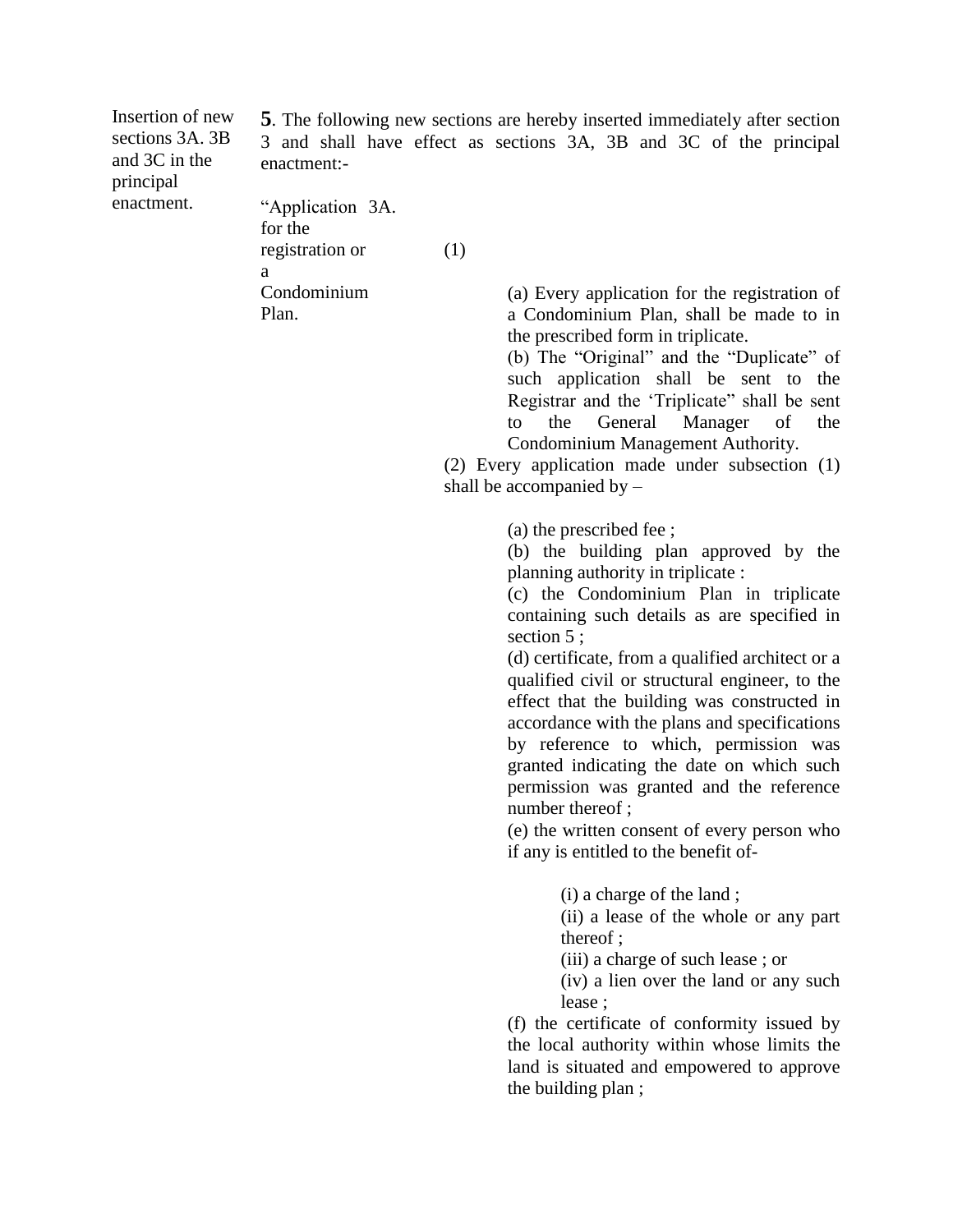(g) the Certificate of Title for the land parcel :

Provided however , where the Certificate of Title to the land parcel, is not in the possession of the owner, but in the possession of any other person, a copy of a request by such owner served on such other person for the production of such Certificate to the Registrar within fourteen days from the date specified in such request shall be attached to such application ;

(h)

(i) where there is a mortgage on the Condominium Property proposed to be registered a declaration by the applicant stating details as regards the –

> (A) finances already raised by mortgaging the Condominium Property and the name of such financial institution ;

(B) total amount borrowed under the aforesaid mortgage and the amount secured against each such Condominium Plan proposed to be registered.

(ii) where there is no such mortgage on the Condominium Property proposed to be registered the owner shall make a statement to that effect.

(i) a certificate from the General Manager of the Condominium Management Authority certifying that the common amenities provided for the benefit and the welfare of the occupants of the condominium parcels of the building are satisfactory and arrangements made as regards the control, administration, maintenance or management of the common elements of the Condominium Property are satisfactory : and

(j) a declaration by the applicant, attested by a Notary Public, which shall contain-

(i) a description, by reference to the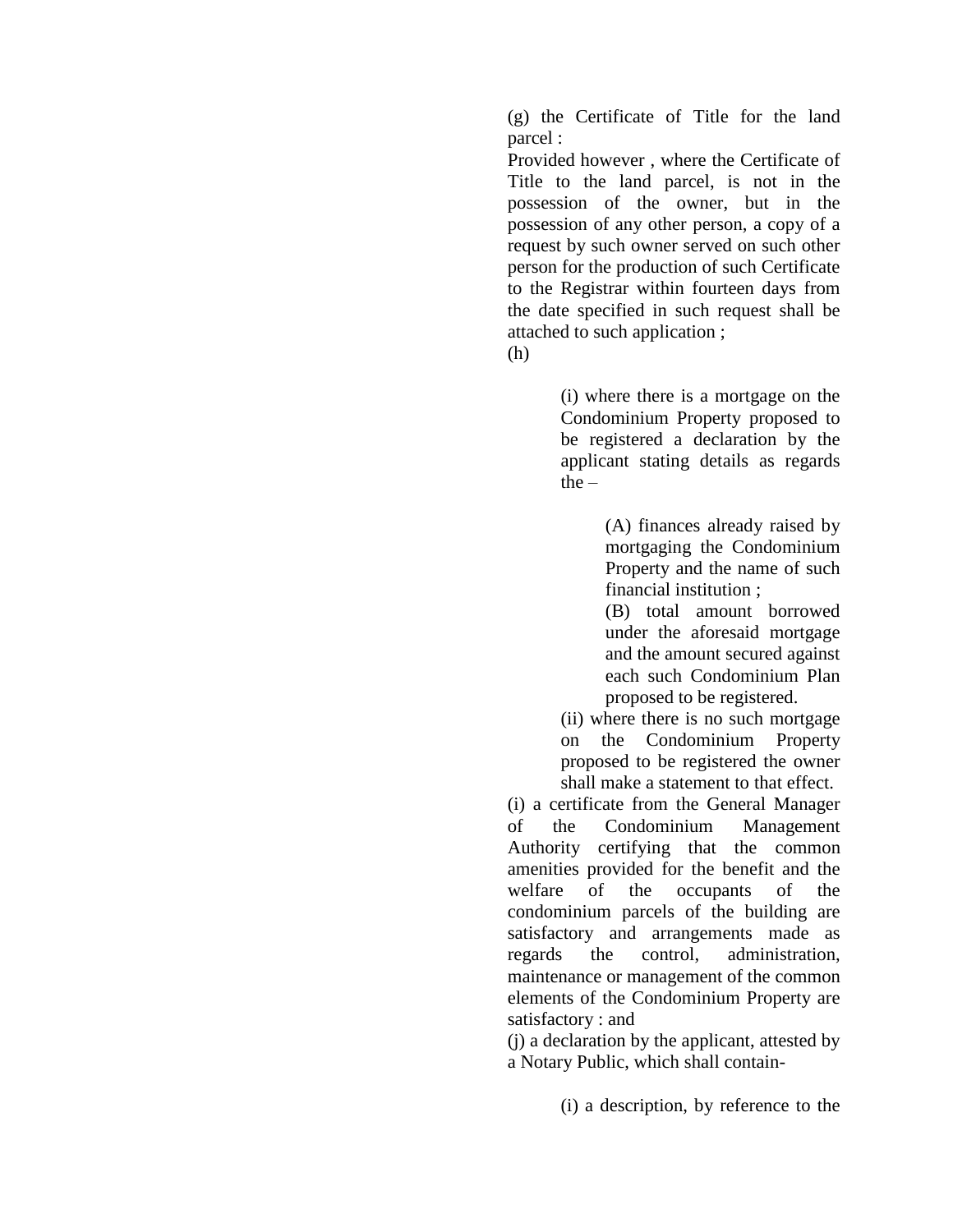cadastral map of the land parcel on which the building is located and to which title is claimed, its boundaries, extent and situation specifying the Administrative District Divisional Revenue Officer's Division, village, ward, pattu, korale or other division or district in which the land parcel is situated, and in case the land parcel is situated in a town, the name, if any, of the street in which it is situated, together with the assessment number ; .

(ii) the name and address of the owner or owners of the condominium parcels ;

(iii) the particulars of deeds, instruments or other documents and of other evidence of title retted upon by the applicant in support of the claim to title ;

(iv) a reference to the division, volume and folio in which the title is registered under the Registration of Title Act, No. 21 of 1998 and, if the land parcel is not so registered, a declaration to the effect that the land parcel is not so registered ;

(v) the particulars of every encumbrance, lis pendens, seizure, order or decree affecting the land parcel, to the knowledge of the applicant ;

(vi) a description of the building, stating the number of storeys and basement and the number of condominium parcels ;

(vii) the number or other symbol identifying each condominium parcel and a statement of its location, floor area, number of rooms, any immediate common area to which it has access, and any other information for the purpose of identification, including corresponding information relating to an accessory parcel, if any ;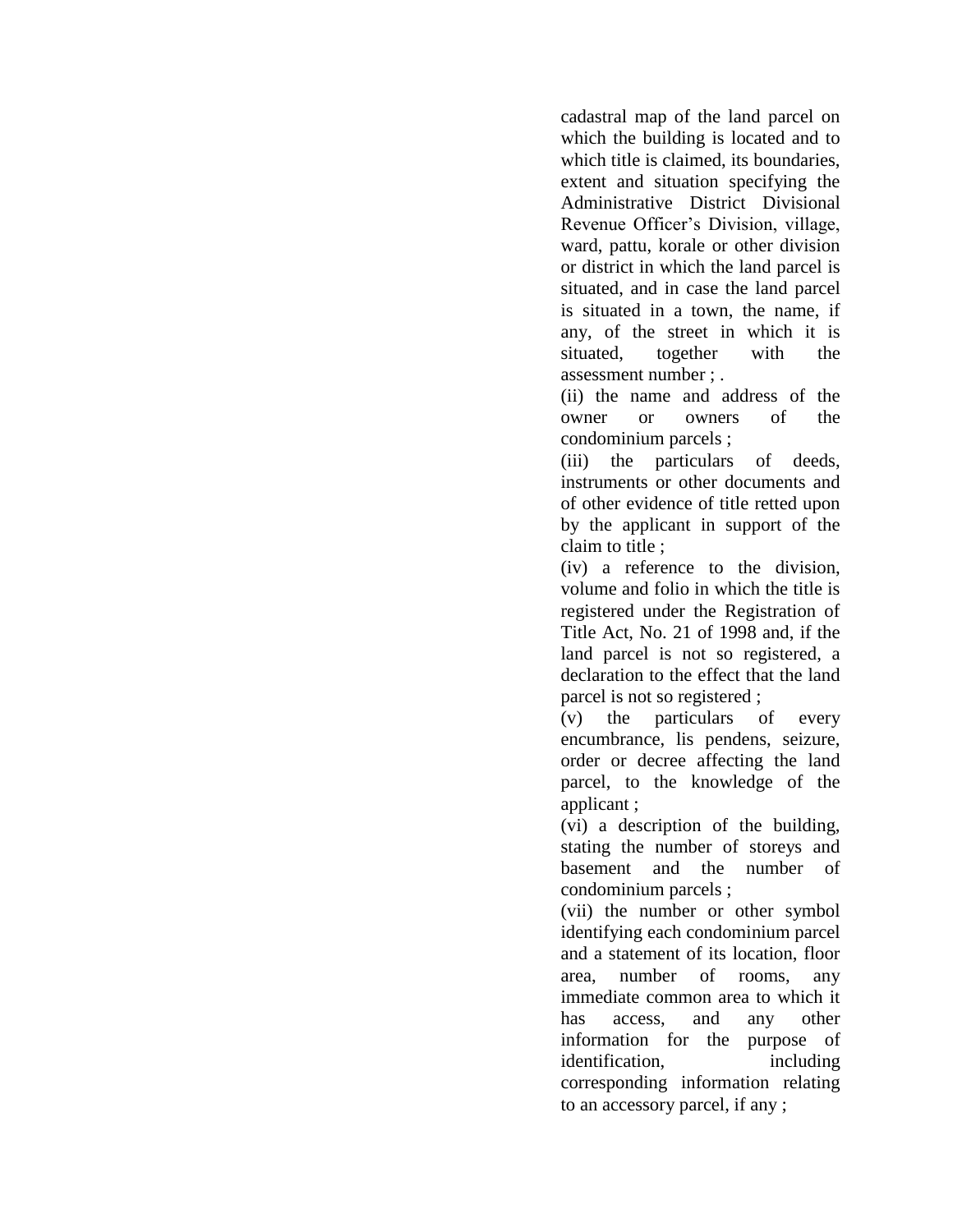(viii) a description of the common elements of the Condominium Property :

(ix) a description of the accessory parcels of the Condominium Property, specifying the condominium parcels they are made appurtenant to irrespective of whether the accessory parcels are contiguous to the specified condominium parcels or otherwise ;

(x) the undivided share value of each condominium parcel in the common elements of the Condominium Property ;

(xi) the percentage of the undivided share in common elements appurtenant to each condominium parcel ;

(xii) a statement of the purpose for which the building and each of the condominium parcel is intended and restricted as to its use :

(xiii) a statement of account on the advances already drawn from the prospective purchasers giving their names for allocation of condominium parcels in the Condominium Plan ;

(xiv) any further details in connection with the condominium property which the applicant may deem desirable to set forth consistent with this Law :

(xv) any other information which may be required TO be provided by or under any written law ;

(xvi) the signature of the owner or owners of the condominium property

; (k) reference, number in the case of the registration of the Semi Condominium Plan or the Provisional Condominium Plan, as the case may be.

Application for the registration of 3B.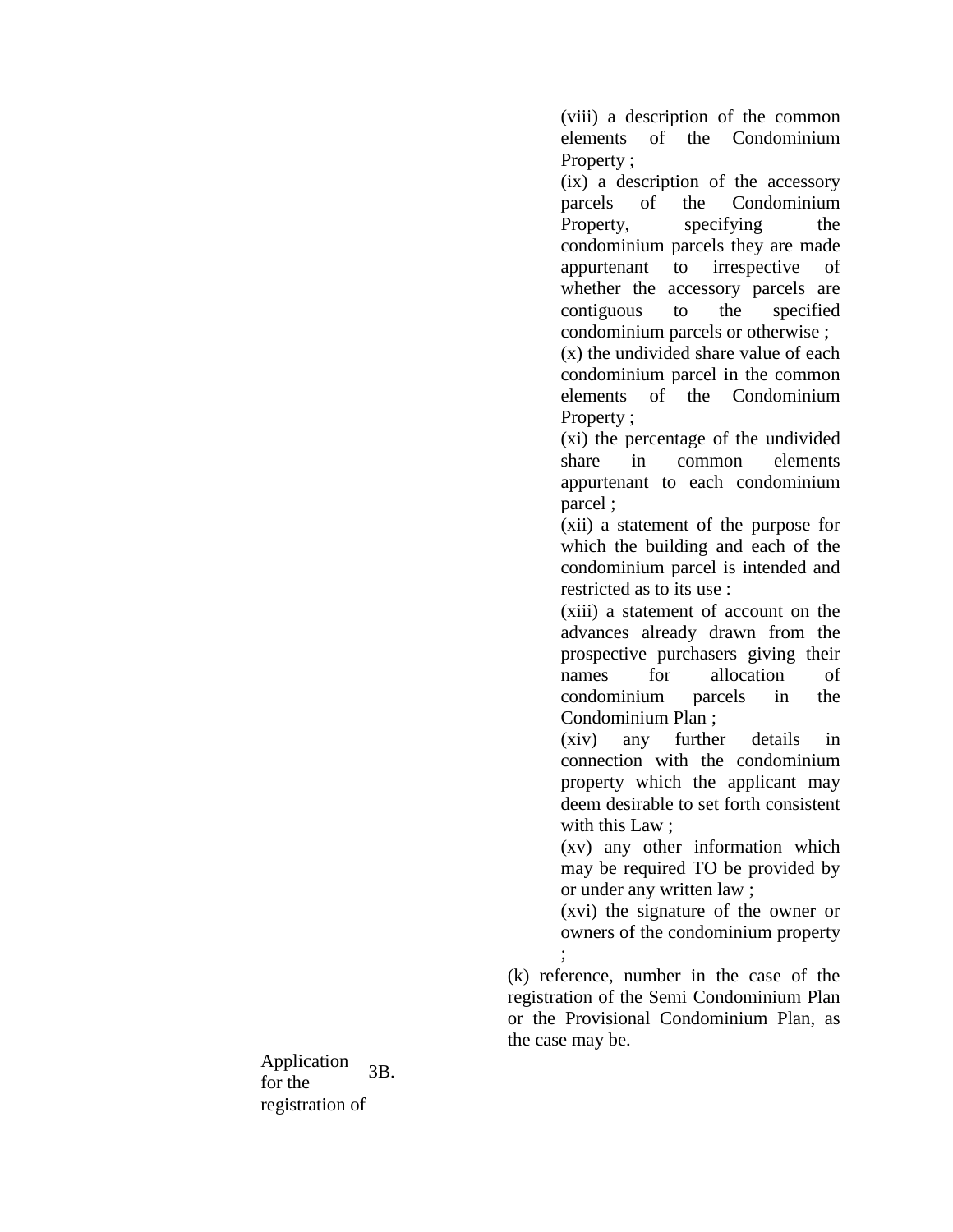a provisional Condominium Plan.

(a) Every application for the registration of a Provisional Condominium Plan shall be made to in the prescribed form in triplicate (b) The "Original" and the "Duplicate" of such application shall be sent to the Registrar and the "Triplicate"' shall be sent to the General Manager of the Condominium Management Authority.

(2) Every application made under subsection (1) shall be accompanied by-

(a) the prescribed fee ;

(b) the building plan approved by the planning authority, in triplicate :

(c) the Provisional Condominium Plan containing such particulars specified in section 5A;

(d) the written consent of every person who if any is entitled to the benefit of-

(i) a charge of the land ;

(ii) a lease of the whole or any part thereof ;

(iii) a charge of such lease ; or

(iv) a lien over the land or any such lease.

(e) the Certificate of Title for the land parcel :

Provided however, where the Certificate of Title to the land parcel, is not in the possession of the owner, but in the possession of any other person a copy of a request by such owner served on such other person for the production of such Certificate to the Registrar of Title within fourteen days from the date specified in such request shall be attached to such application ;

(f) a certificate from the General Manager of the Condominium Management Authority certifying that-

> (i) common amenities required to be provided to the proposed building, has been provided for in the approved building plan ;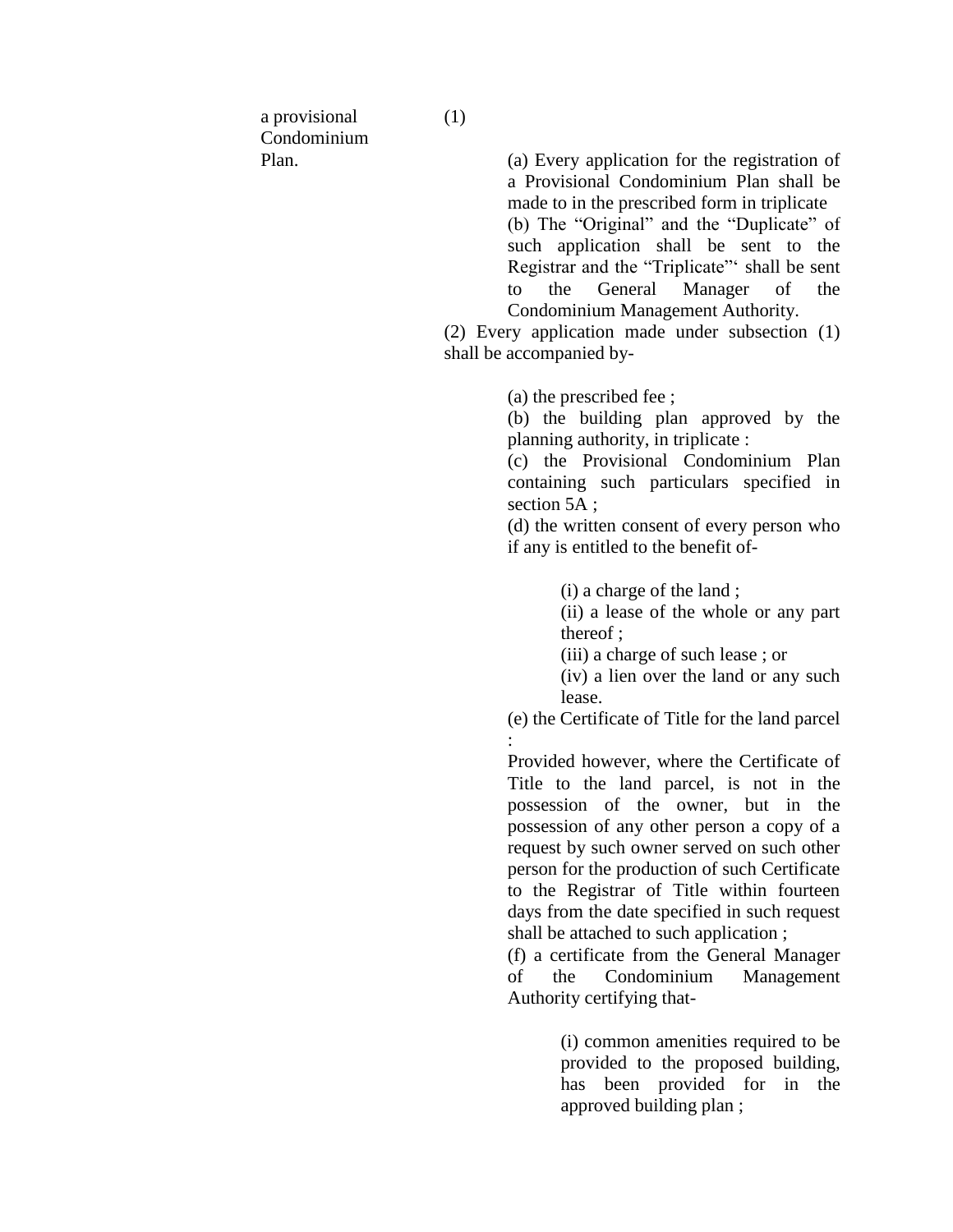(ii) the common elements of the proposed building has been properly designed in the proposed building plan, to ensure proper control, administration, maintenance or management of such common elements by the Management Corporation ;

(g) a declaration by the applicant, on the-

(i) availability of funds for the construction of the building supported by a certificate from a recognised financial institution stating the availability of financial support for the contraction of such building ;

(ii) details of the finances already raised or to be raised by mortgaging the Provisional Condominium Property, and the amount secured or to be secured against each provisional condominium parcel or parcels, and the name of such financial institution, supported by a certificate from the recognized financial institution ;

(h) a financial report confirming the cost of the construction verified by a qualified quantity surveyor, or a qualified civil or structural engineer ;

(i) implementation plan of the total construction indicating the proposed date of commencement and the proposed date of completion of each of the following activities supported by a certificate of the qualified architect or a qualified civil or structural engineer as the case may be-

(i) foundation columns ;

(ii) construction of walls ;

(iii) construction of storey ;

(iv) construction of roof ;

(v) final finishing upto the level for human habitation.

(j) a declaration by the applicant attested by

a Notary Public containing the requirement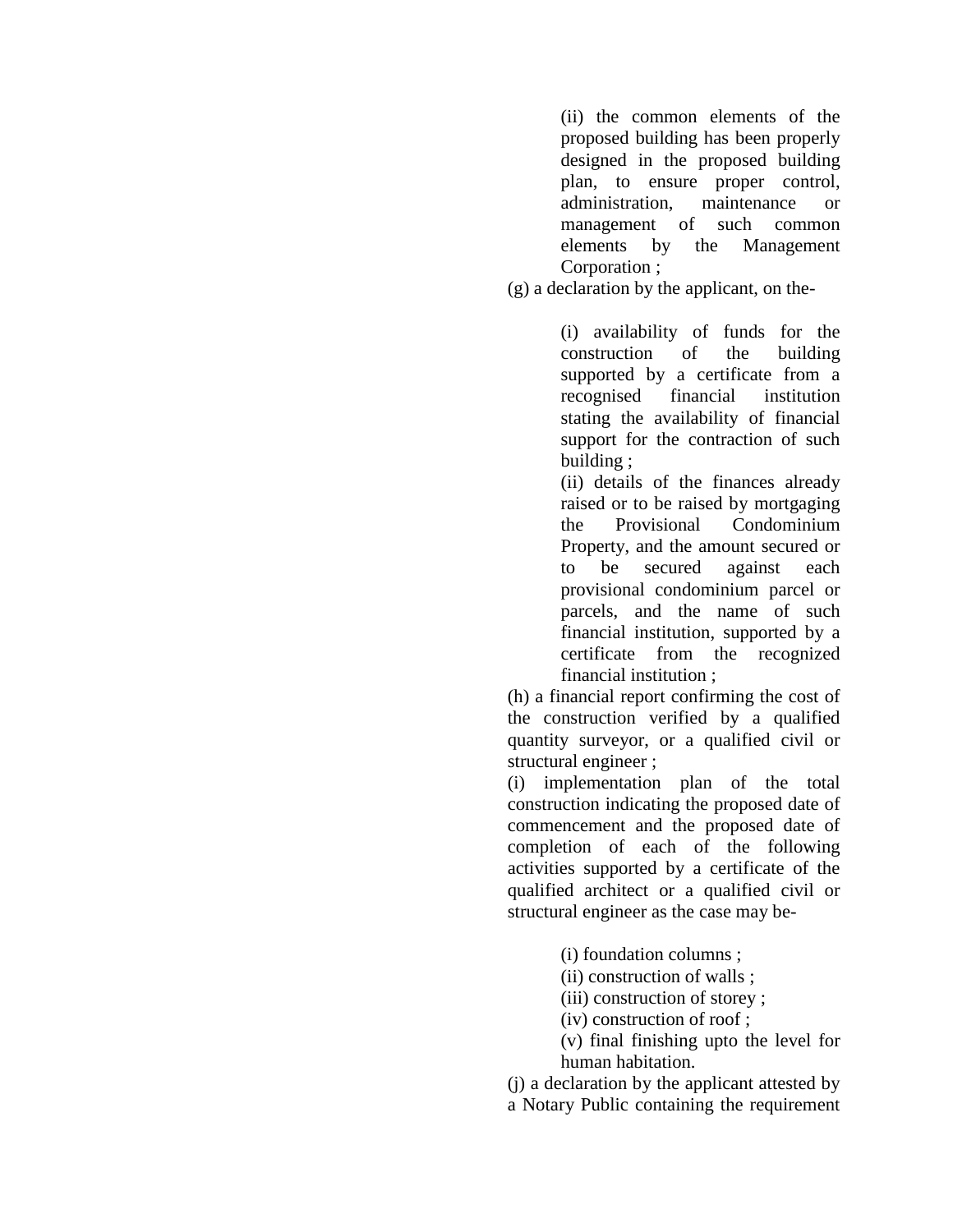specified in paragraph (j) of subsection (2) of section 3 A.

Application 3c. for the registration of a Semi Condominium Plan.

(1)

(a) Every application for the registration of a Semi Condominium Plan shall be made to in the prescribed form in triplicate.

(b) The "Original" and the "Duplicate" of such application shall be sent to the Registrar, and the "Triplicate" shall be sent to the General Manager of the Condominium Management Authority.

(2) Every application made under subsection (1) shall be accompanied by-

(a) the prescribed fee ;

(b) the building plan approved by the planning authority, in triplicate ;

(c) the Semi Condominium Plan containing such particulars specified in section 5B ;

(d) the written consent of every person who, if any is entitled to the benefit of-

(i) a charge of the land ;

(ii) a lease of the whole or any part thereof ;

(iii) a charge of such lease ;

(iv) a lien over the land or any such lease.

(e) the Certificate of Title for the land parcel :

Provided however, where the Certificate of Title to the land parcel, is not in the possession of the owner, but in the possession of any other person a copy of a request by such owner served on such other person for the production of such Certificate for the Registrar of Title within fourteen days of the date specified in such request shall be attached to such application ;

(f) a certificate from the General Manager of the Condominium Management Authority certifying that the common amenities provide for the benefit and welfare of the occupants of the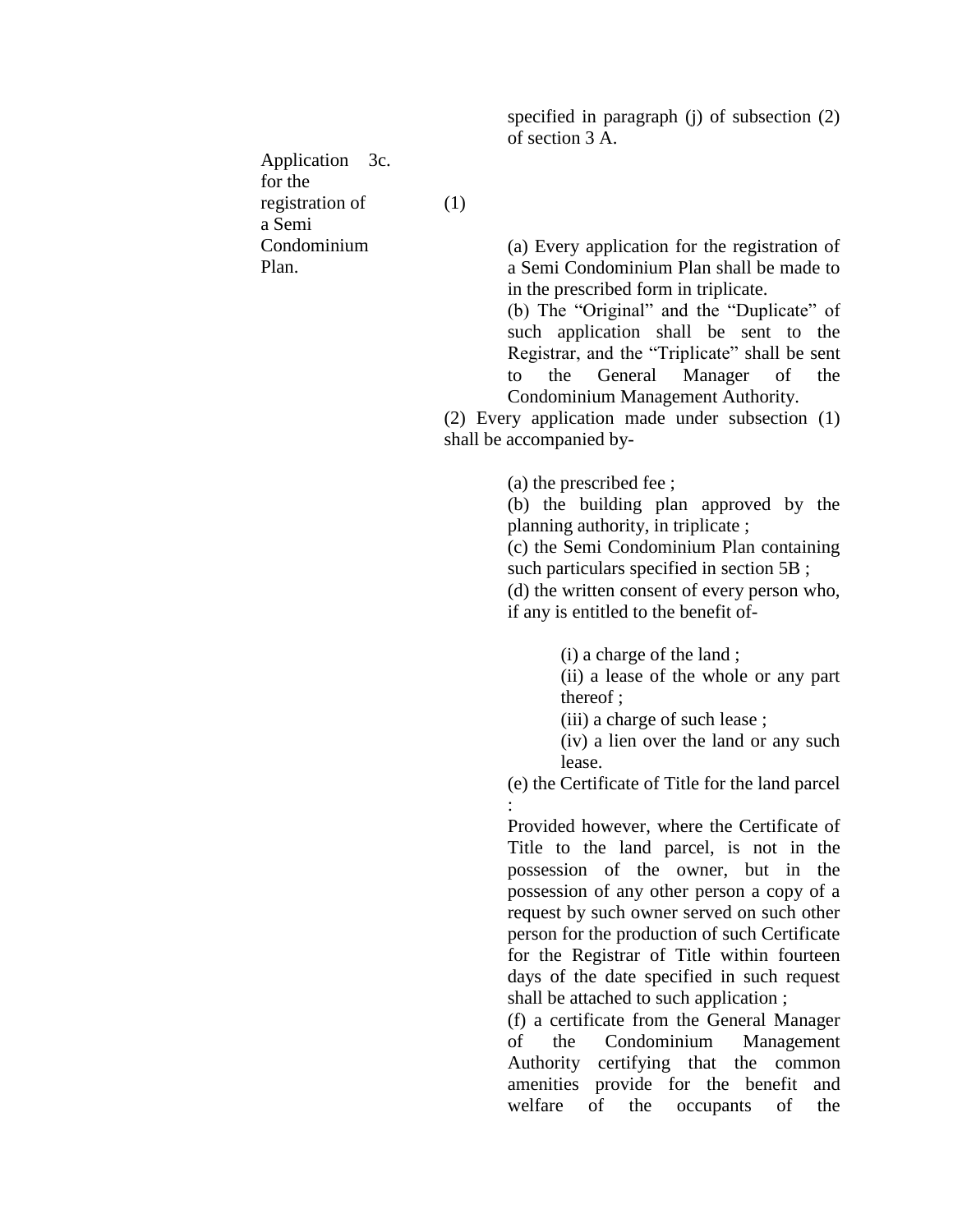condominium parcels of the building are satisfactory and arrangements made as regards the control, administration, maintenance or management of the common elements of the Condominium Property are satisfactory ;

(g) a certificate of conformity from the local authority within whose limits the land is situated and empowered to approve the building plan ;

(h) a certificate from a qualified architect or a qualified civil or structural engineer, as the case may be to the effect that the completed condominium parcels and provisional condominium parcels, shown in the Semi Condominium Plan has been drawn in accordance with the approved plans and specifications by reference to which, permission was given stating therein the date on which such permission was given and the reference number thereto ;

(i) the reference number in the case of the registration of a Semi Condominium Plan or a Provisional Condominium plan, as the case may be ;

(j)

(i) where there is a mortgage on the Condominium Property proposed to be registered a declaration by the applicant stating details as regards the-

> (A) finances already raised by mortgaging the Condominium Property and name of such financial institution ;

> (B) total amount borrowed under the aforesaid mortgage and the amount secured against each such Condominium Plan proposed to be registered ;

(ii) where there is no such mortgage on the Condominium Property proposed to be registered the owner shall make a statement to that effect.

(k) a declaration by the applicant attested by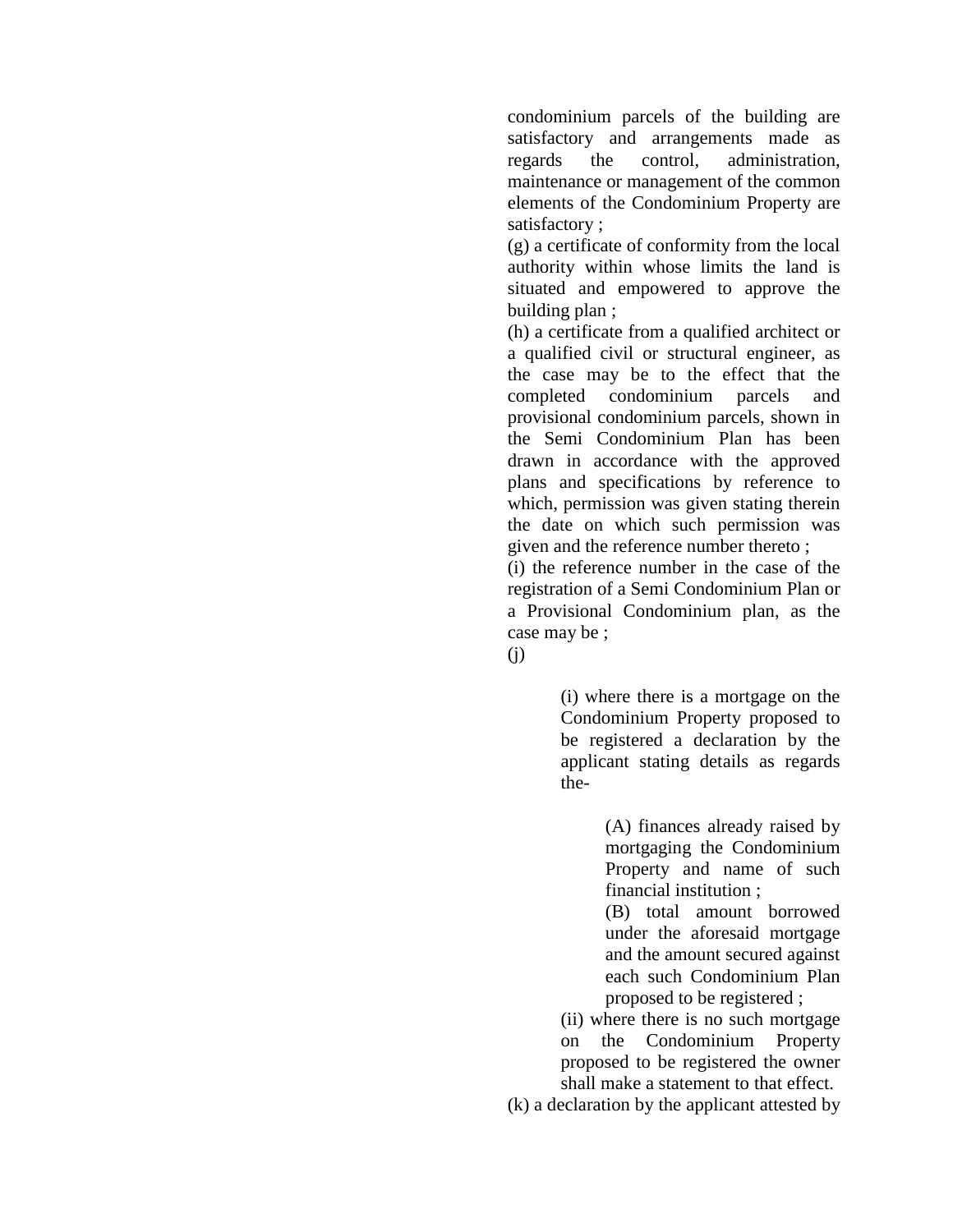a Notary Public containing the requirements specified in paragraph (i) of subsection (2) of section 3A.".

Replacement of section 5 of the principal enactment. **6**. Section 5 of the principal enactment is hereby repealed and the following section substituted therefor :-"Condominium 5.

Plan.

(1) The Condominium Plan shall comprise of a survey plan or plans which shall be prepared and drawn by a licensed surveyor or by or under the authority of the Surveyor-General and shall –

> (a) delineate the external surface boundaries and boundary marks of the Condominium Property and the position of each subdivided building thereon fixed in relation to the surface boundaries ;

> (b) specify the division, volume and folio in which the land parcel is registered and the surveyed area thereof ;

> (c) include a vertical section of each subdivided building showing"

> > (i) the floors and ceilings of each storey : and

(ii) the height of each storey,

(d) include a description , as well as the vertical section and dimensions, of each building erected within the Condominium Property as a completed subdivided building , in accordance with building plans and subdivision plans approved by the authority for the time being responsible for the approval of such plans ;

(e) delineate, subject to the provisions of subsections (2) and (3), each condominium parcel and define the boundaries thereof by reference to floors and walls showing the horizontal dimensions, without it being necessary to show any bearing ;

(f) identify the condominium parcels into which each building is divided and distinguish such parcels by assessment numbers, numbers or other symbols ;

(g) distinguish each storey by an index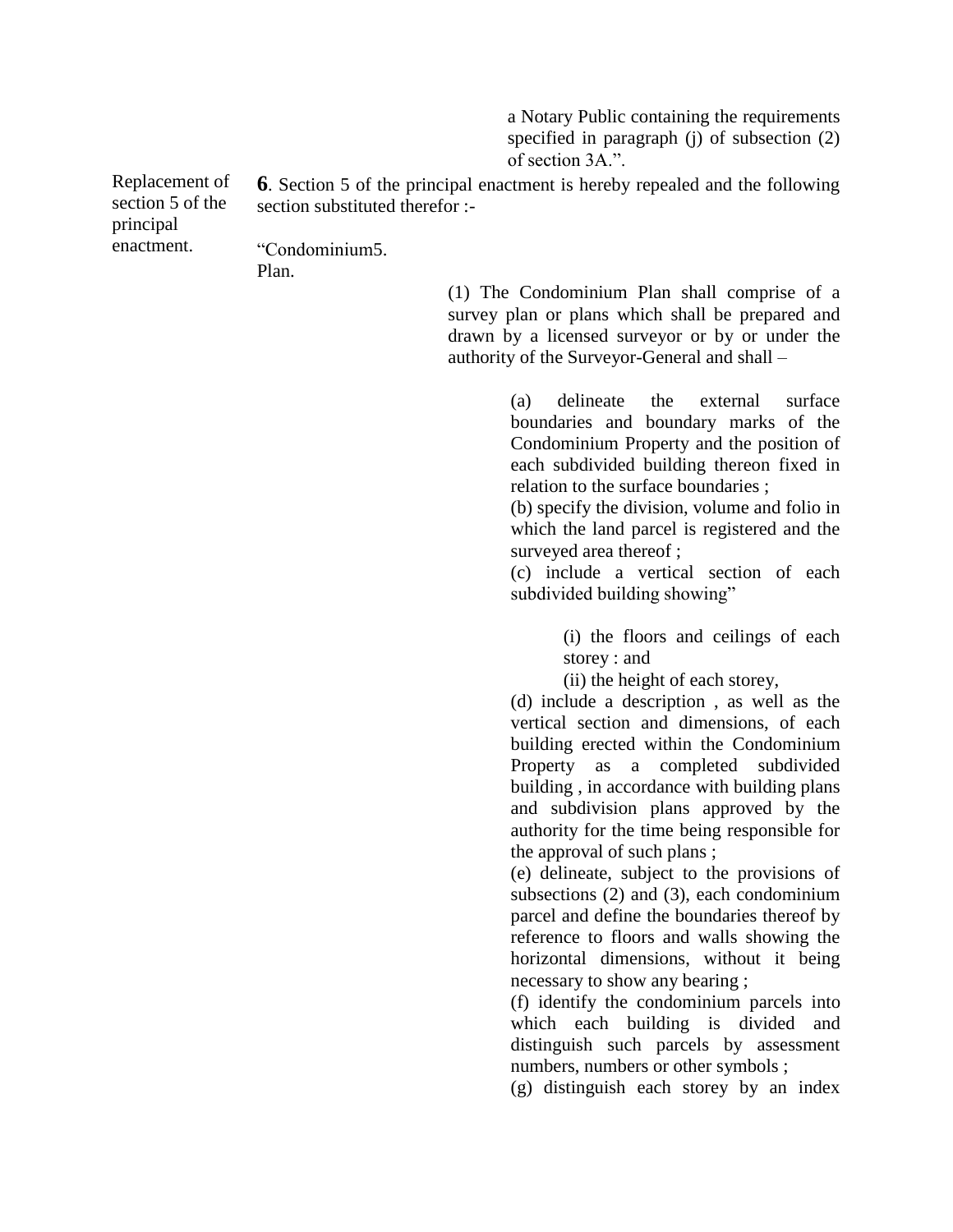letter in relation to the sand parcel number of the Condominium Property and specify the condominium parcels in each storey in relation to the number of such storey ;

(h) specify the approximate floor area of each condominium parcel ;

(i) delineate the external boundaries and show the horizontal dimensions without it being necessary to show any bearing of each building erected within the Condominium Property as a completed subdivided building in accordance with building plans any subdivided plans approved by the authority for time being responsible for the approval of such plans ; (j) define the common elements of the

Condominium Property ;

(k) bear an endorsement by the person preparing it to the effect that the building shown in the condominium plan is within the external horizontal boundaries of the Condominium Property ;

(l) to it a certificate from a registered architect or a registered professional civil or structural engineer to the effect that the condominium parcels shown therein are the same as those existing on the Condominium Property ;

(m) enter the share value of each condominium parcel in the plan in compliance with the provisions of section 20A ; and

(n) bear an endorsement with a certificate of a licensed surveyor that all buildings and all Condominium parcels shown in the Condominium Plan in relation to the external surface boundaries of the Condominium Property are within the Condominium Property and are in compliance with the building plan, and the subdivision plans issued by the authority for the time being responsible for the approval of such plans.

(o) show the share values in whole numbers of each condominium parcel and number equal to the aggregate share value entitlement of all the condominium parcels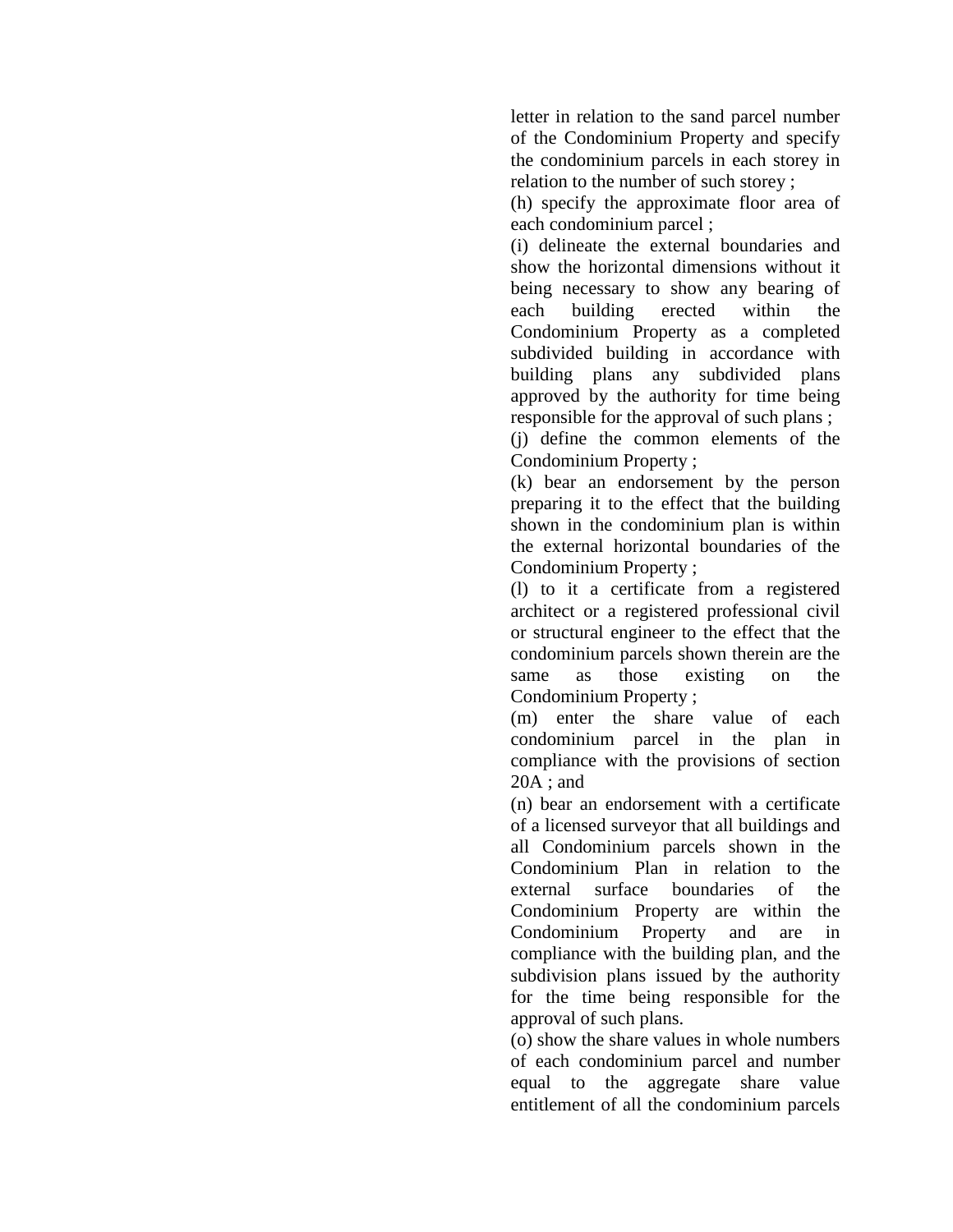(p) have endorsed upon it the address at which documents may be served on the management corporation in accordance with section 20N ; and

(q) contain such other particulars as may be prescribed.

(2) Where an accessory parcel consists of a building and is bounded by external walls, floors and ceilings, the dimensions and boundaries of such accessory parcel shall be shown in the Condominium Plan in accordance with the requirements of subsection (1).

(3) Where an accessory parcel does not consist of a building-

> (a) the external boundaries of the accessory parcel shall be ascertained from the building plans and subdivision plans approved by the authority for the time being responsible for the approval of such plans and the accessory parcel shall be unlimited in its vertical dimension except to the extent of any projection above, or encroachment below ground level by another part of the condominium property ; and

> (b) the Condominium Plan shall show a diagram of the accessory parcel with similar dimensions as those shown on the approved plans referred to in paragraph (a).

(4) Unless otherwise stipulated in the Condominium Plan , the common boundary on any condominium parcel with another condominium parcel or with the common elements shall be the centre of the floor, wall or ceiling as the case may be.".

Insertion of new sections 5A and 5B 5 of the principal enactment and shall have the effect as sections 5A and 5B of in the principal of that enactment: enactment. **7**. The following new sections are hereby inserted immediately after section

> Provisional Condominium drawn by a licensed surveyor or by or under the authority of Plan. 5A. The Provisional Condominium Plan shall be prepared and the Surveyor General and shall :-

> > (a) delineate the external surface boundaries and boundary marks of the proposed Condominium

;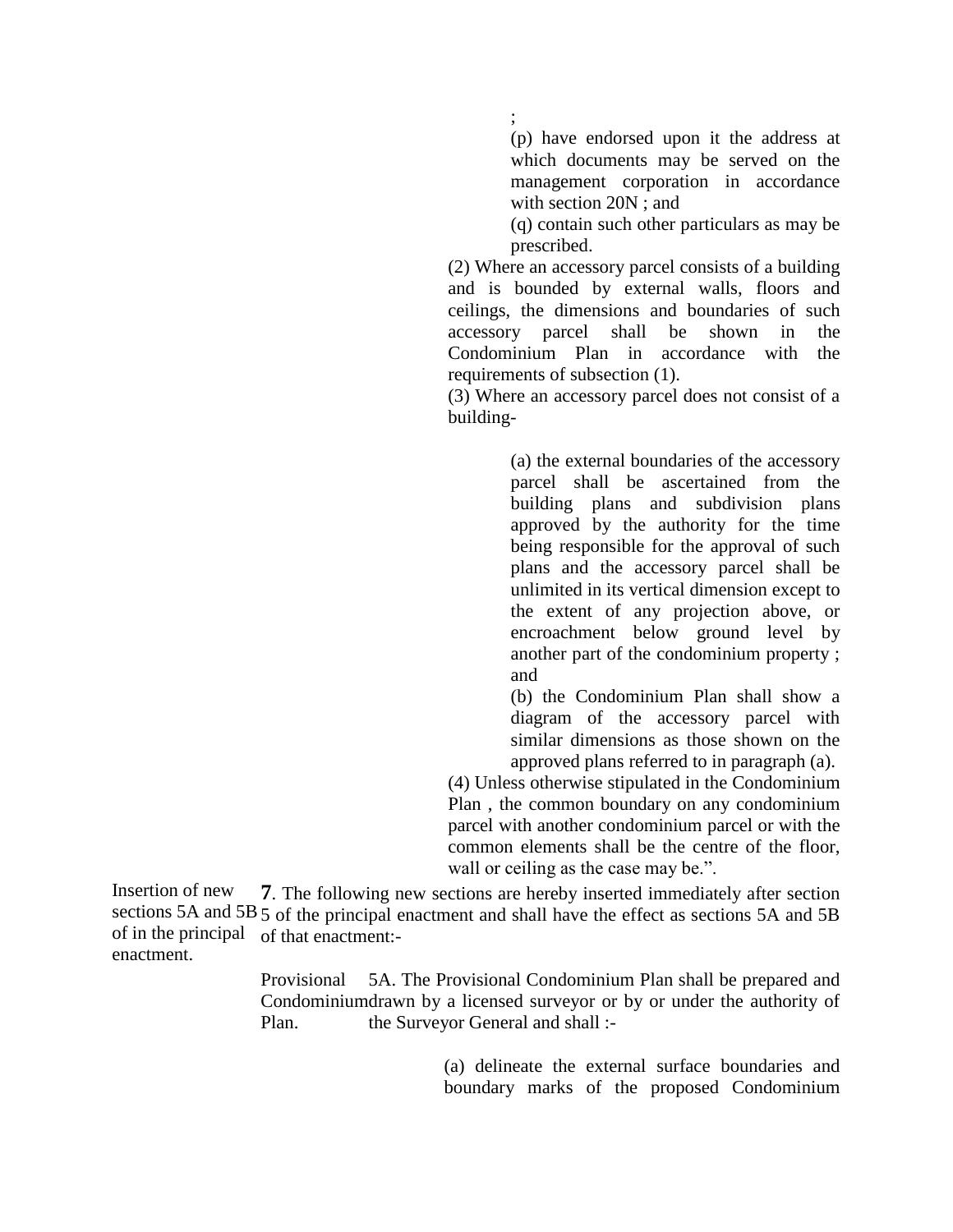Property and position of each subdivided building proposed to be erected thereon in relation to the surface boundaries ;

(b) specify the division, volume and folio in which the land parcel is registered and the surveyed area thereof ;

(c) include a vertical section of each subdivided building proposed to be erected showing-

> (i) the floors and ceiling of each storey ; and (ii) the height of each storey ;

(d) include a description, as well as the vertical section and dimensions, of each building proposed to be erected within the land parcel in accordance with building plan approved by the authority for the time being responsible for the approval of such plans ;

(e) delineate, subject to the provisions of subsections (2) and (3) of section 5, each proposed condominium parcel and define the boundaries thereof by reference to floors and walls showing the horizontal dimensions, without it being necessary to show any bearing ;

(f) identify the proposed condominium parcels into which each proposed building is to be divided and distinguish such parcels by assessment numbers, numbers of other symbols ;

(g) distinguish each proposed storey by an index letter in relation to the land parcel number of the cadastral map and specify the proposed condominium parcels in each storey in relation to number of such storey ;

(h) specify the approximate floor area of each proposed parcel ;

(i) delineate the external boundaries and show the horizontal dimensions without it being necessary to show any bearing of each building proposed to be erected within the land parcel in accordance with the building plan approved by the authority for the time being responsible for the approval of such plan ;

(j) define the provisional common elements of the provisional condominium property ;

(k) show the provisional share values in whole numbers of each proposed condominium parcel and a number equal to the aggregate provisional share value entitlement of all the proposed condominium parcels ;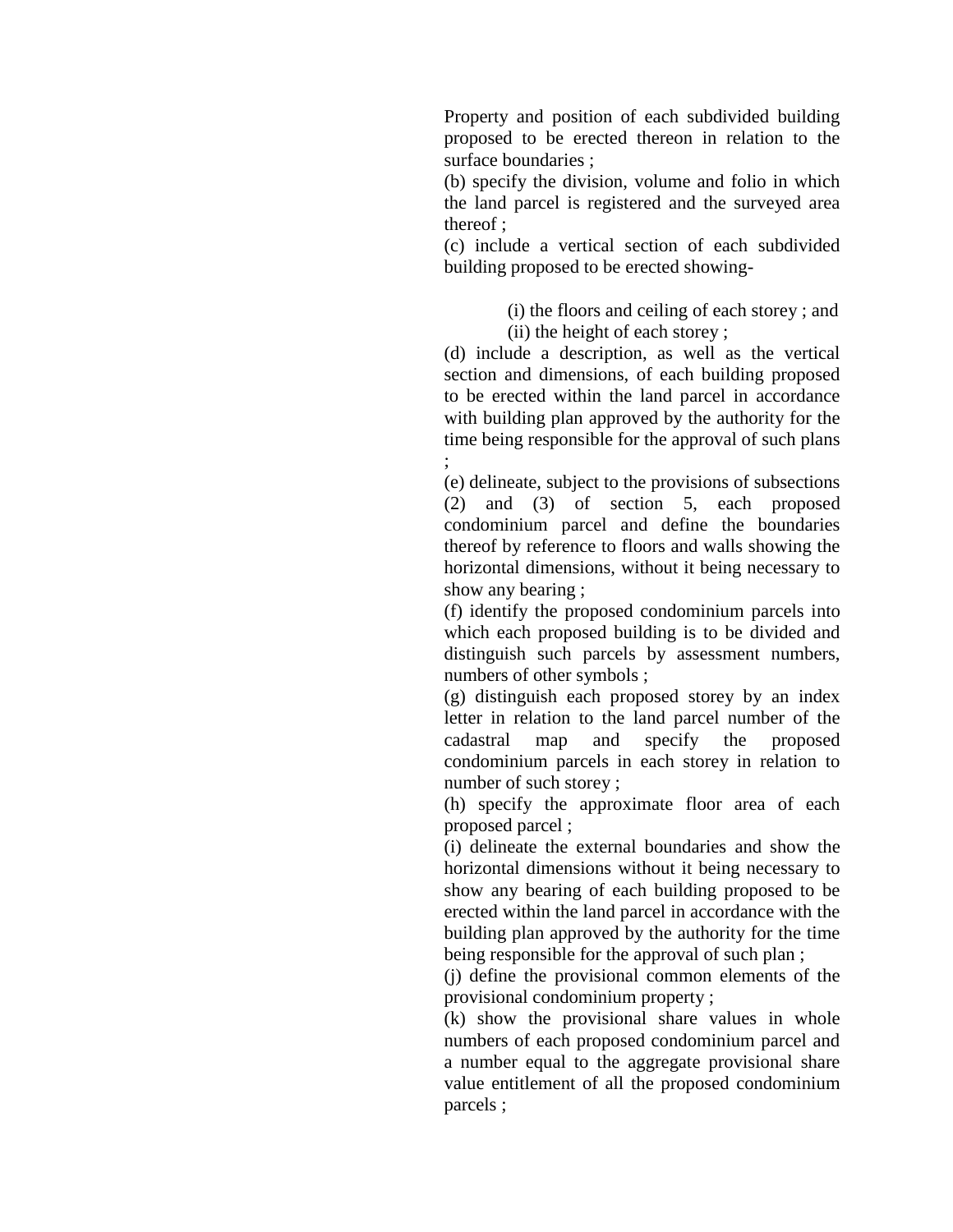(l) bear an endorsement by the person preparing such plan to the effect that the building proposed to be erected shown in the Provisional Condominium Plan is in accordance with the building plan approved by the authority for the time being responsible for the approval of such plan.

Semi Condominiumby a licensed surveyor or by or under the authority of the Plan 5B. The Semi Condominium Plan shall be prepared and drawn Surveyor-General and shall-

> (a) delineate the external surface boundaries and boundary marks, of the Semi Condominium Property and the position of each partly completed subdivided building thereon fixed in relation to the surface boundaries and the position of the balance portion of the building yet to be completed in accordance with the building plan approved by the authority for the time being thereon in relation to the surface boundaries ;

> (b) specify the division, volume and folio in which the land parcel is registered and the surveyed area thereof ;

> (c) include a vertical section of each partly completed subdivided building showing-

> > (i) the floors and ceiling of each storey ; and (ii) the height of each storey,

(d) include a description, separately the vertical section and dimensions of partly completed building erected, and vertical section and dimensions of balance portion of the building yet to be completed within the land parcel in accordance with building plan approved by the authority for the time being responsible for the approval of such plans ;

(e) delineate, subject to the provisions of subsections (2) and (3) of section 5. each condominium parcels of the partly completed building, and define the boundaries thereof by reference to floors and walls showing the horizontal dimensions, without it being necessary to show any bearing ;

(f) identify the condominium parcels of the partly completed building, into which each building is to be divided and distinguish such parcels by assessment numbers, numbers or other symbols ;

(g) distinguish each storey by an index letter in relation to the land parcel number of the cadastral map and specify the condominium parcels of the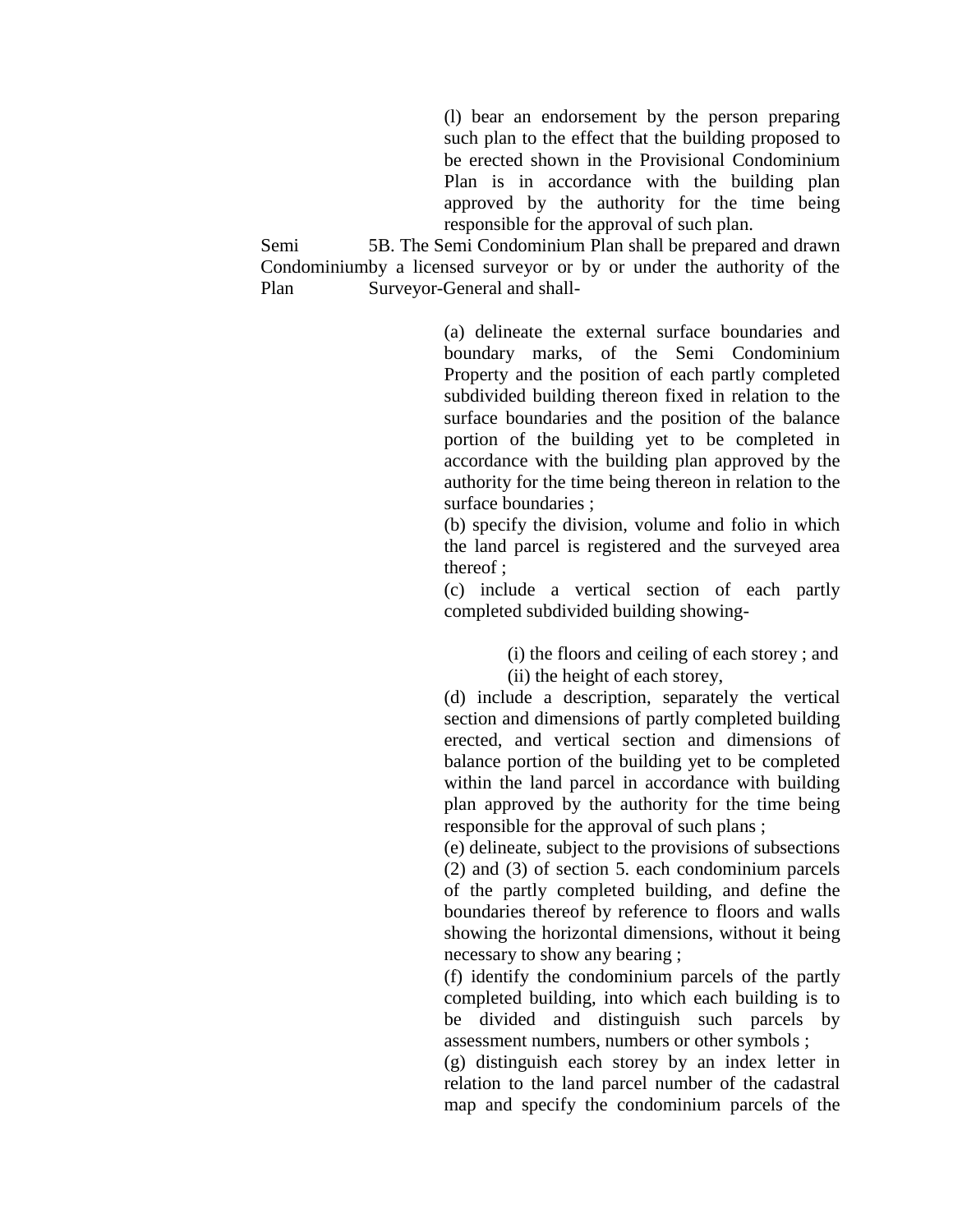partly completed building in each storey in relation to the number of such storey ;

(h) specify the approximate floor area of each parcel ;

(i) delineate the external boundaries and show the horizontal dimensions without it being necessary to show any bearing of each partly completed building erected within the land parcel in accordance with the building plan approved by the authority for the time being responsible for the approval of such plan ;

(j) define the common elements of the Semi Condominium Property ;

(k) show the share values in whole numbers of each condominium parcel of the partly completed building and each provisional condominium parcel of the balance portion of the building yet to be completed and a number equal to the aggregate share value entitlement of all such condominium parcels and ail such provisional condominium parcels ;

(l) bear an endorsement by the person preparing such plan to the effect that the partly completed building erected show in the Semi Condominium Plan is in accordance with me building plan approved by the authority for the time being responsible for the approval of such plan.'.

Replacement of section 6 of the principal enactment .

**8**. Section 6 of the principal enactment is hereby repealed and the following section substituted therefor :-

Registration 6. of Condominium plans. Plans of redivision of amalgamation and appeals against refusals.

(1) Upon receipt of any application for the registration of a Condominium Plan, "Provisional Condominium or a Semi Condominium Plan" or any application under section 8 for the registration of a "Plan of amendment or any application under section 8B for the registration of a Plan of amendment or any application under section 12 for the registration of a Plan of re-division or a Plan of amalgamation or any application under section 8A for registration of a Plan of addition the Registrar shall refer such application together with the Condominium Plan, or the Provisional Condominium Plan, or the Semi Condominium Plan, or the Plan of amendment, or the Plan of re-division or the Plan of amalgamation or the Plan of additions, as the case may be. and the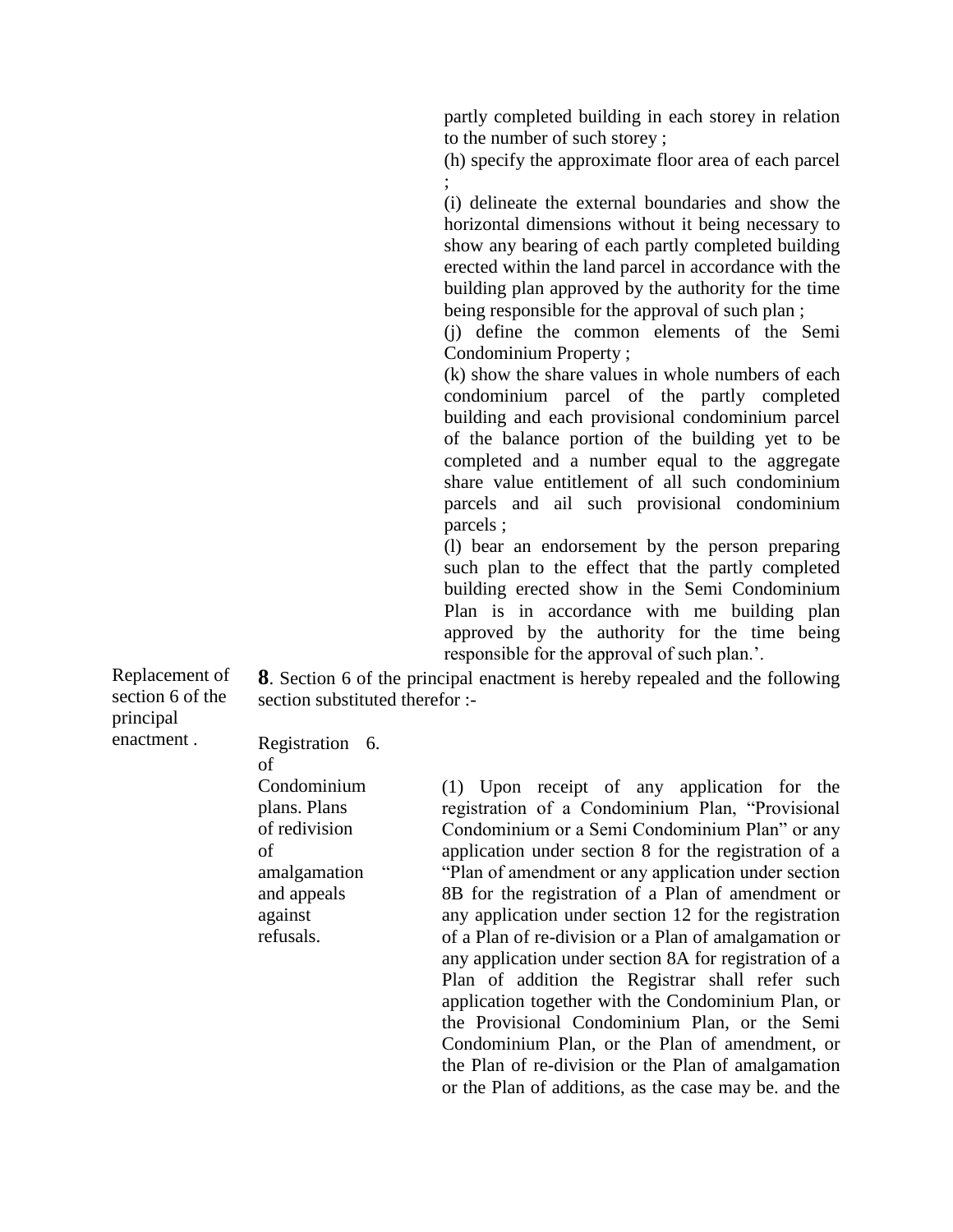cadastral map to the Superintendent of Survey for certification.

(2) Where the Superintendent of Survey is satisfied, that the Condominium Plan or Provisional Condominium Plan, or Semi Condominium Plan, or the Plan of amendment. or the Plan of re-division or the Plan of amalgamation or the Plan of additions, as the case may be. conforms to the provision of the Registration of Title Act, No. 21 of 1998. he shall certify such plan on behalf of the Survey-General and-

> (a) file the original of the Condominium Plan or the Provisional Condominium Plan, or the Semi Condominium Plan or the Plan of amendment or the Plan of re-division, or the Plan of amalgamation or the Plan of additions, as the case may be after making suitable references and after making necessary amendments or alterations, or subdivisions or amalgamation or incorporations, on the cadastral map used for registration of title ; and

> (b) forward the duplicate of such plan and the application to appropriate Registrar along with the cadastral map after making necessary references or amendments, or subdivisions or amalgamation as the case may be.

(3) Upon receipt of a cadastral map duly certified from the Superintendent of Surveys, the Registrar shall, if he is satisfied that such application conforms to the provisions of the of the Registration of Title Act, No. 21 of 1998, and-

> (a) where the application is for the registration of a Condominium Plan"

> > (i) file the duplicate of the Condominium Plan in the condominium parcel file ;

> > (ii) open a new title file register in respect of each condominium parcel shown in the Condominium Plan and make suitable cross references to such register and, in the register in which the land parcel has been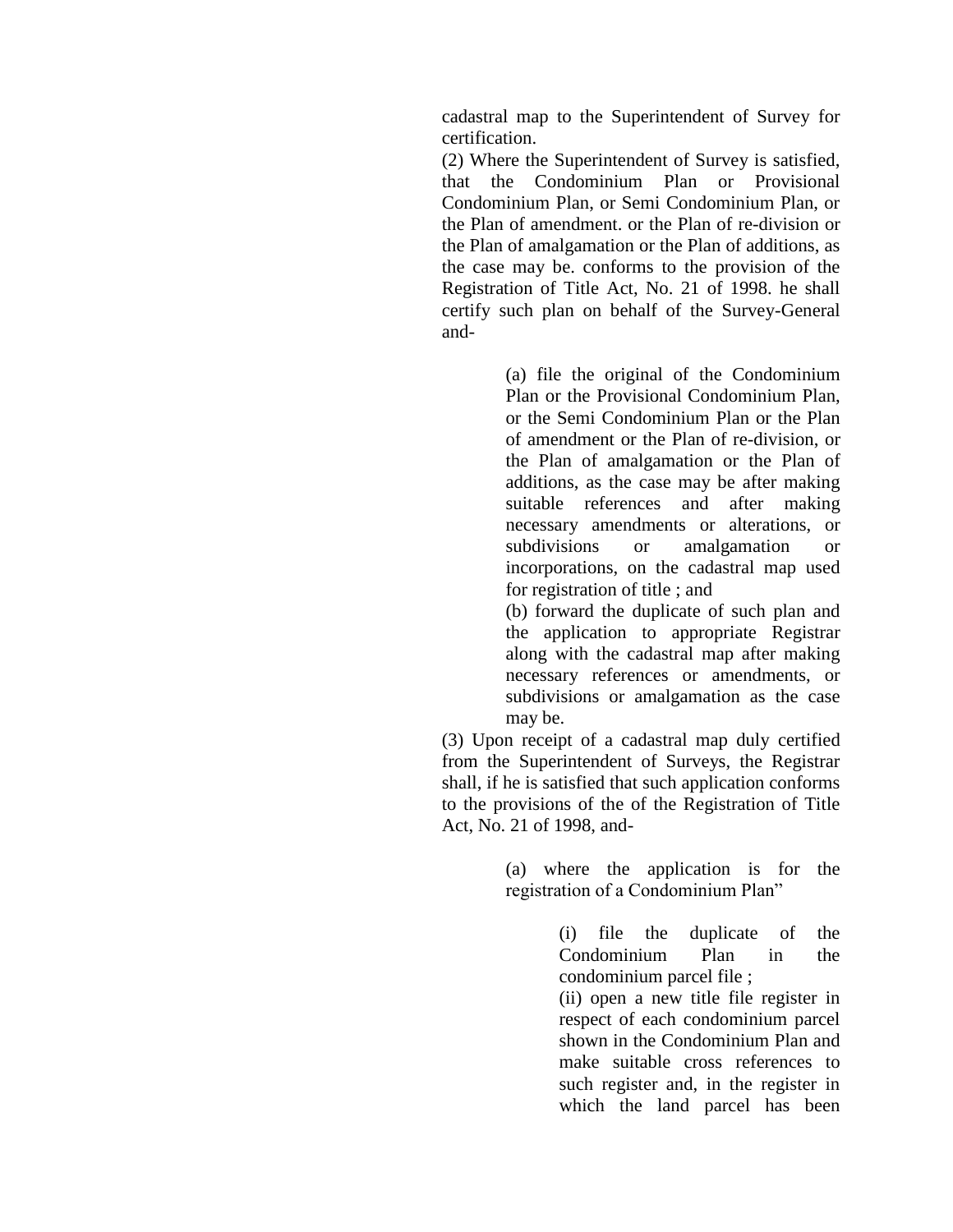registered and in the register on which Provisional Condominium Plan or Semi Condominium Plan has been registered if there are previously registered Provisional Condominium Plan or Semi Condominium Plan ;

(iii) record in the property section, in the register pertaining to the land parcel, that the land comprised therein consists only of common property ;

(iv) record in the encumbrances section in the register in respect of each condominium parcels shown in the condominium plan, on the existence of mortgages and the amount secured against each such condominium parcel, and particulars of every encumbrances, such as leases, agreements for sale, lispendance seizure order or decree & c, affecting the condominium parcel, if any ;

(v) inform the applicant that such, condominium plan has been registered (hereinafter referred to as "registered Condominium Plan") and notify him, of the reference, with a notification to the Condominium Management Authority ;

(vi) issue a certificate of "condominium title", in respect of the individual condominium parcel on receipt of the prescribed fee.

(b) where the application is for the registration of a Provisions Condominium Plan"

> (i) file the duplicate of the Provisional Condominium Plan in the provisional condominium parcels file ;

> (ii) open a new provisional title file register in the register in respect of each provisional condominium parcel shown in the Provisional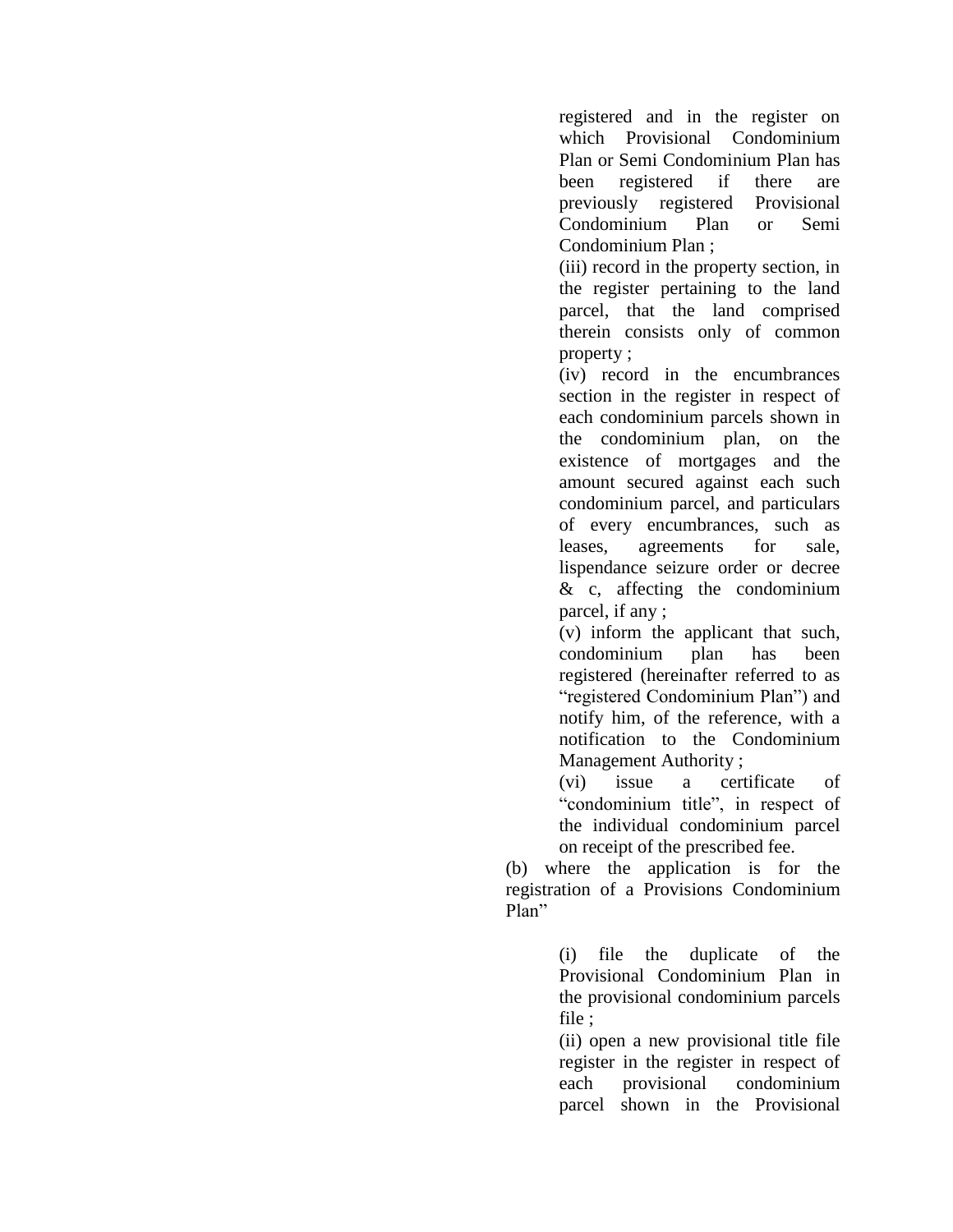Condominium Plan and make suitable cross references to such register in the register in which the land parcel has been registered ;

(iii) record in the property section in the register pertaining to the land parcel that the land comprised therein consists only of provisional common property ;

(iv) record in the encumbrances section in the register in respect of each provisional condominium parcels on the existence of mortgages and the amount secured against each such condominium parcels, and particulars of every encumbrances such as leases, agreements for sale, lispendance seizure order, or decree & c, effecting the condominium parcel, if any ;

(v) inform the applicant that such Provisional Condominium Plan has been registered (hereinafter referred to as "registered Provisional Condominium Plan") and notify him of the reference numbers of the relevant registers with a notification to the Condominium Management Authority ;

(vi) issue a certificate of Provisional Condominium title, in respect of individual provisional condominium parcels on receipt of the prescribed fees.

(c) where the application is for the registration of the Semi Condominium Plan"

> (i) file the duplicate of the Semi Condominium Plan in the semi condominium parcel file ;

(ii) open a new title file register in the register in respect of each condominium parcel shown in the Semi Condominium Plan and make suitable cross references to such register and, in the register in which the land parcel has been registered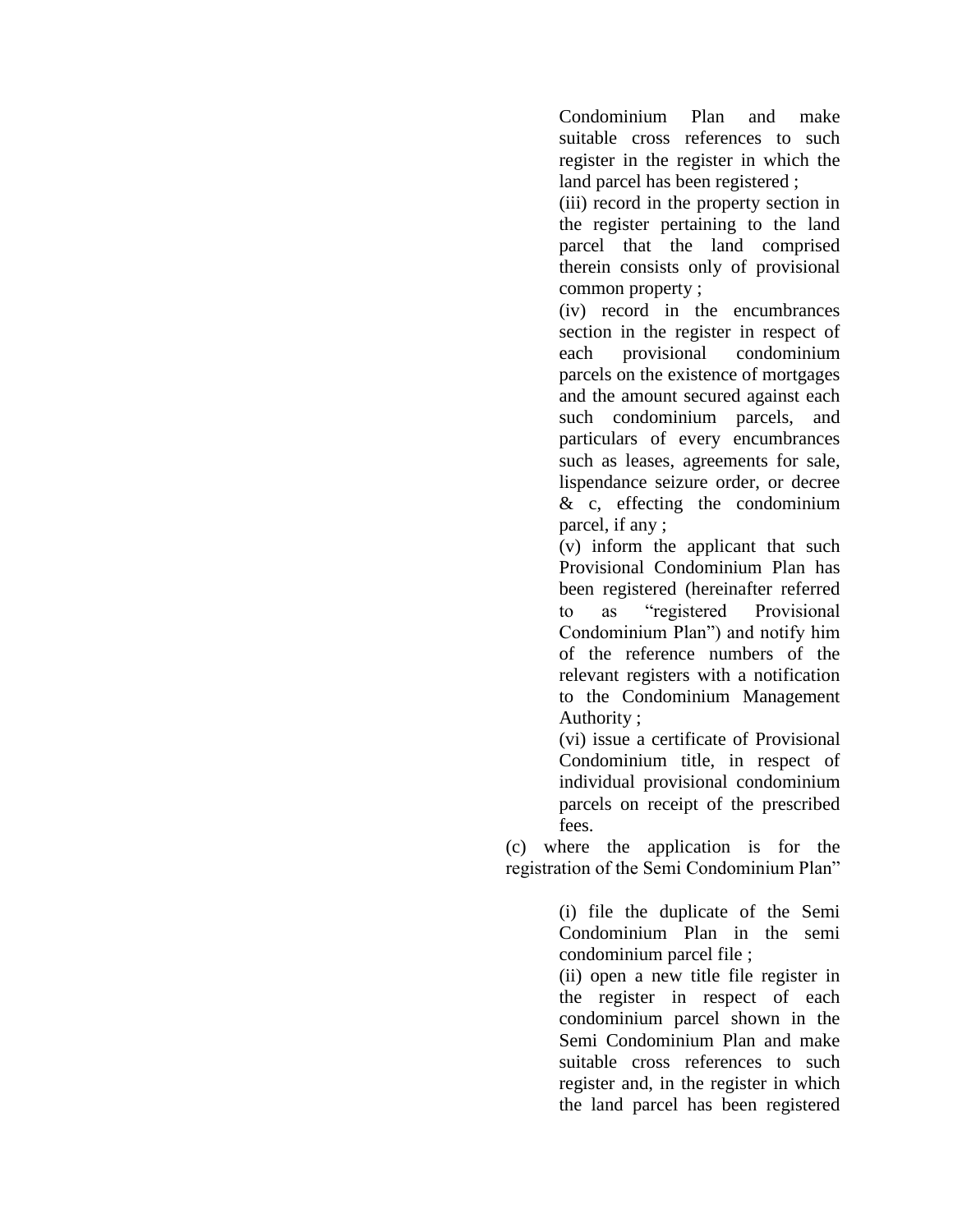and in the register on which Provisional Condominium Plan has been registered, if there are previously registered Provisional Condominium Plan ;

(iii) record in the property section, in the register pertaining to the land parcel, that the land comprised therein consists only of common property ;

(iv) record in the encumbrances section in the register in respect of each condominium parcels shown in the semi condominium plan, on the existence of mortgages and the amount secured against each such condominium parcel and particulars of every encumbrances, such as leases, agreements for sale, lis pendens seizure order or decree & c, affecting the condominium parcel, if any;

(v) inform the applicant that such, semi condominium plan has been registered (hereinafter referred to as "registered Semi Condominium Plan") and notify him of the reference numbers of the relevant registers, with a notification to the Condominium Management Authority ;

(vi) issue a certificate of Semi Condominium Title, in respect of the individual condominium parcels, on receipt of the prescribed fees.

(d) where the application is for the registration of any plan of amendment of the registered Condominium Plan or of the registered Semi Condominium Plan or any Plan of re-division or any Plan of amalgamation of the registered Condominium Plan or of the registered Semi Condominium Plan"

> (i) file the duplicate of the Plan of amendment, or Plan of re-division or Plan of amalgamation in the relevant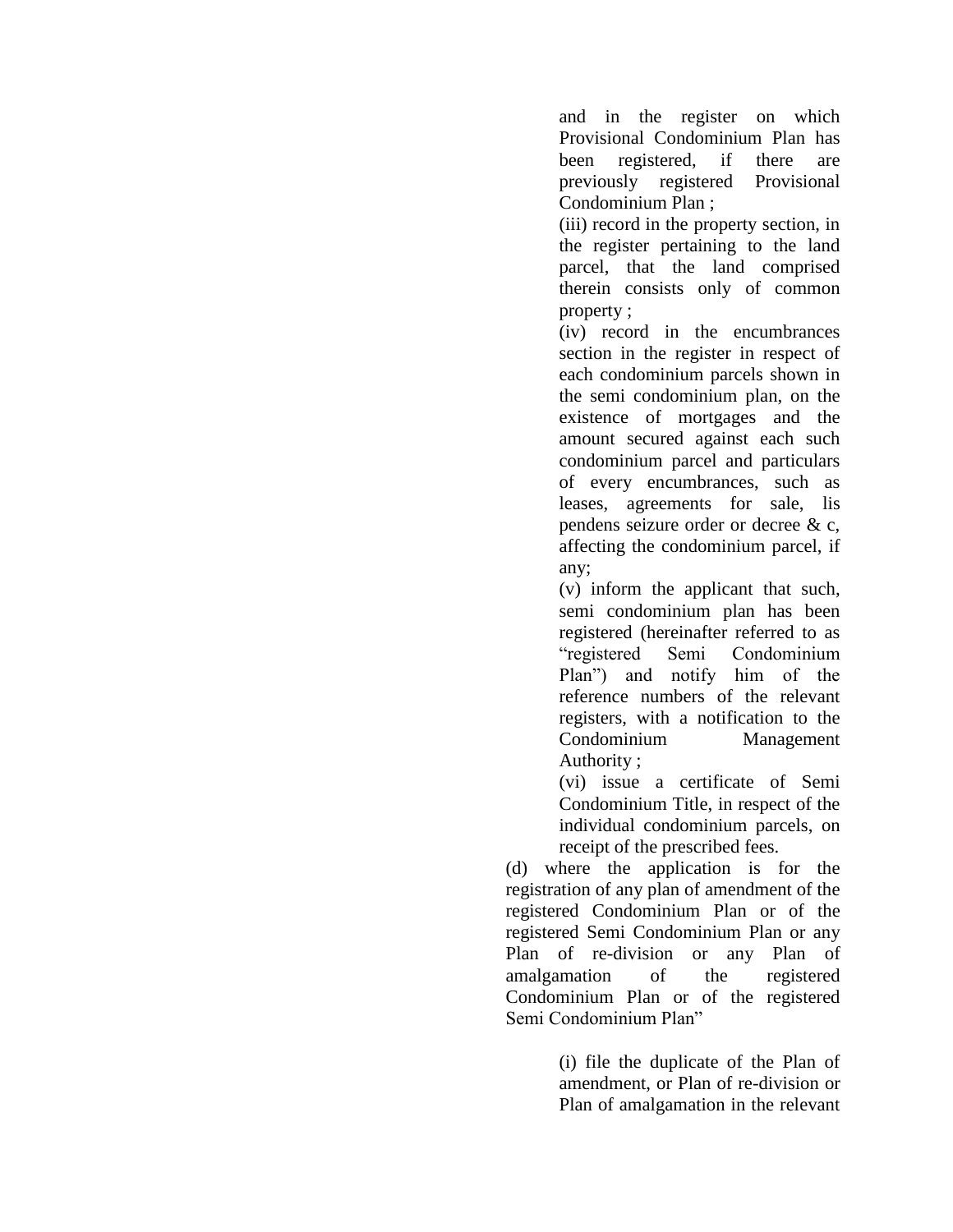condominium parcel file :

(ii) make necessary references in the condominium title register in respect of each condominium parcels shown in the registered Condominium Plan or in the registered Semi Condominium Plan, and make necessary cross references to original registered Condominium Plan or original registered Semi Condominium Plan ;

(iii) inform the applicant that such amendment or redivision or amalgamation of the registered Condominium Plan or of the registered Semi Condominium Plan, has been registered, and notify him of the reference numbers of the relevant register with a notification to the Condominium Management Authority ;

(iv) issue a fresh "certificate of Condominium Title" in respect of individual condominium parcels, on receipt of the prescribed fee.

(e) where the application is for the registration of any plan of amendment of the registered Provisional Condominium Plan "

> (i) file the duplicate of the Plan of amendment of the registered Provisional Condominium Plan in the relevant provisional condominium parcel file

> (ii) make necessary reference in the provisional condominium title register in respect of each provisional condominium parcels shown in the registered Provisional Condominium Plan and make necessary cross references to original registered Provisional Condominium Plan :

> (iii) record in the encumbrances section in the register in respect of each amended provisional condominium parcels on the existence of mortgages and the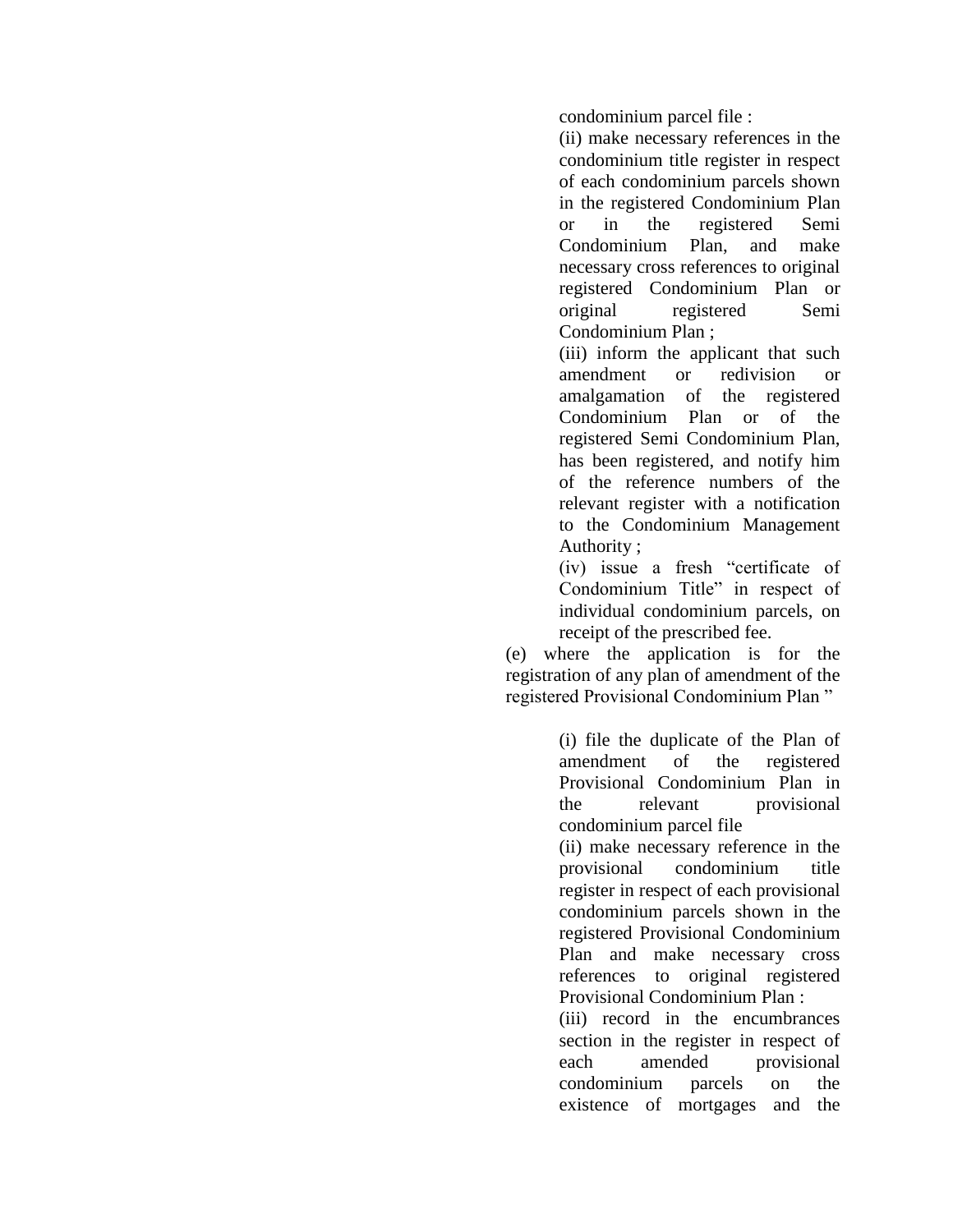amount secured against each such condominium parcels, and particulars of every encumbrances, such as leases, agreements for sale, lis pendens seizure order or decree & c. affecting the condominium parcel, if any ;

(iv) inform the applicant that such amendment of the registered provisional condominium plan has been registered and notify him of the reference numbers of the relevant register with a notification to the Condominium Management Authority ;

(v) issue a fresh "certificate of Condominium Title" in respect of individual condominium parcels, on receipt of the prescribed fee.

(f) where the application is for the registration of any plan of additions of the registered Semi Condominium Plan"

> (i) file the duplicate of the plan of additions, of the registered Semi Condominium Plan in the relevant condominium parcel file ;

> (ii) make necessary references in the condominium title register in respect of each condominium parcels added subsequently shown in the plan of additions of the registered Semi Condominium Plan, and make necessary cross references in the register in which the land parcel has been registered and in the register on which Semi Condominium Plan or Provisional Condominium Plan has been registered ;

> (iii) record in the encumbrances section in the register in respect of each condominium parcels added subsequently shown in the plan of additions of the registered Semi Condominium Plan, on the existence of mortgages and the amount secured against each such condominium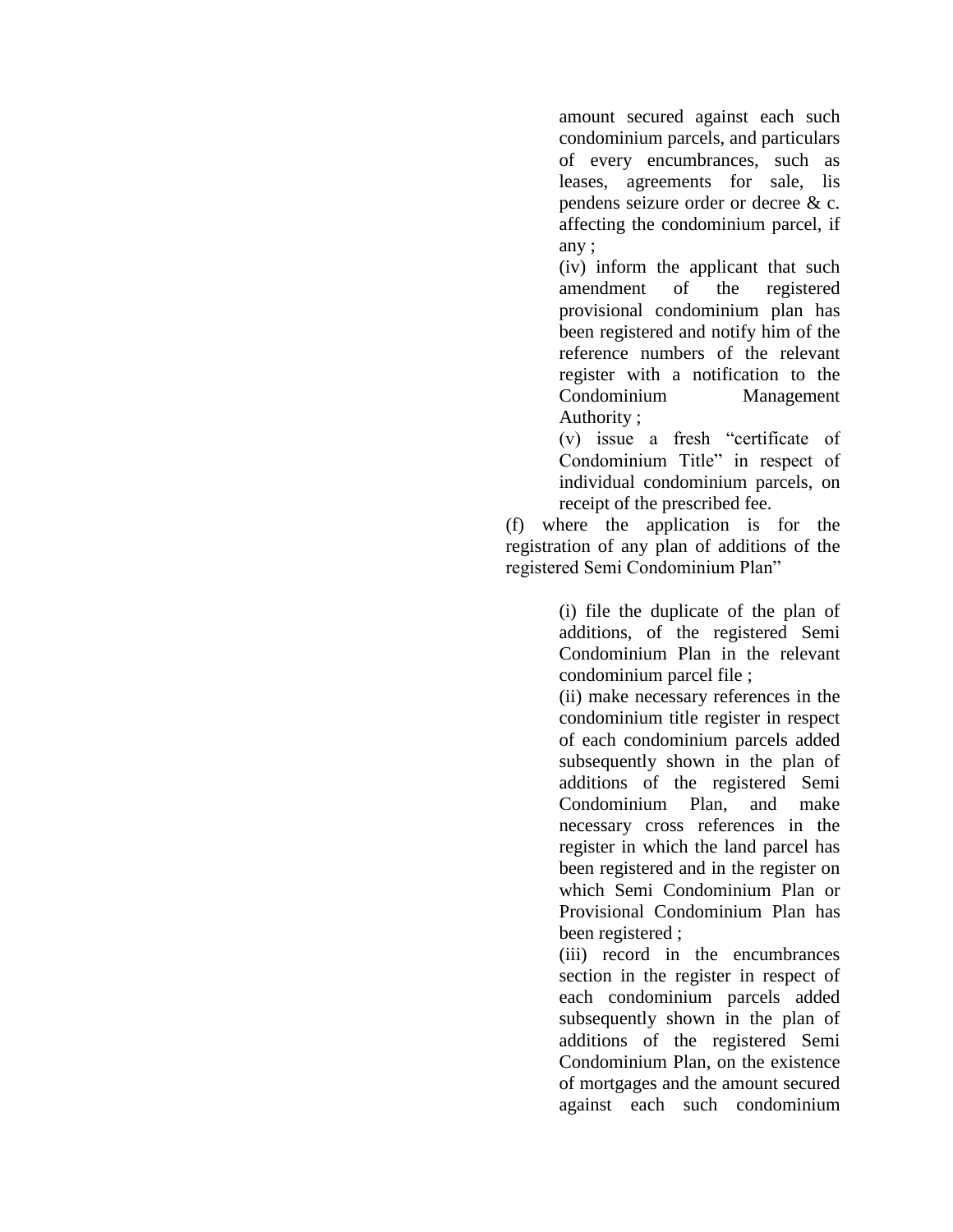parcel and particulars of every encumbrances, such as leases, agreements for sale, lis pendens seizure order or decree & c. affecting such condominium parcel, if any ;

(iv) inform the applicant with copy to the Condominium Management Authority that such condominium parcels has been registered in the registered semi condominium plan ;

(v) issue of "certificate of Condominium Title", in respect of such condominium parcels on receipt of the prescribed fee.

(4) Sections 34, 35 and 37 of the Registration of Title Act, No. 21 of 1998, shall, mutatis mutandis, apply to the inspection of the title register and the cadastral map, issue of certified copies of documents and extracts of cadastral maps and obtaining of certificate of ownership or interest of the condominium parcel or parcels.

(5) Where the Registrar refuses to register the Condominium Plan or the Provisional Condominium Plan or the Semi Condominium Plan or the Plan of amendment, or the plan of redivision or the Plan of amalgamation or the Plan of additions as the case may be, he shall make an order of refusal and record his reasons for such order in the prescribed register and shall endorse the words "Registration of condominium title refused" or "Registration of provisional condominium title refused" or "Registration of semi condominium title refused" , as the case may be, on the instruments and on the application made by the person who presented the application for such registration and shall, without payment or unnecessary delay issue to the applicant a copy of the reasons so recorded.

(6) An appeal shall lie from every order made by the Registrar refusing to register the Condominium Plan or the Provisional Condominium Plan, or the Semi Condominium Plan, or the Plan of amendment, or the Plan of re-division or the Plan of amalgamation or the Plan of additions and the provisions in section 38 of the Registration of Documents Ordinance shall, mutatis mutandis apply in relation to such appeal.

Replacement of **9**. Section 7 of the principal enactment is hereby repealed and the following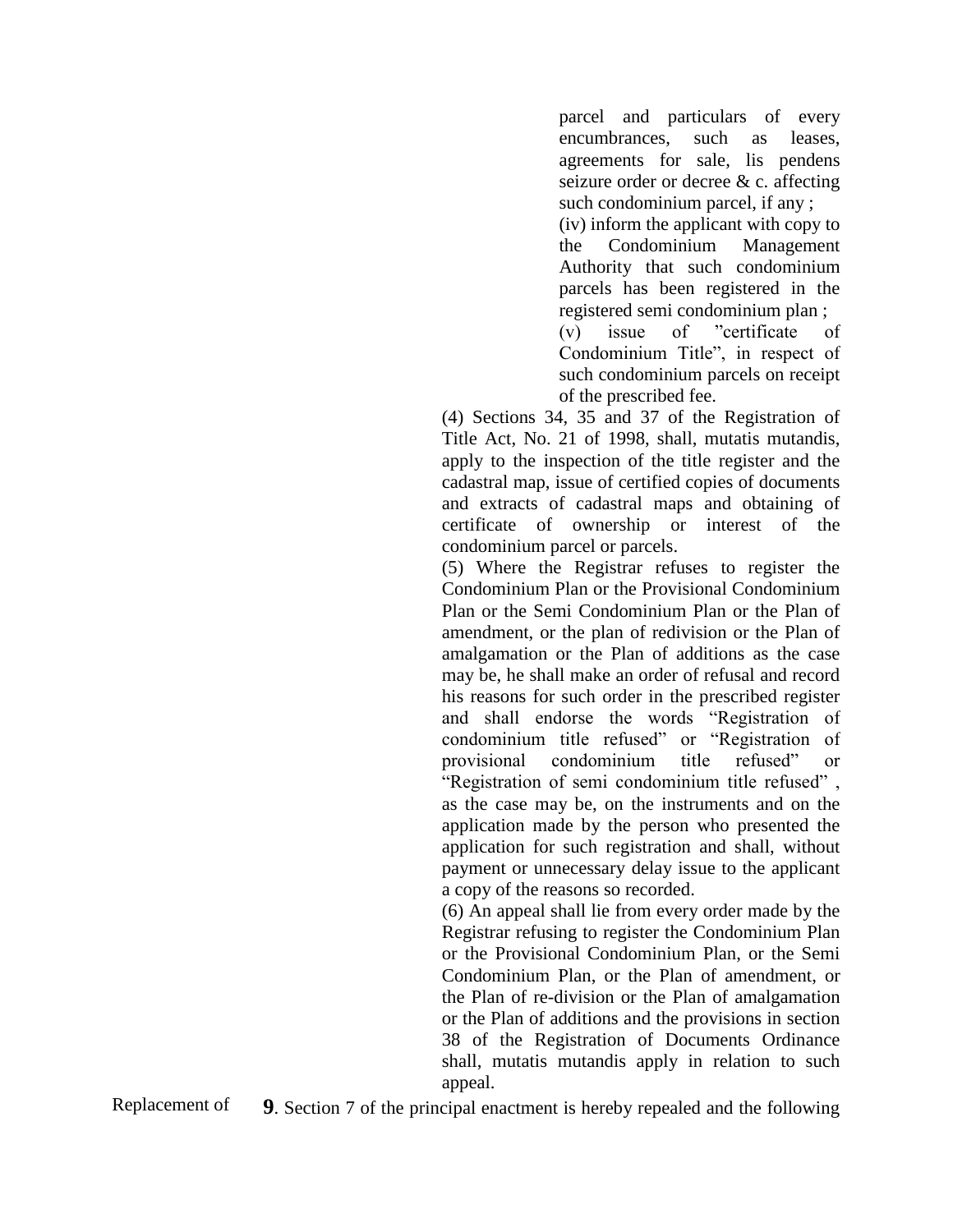| section 7 of the                                              | section substituted therefor :-                                                                                                                                                                                                                                                                                                      |                                                                                                                                                                                                                                                                                                                                                                                                                                                                                                                                                                                                                                                                                                                                                                                                                                                                                                                                                                                                                                                                                                                          |  |
|---------------------------------------------------------------|--------------------------------------------------------------------------------------------------------------------------------------------------------------------------------------------------------------------------------------------------------------------------------------------------------------------------------------|--------------------------------------------------------------------------------------------------------------------------------------------------------------------------------------------------------------------------------------------------------------------------------------------------------------------------------------------------------------------------------------------------------------------------------------------------------------------------------------------------------------------------------------------------------------------------------------------------------------------------------------------------------------------------------------------------------------------------------------------------------------------------------------------------------------------------------------------------------------------------------------------------------------------------------------------------------------------------------------------------------------------------------------------------------------------------------------------------------------------------|--|
| principal<br>enactment.                                       | "Retention 7. Section 53 of the Registration of Title Act, No. 21 of 1998,<br>shall mutatis mutandis, apply to the retention and destruction of<br>and<br>destruction ail instruments accepted by the Registrar and filed in the<br>condominium parcels file, or in the provisional condominium<br>οf<br>instruments.parcels file.". |                                                                                                                                                                                                                                                                                                                                                                                                                                                                                                                                                                                                                                                                                                                                                                                                                                                                                                                                                                                                                                                                                                                          |  |
| Replacement of<br>section 7A of the<br>principal              | 10. Section 7A of the principal enactment is hereby repealed and the<br>following section substituted therefor :-                                                                                                                                                                                                                    |                                                                                                                                                                                                                                                                                                                                                                                                                                                                                                                                                                                                                                                                                                                                                                                                                                                                                                                                                                                                                                                                                                                          |  |
| enactment.                                                    | "Registration 7A.                                                                                                                                                                                                                                                                                                                    |                                                                                                                                                                                                                                                                                                                                                                                                                                                                                                                                                                                                                                                                                                                                                                                                                                                                                                                                                                                                                                                                                                                          |  |
|                                                               | of<br>Condominium<br>Property,<br>Provisional<br>Condominium<br>Property and<br>semi<br>Condominium<br>Property.                                                                                                                                                                                                                     | (1) The Condominium Plan or the Provisional<br>Condominium Plan or the Semi Condominium Plan<br>as the case may be, shall be deemed to be registered<br>under the provisions Condominium of this law,<br>when the application of the owner, Property, and of<br>the Condominium Property or the Provisional<br>Condominium Property or the Semi Condominium<br>Property tendered for registration has been signed<br>and sealed by the Registrar and made cross reference<br>in all relevant title registers are duly made.<br>(2) Upon the registration of the Condominium Plan<br>or the Provisional Condominium Plan or the Semi<br>Condominium Plan, as the case may be the owner of<br>any condominium parcel of the Condominium<br>Property, the owner of any provisional condominium<br>parcel of any Provisional Condominium Property, or<br>the owner of any condominium parcel of the Semi<br>Condominium Property, shall be deemed to be the<br>owner of his parcel and his share in the common<br>elements or provisional common elements, subject<br>to the encumbrances, if any, registered or notified in |  |
| Replacement of<br>section 8 of the<br>principal<br>enactment. | the relevant register,".<br>11. Section 8 of the principal enactment is hereby repealed and the following<br>section substituted therefor :"                                                                                                                                                                                         |                                                                                                                                                                                                                                                                                                                                                                                                                                                                                                                                                                                                                                                                                                                                                                                                                                                                                                                                                                                                                                                                                                                          |  |
|                                                               | "Amendment 8.<br>of the<br>Condominium<br>Plan or semi<br>Condominium<br>Plan.                                                                                                                                                                                                                                                       | (1) The owner of any condominium parcel of a<br>registered condominium property or of a registered<br>condominium<br>semi<br>property<br>make<br>may<br>an<br>application in the prescribed form to the Registrar,<br>for the registration of the plan of amendment of the                                                                                                                                                                                                                                                                                                                                                                                                                                                                                                                                                                                                                                                                                                                                                                                                                                               |  |

registered Condominium Plan or of registered Semi

Condominium Plan.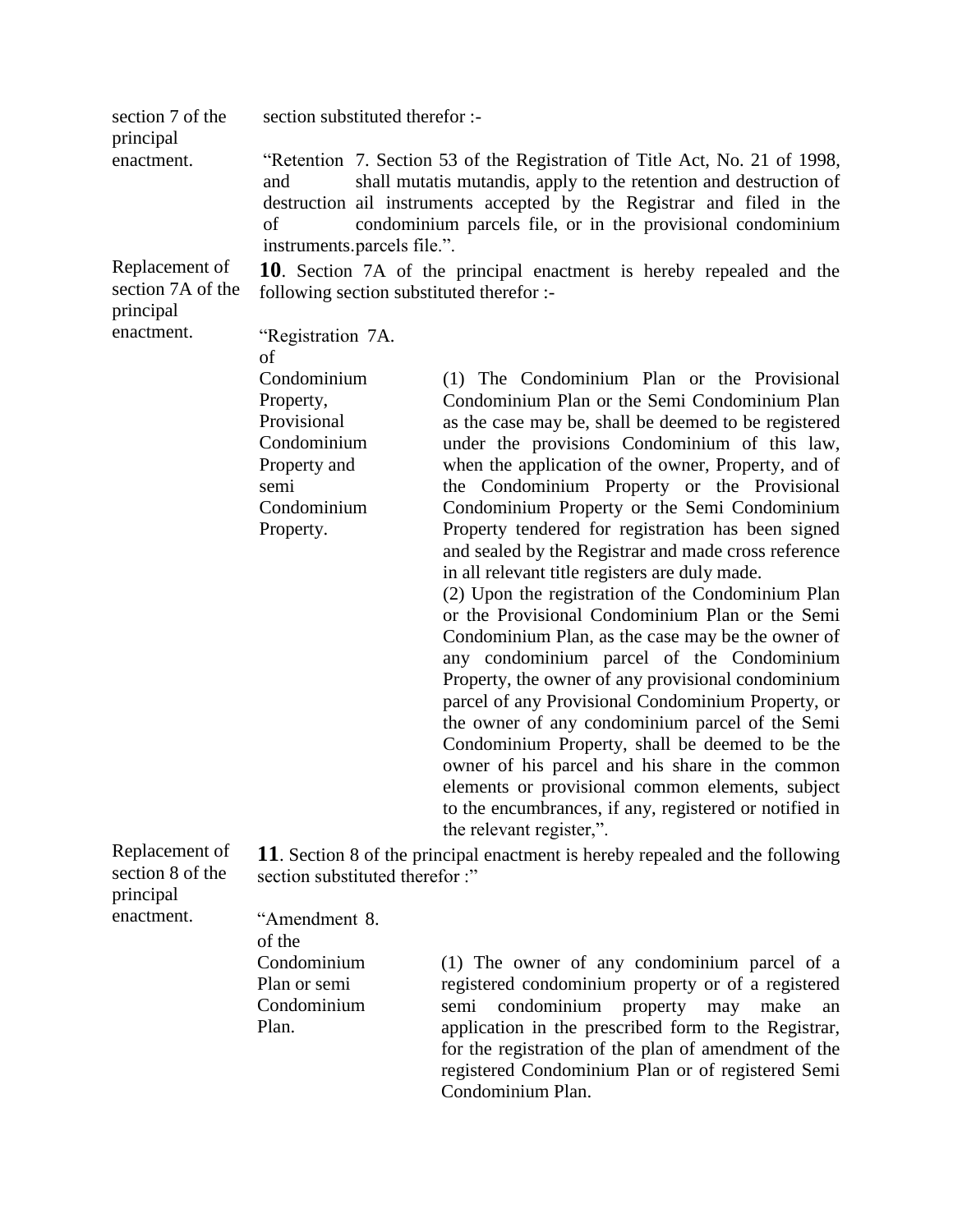(2) An application for the registration of such plan shall be accompanied by-

> (a) survey plan, (hereinafter referred to as "the Plan of amendment" of the registered Condominium Plan or of the registered Semi Condominium Plan) prepared and drawn by a licensed surveyor to be submitted in triplicate showing the relevant alterations caused to the existing condominium parcel of the registered Condominium Plan or of the registered Semi Condominium Plan ;

> (b) a certificate from a qualified Architect or a qualified civil or structural Engineer to the effect that the alterations shown in the survey plan conform to the position existing on the land ;

> (c) certificate from the General Manager certifying that the alterations to the condominium parcel do not cause any adverse effect on the requirements of the control, administration, maintenance, and management of the common elements of the Condominium Property or of the Semi Condominium Property ;

> (d) approval of the relevant authority for such alterations to be affected to the approved building plan ;

> (e) consent of the relevant mortgagee, if any, for such alterations to be affected to such condominium parcel.".

Insertion of new section 8A and 8B 8 and shall have effect as sections 8A and 8B of the principal enactment ;in the principal **12**. The following new sections are hereby inserted immediately after section

enactment.

'Registration 8A of the condominium parcels added subsequently to the partly completed building shown in the registered Semi condominium

(1) The owner of any Semi Condominium Property may apply to the Registrar for the registration of the condominium parcels subsequently added to the partly completed building, shown in the registered Semi Condominium Plan.

(2) An application for registration under subsection (1) shall be in the prescribed form, and be accompanied by-

(a) the prescribed fee ;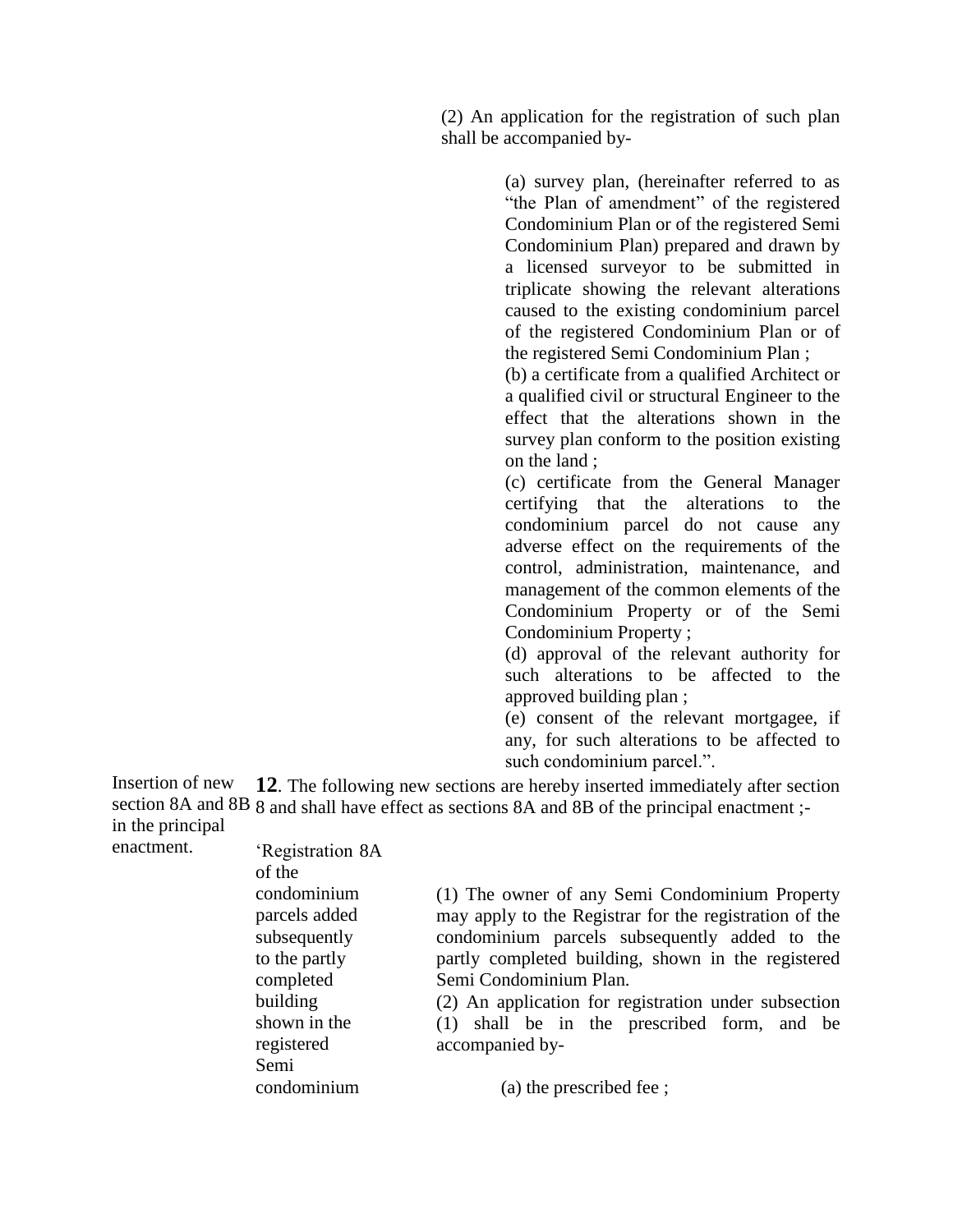plan. (b) survey plan in triplicate, (hereinafter referred to as the "Plan of additions" of the registered Semi Condominium Plan) to be submitted, prepared and drawn by a licensed surveyor, or by , or under the authority of the Surveyor -General and shall -

> (i) show the relevant condominium parcels added subsequently to the partly completed building shown in the registered Semi Condominium Plan ;

> (ii) show the undivided share value and the percentage of the individual share of each condominium parcel in common elements appurtenant to such condominium parcels ;

> (iii) give reference number of the cadastral map and the previous registration number of certificate of condominium title of each condominium parcels shown in the registered Semi Condominium Plan,

(c) a certificate from a qualified Architect or a qualified civil or structural engineer to the effect that the condominium parcels shown in the plan of additions conforms to the position existing on the land ;

(d) certificate from the General Manager of the Condominium Management Authority certifying that the condominium parcels shown in the Plan of additions is fit for human habitation and the services of common amenities provided to such parcels are satisfactory ;

(e) the certificate of semi condominium title subject to the provisions specified in paragraph (g) of subsection (2) of section 3A ;

(f) a certificate of conformity from the authority who has been empowered to approve the building plan to the effect that the condominium parcels shown in the plan of additions of registered semi condominium plan is in conformity with the regulations ;

(g) a declaration of the applicant as per the provisions specified in paragraph (h) of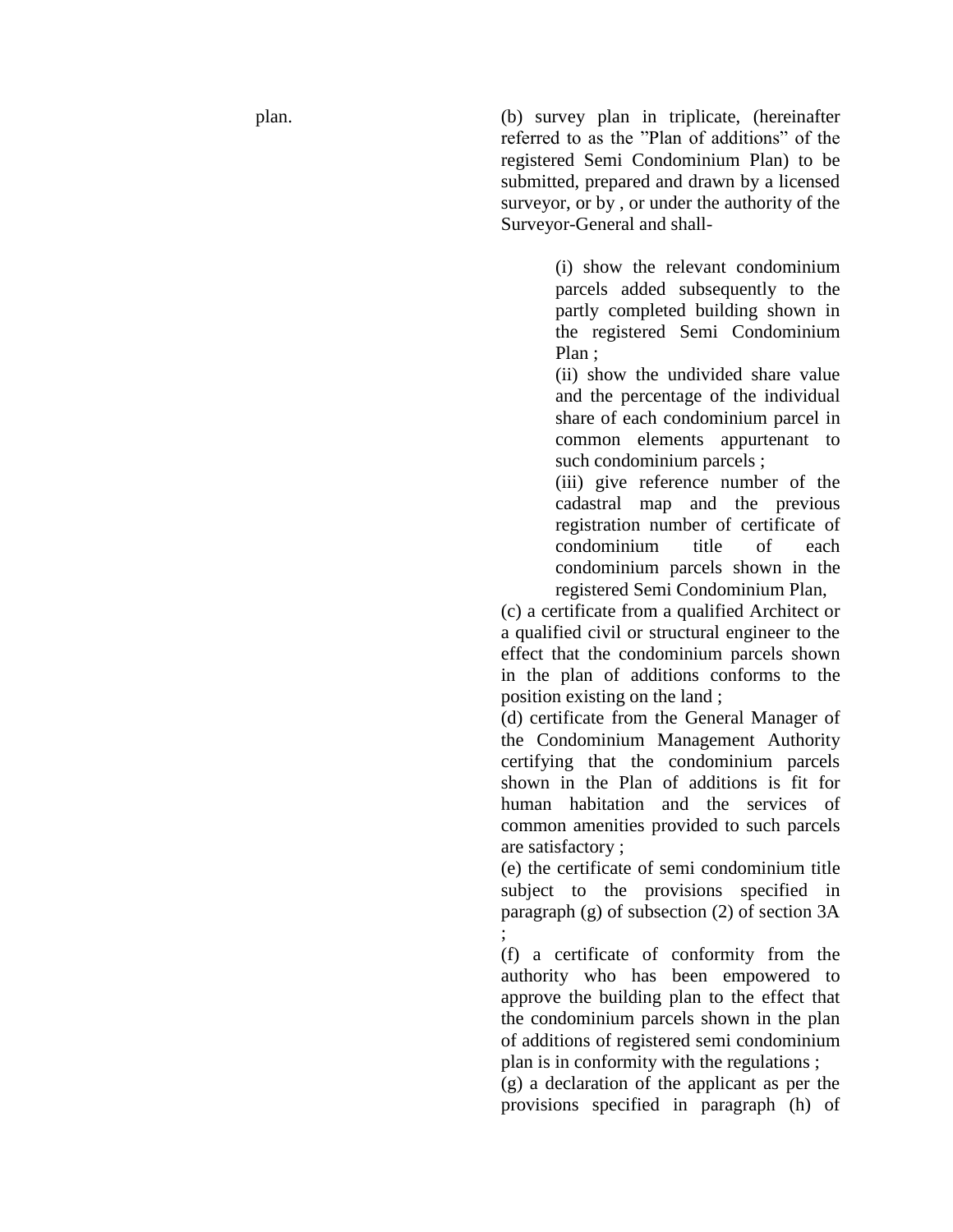subsection (2) of section 3A ;

(h) a declaration of the applicant and attested by a Notary Public, which shall contain the-

> (i) full name and address of the registered owner the reference number relating to certificates of condominium title on condominium parcels ;

> (ii) changes affected to the undivided share value and percentage of such value of each condominium parcel in the common elements appurtenant to such condominium parcels shown in the plan of additions of the registered Condominium Plan ;

> (iii) reference number on previous registration of Semi Condominium Plan ;

> (iv) a statement of account on the advances already drawn from the prospective purchasers giving their names for allocation of such condominium parcels shown in the Plan of additions of the registered Semi Condominium Plan ;

> (v) the signature of the owner or owners of the semi condominium property.

Amendment 8B. The owner of any registered provisional condominium to the registered Provisional Condominium owner for such registration in a prescribed form, shall be Plan of the property, may apply in writing to the Registrar for the "plan of amendment" of the registered Provisional Condominium Plan of Provisional Condominium Property. Application of the accompanied with"

Provisional

Condominium

Property.

(a) a survey plan, (hereinafter referred to as "the Plan of amendment" of the registered Provisional Condominium Plan) prepared and drawn by a licensed surveyor to be submitted in triplicate showing the relevant alterations caused to the provisional condominium parcel of the registered Provisional Condominium Plan ;

(b) a declaration of the applicant, along with a financial report confirming the cost of the construction of the building due to amendments effected to the registered Provisional Condominium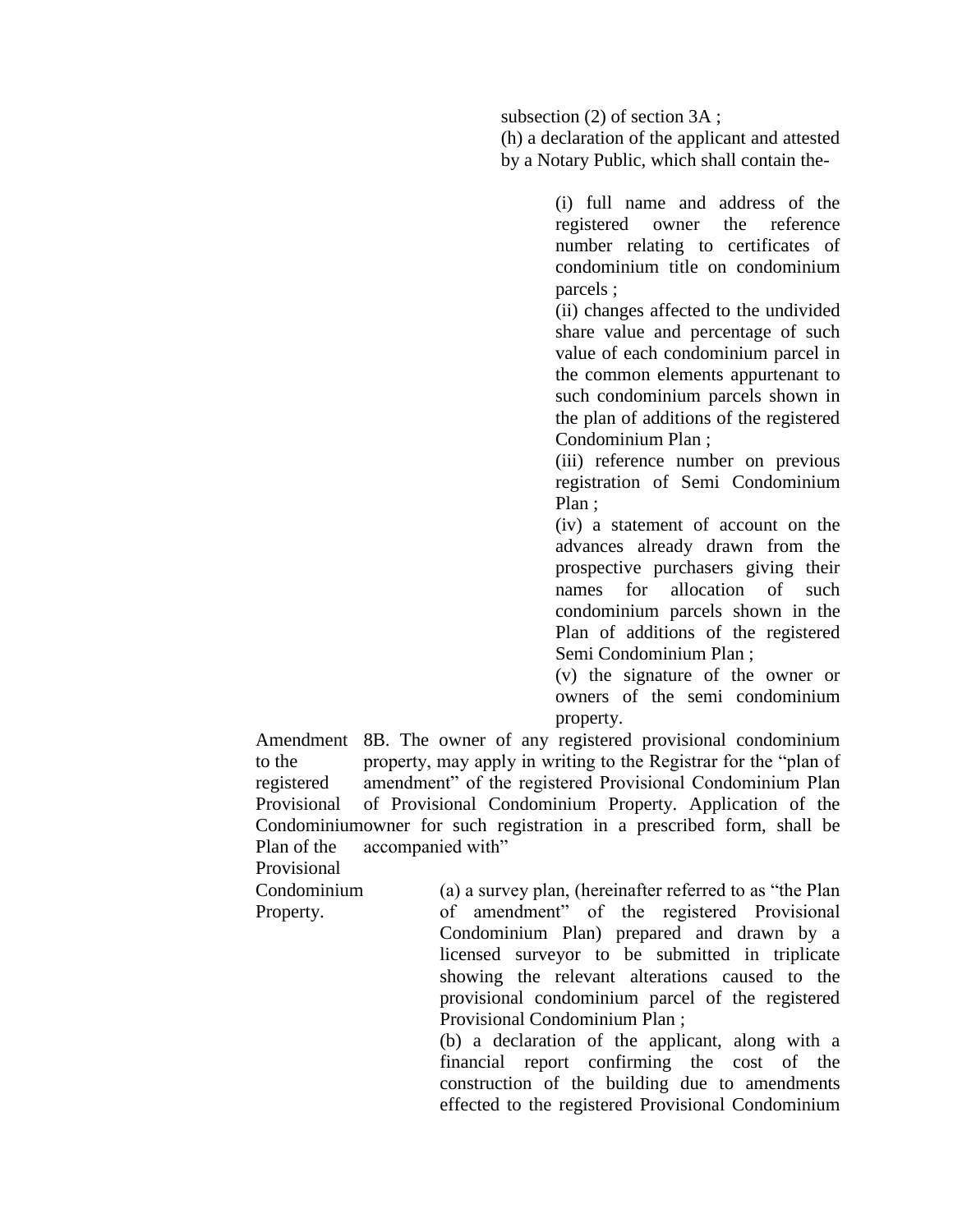Plan, verified by a qualified quantity surveyor or by a qualified civil or structural engineer, on"

> (i) availability of funds for the construction of the building supported by a certificate from a recognized finance institution indicating their willingness to finance for the project ;

> (ii) details of the finances already raised or to be raised by mortgaging the Provisional Condominium Property, and the amount secured or to be secured against each provisional condominium parcel or parcels, and name of such financial institution, supported by a certificate from the recongnised financial institution ;

(c) implementation plan of the total construction indicating the date of commencement and the date of completion of each of following activities supported by a certificate of the qualified architect or qualified civil or structural engineer"

(i) foundation and columns ;

(ii) construction of walls ;

(iii) construction of storey ;

( iv) construction of roof;

(v) Final finishing upto the level for human habitation ;

(vi) certificate from the General-Manager certifying that the alterations to the provisional condominium parcel does not cause any adverse effect on the requirements of control, administration, maintenance, and management of the common elements by the management corporation ;

(vii) approval of the relevant authority for such alterations to be affected to the approved building plan.".

Replacement of section 9 of the principal enactment.

**13**. Section 9 of the principal enactment is hereby repealed and the following section substituted therefor :-

"Effect of registration of Condominium Plan or Semi Condominium 9

(1) Upon registration of the Condominium plan or semi Condominium Plan, each building or partly completed building depicted in the Condominium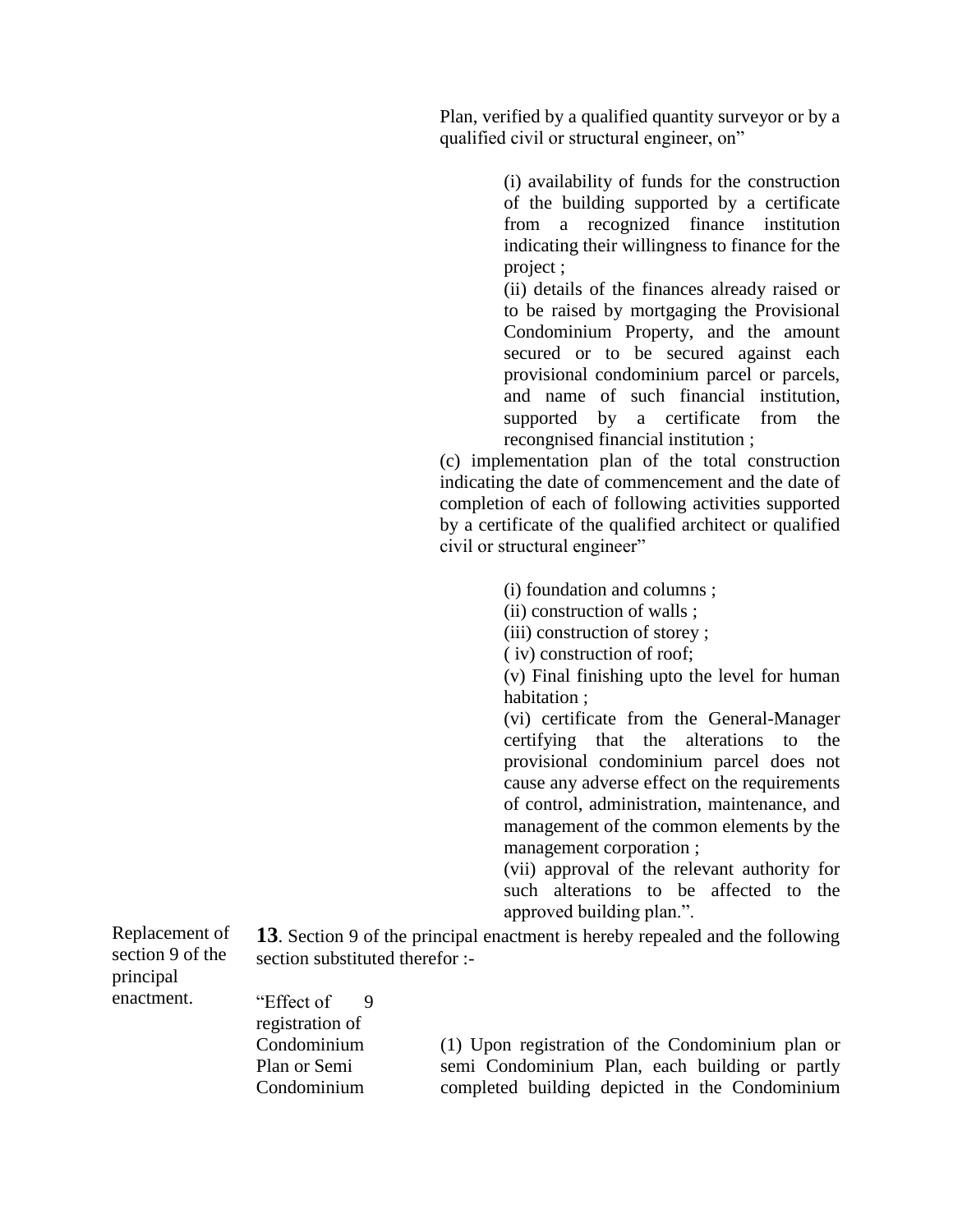Plan. Property or Semi Condominium Property shall be deemed to be divided into units and identified therein and thereupon the common elements shall be held by the owners of all the condominium parcels as tenants in common proportional to their respective share parcels and for the same term and tenure as their respective condominium parcels are held by them.

> (2) The Registrar on registration of the Condominium Plan or Semi Condominium Plan shall certify therein the share which the owner of a condominium parcel has in the common elements.

> (3) The share value which each owner of a condominium parcel has in the common elements shall be given according to the user of such condominium parcel whether commercial or residential or otherwise, as the case may be.

> (4) Notwithstanding anything to the contrary in any other law but subject to the provisions of this Law, after the registration of a Condominium Plan, or Semi Condominium Plan, any condominium parcel depicted therein together with the common elements appurtenant thereto may be held and dealt with in the same manner and form as any land.

> (5) Upon registration of a Condominium Plan, or Semi Condominium Plan, each condominium parcel depicted therein together with the common elements appurtenant thereto shall be deemed to be absolutely owned by the person or persons described in the relevant plan as the owner or owners of the Condominium Property or the Semi Condominium Property, as may be applicable without prejudice to the right of the mortgagee to exercise the right of execution of parate or to obtain monetary compensation in terms of the law relevant to such mortgage, or to the right of any other person to obtain monetary compensation for any loss suffered as a result of any mortgage, agreement for sale or interest he had in the Condominium Property or in the Semi Condominium Property before such registration, being adversely affected.'.

Insertion of new section 9A in the principal enactment.

**14**. The following new section is hereby inserted immediately after section 9 and shall have effect as section 9A of the principal enactment:-

'Effect of registration of each provisional Condominium parcel depicted therein provisional 9A. Upon registration of a Provisional Condominium Plan, together with the provisional common elements appurtenant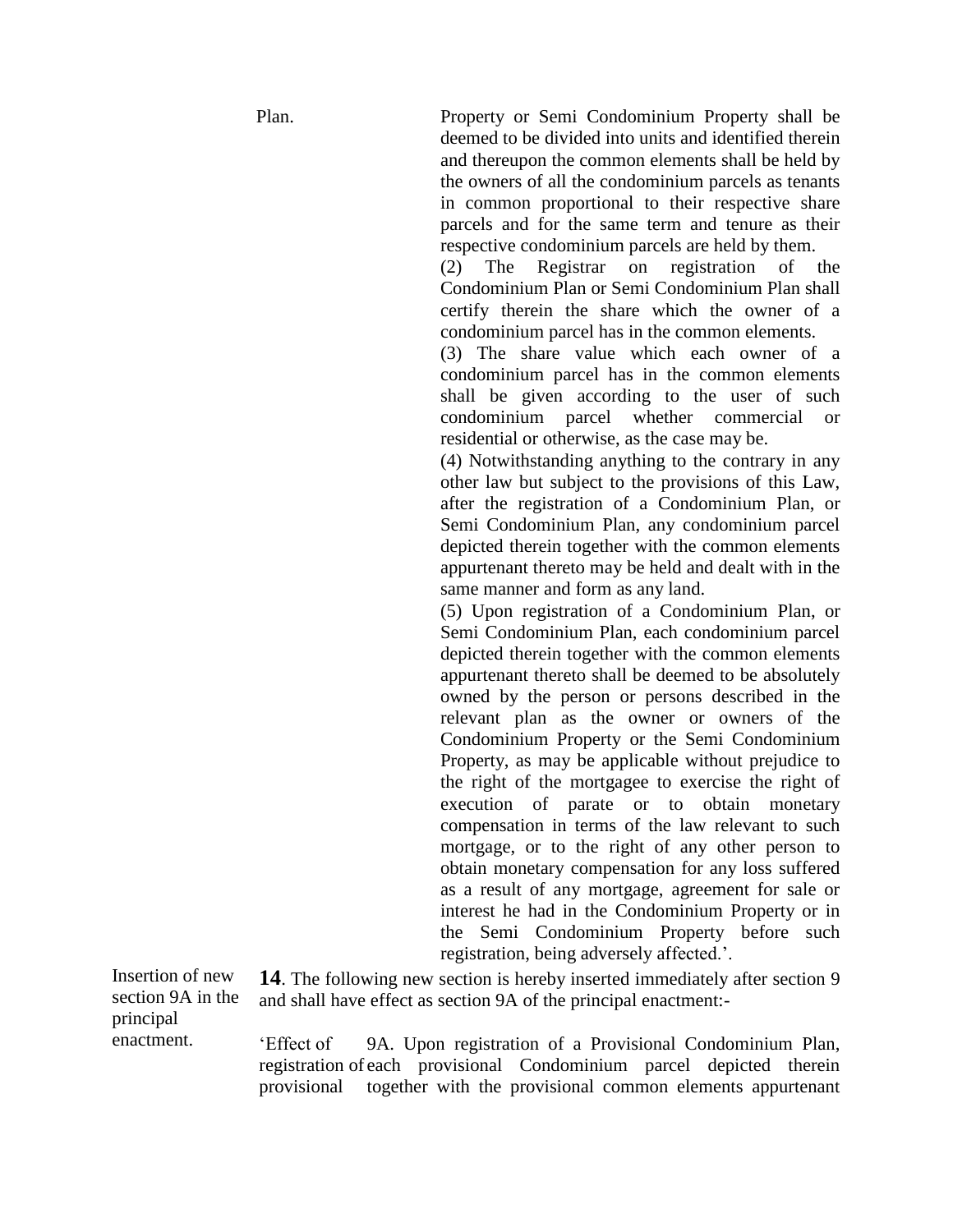Condominium thereto, shall be deemed to be absolutely owned by the person plan. described in the relevant plan as the owner of the Provisional Condominium Property, and shall exercise such ownership, subject to the following limitations :-

> (a) the existence of any mortgages executed prior to the registration of provisional condominium plan, or after the registration of provisional condominium plan securing the land parcel, where the proposed building is to be erected, shall extend to each such provisional condominium parcel, and shall no right to execute any instrument in respect of any of the provisional condominium parcel or land parcel, in favour of any other party, without the consent of the mortgagee or mortgagees ;

> (b) the existence of any agreements of sale for individual provisional condominium parcel registered at the registrar, shall be recognized as an encumbrance of the absolute ownership, and exercisable, without prejudice to the rights of such prospective purchaser, who is a party to the said agreement of sale ;

> (c) the owner shall not sell, lease, rent or dispose in any other manner, other than by way of mortgage, the land parcel where the proposed building is to be erected, shown in the registered Provisional Condominium Plan, until the said building is partly completed and registered at the registrar as "Semi Condominium Property". Where a sale, lease, rent or any other disposition, other than the mortgage, is executed by or on behalf of the owner in contravention of this provisions, shall be null and void and shall have no force of effect in law ;

> Provided that, nothing in these provisions shall be deemed to preclude any authority from selling the said property for recovering the amount due on any mortgage bond or on any agreement for sale in accordance with any other written law.'.

Replacement of section 10 of the principal enactment.

**15**. Section 10 of the principal enactment is hereby repealed and the following section substituted therefor :-

| "Registration 10. |                                                         |
|-------------------|---------------------------------------------------------|
| of subsequent     |                                                         |
| instrument        | (1) No person acquiring an title or interest or benefit |
| affecting         | in any condominium parcel of a registered               |
| condominium       | Condominium Property or of a registered Semi            |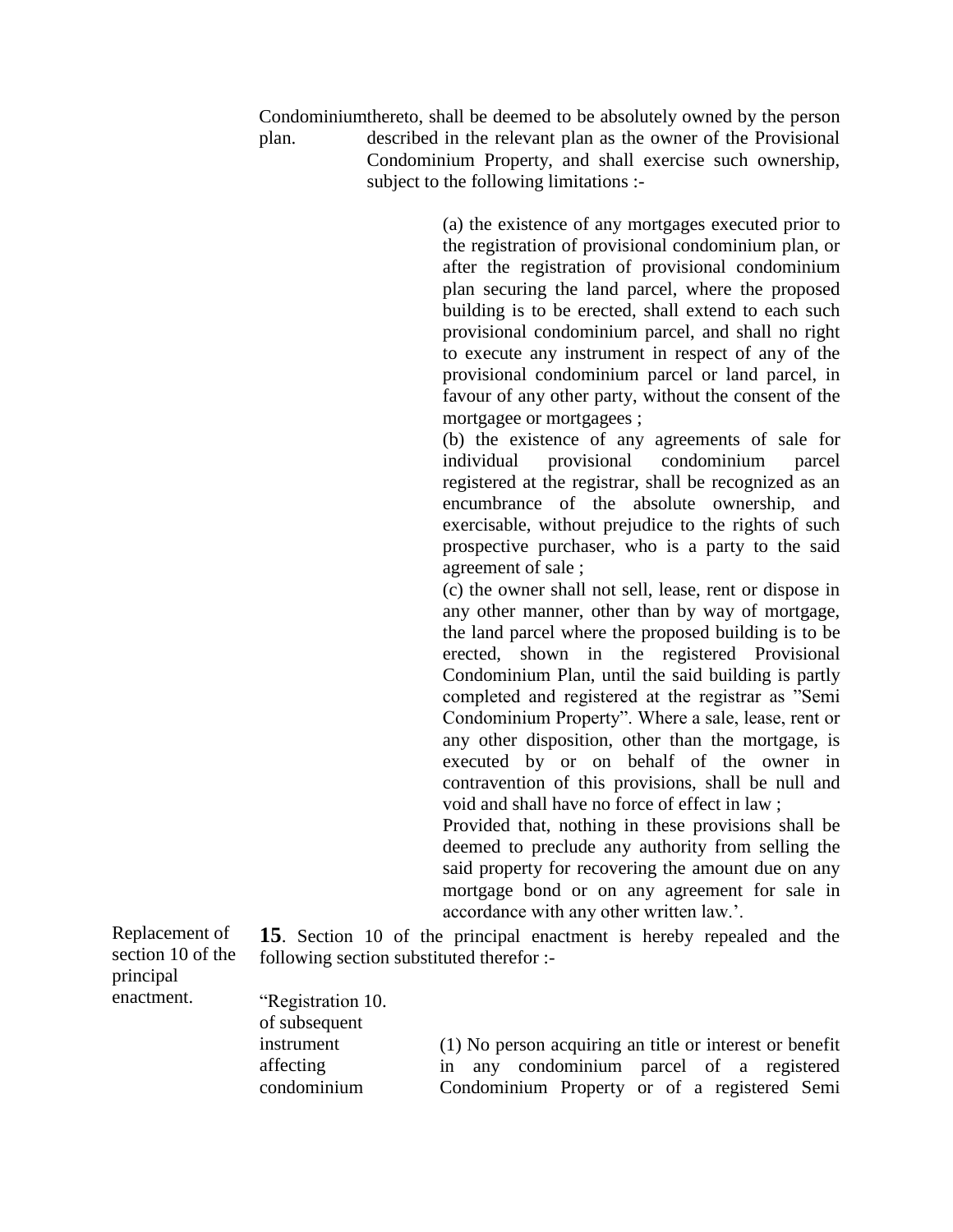parcel. Condominium Property shall be entitled to such title or interest, or benefit, unless such title, or interest or benefit is registered under the provisions of Registration of Title Act. No. 21 of 1998.

> (2) Upon accepting for registration, of any instrument for conveying title or interest or benefit in a condominium parcel, the Registrar shall register same in the title register in respect of relevant condominium parcel in the prescribed manner and make suitable cross references to registered Condominium Plan, or registered Semi Condominium Plan.

> (3) The provisions of sections 40, 41, 42, 43, 44, 45, 46, 47, 48 and 49 of the Registration of Title Act, No. 21 of 1998, shall, mutatis mutandis, apply in respect of subsequent transaction relating to registered condominium parcel,".

Replacement of section 11 of the principal enactment.

**16**. Section 11 of the principal enactment is hereby repealed and the following section substituted therefor:-

"Shares in 11. No share in the common elements of a registered, common elements of Property shall be disposed of or otherwise dealt with except as the property. Condominium Property or of a registered Semi Condominium appurtenant to a condominium parcel of such property, and any alienation of any condominium parcel shall be deemed also to convey the undivided share of the owner in the common elements appertaining to that condominium parcel notwithstanding the fact that no specific or particular reference has been made thereto in the instrument or deed relating to such alienation.".

Replacement of section 11A of the **17**. Section 11A of the principal enactment is hereby repealed and following section substituted therefor :-

principal enactment.

"Accessory 11A. parcels

> (1) No accessory parcel or any share or estate or interest therein shall be dealt with independently of the condominium parcel to which such accessory parcel has been made appurtenant as shown on the relevant registered Condominium Plan or on the relevant registered Semi Condominium Plan.

> (2) Any person who deals with any accessory parcel or any share, estate or interest therein independently and not made as appurtenant to the condominium parcel which such accessory parcel is shown on the registered relevant condominium plan or on the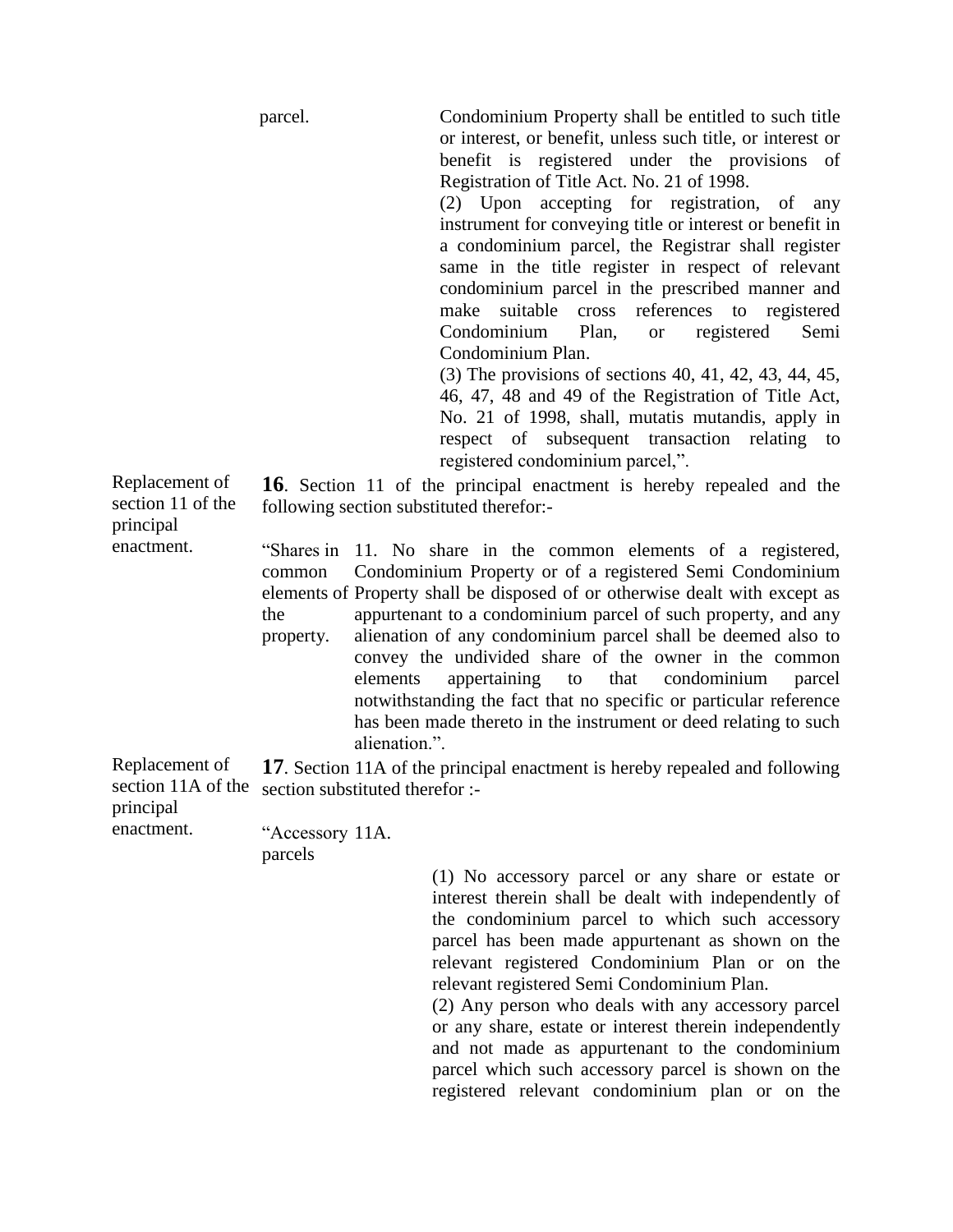registered relevant semi condominium plan, as being appurtenant shall be guilty of an offence .

(3) Any assurance made in contravention of the provisions of subsection (1), shall not be registered under this Law and any registration thereof shall be null and void and shall not pass any estate or interest in the accessory parcel.

(4) Where such assurance has been registered, the Registrar on discovery thereof shall cancel the registration, and no person affected by such cancellation shall be entitled to any compensation.".

Replacement of section 12 of the principal enactment. **18**. Section 12 of the principal enactment is hereby repealed and the following section hereby substituted therefor:-

"Re-division 12 amalgamation of condominium parcel.

(1) Any owner or owners of the condominium parcels of the condominium property or the semi condominium property may, apply in writing to the Registrar, for the registration of the Plan of redivision or the Plan of amalgamation of the registered Condominium Plan or of the registered Semi Condominium Plan or of the Condominium Property or of the Semi Condominium Property.

(2) An application under subsection (1) shall be in a prescribed form and be accompanied with –

(a) the prescribed fees ;

(b) the survey plan in triplicate (hereinafter referred to as the Plan of re-division or the Plan of amalgamation of the registered Condominium Plan or of the registered Semi Condominium Plan) prepared and drawn by a licensed surveyor, or by or under the authority of the Surveyor-General and shall "

> (i) show the relevant changes effected to the existing condominium parcel or parcels of the registered Condominium Plan or of the registered Semi Condominium Plan due to re-division or amalgamation; (ii) show the undivided share value and the percentage of the individual share of each condominium parcel in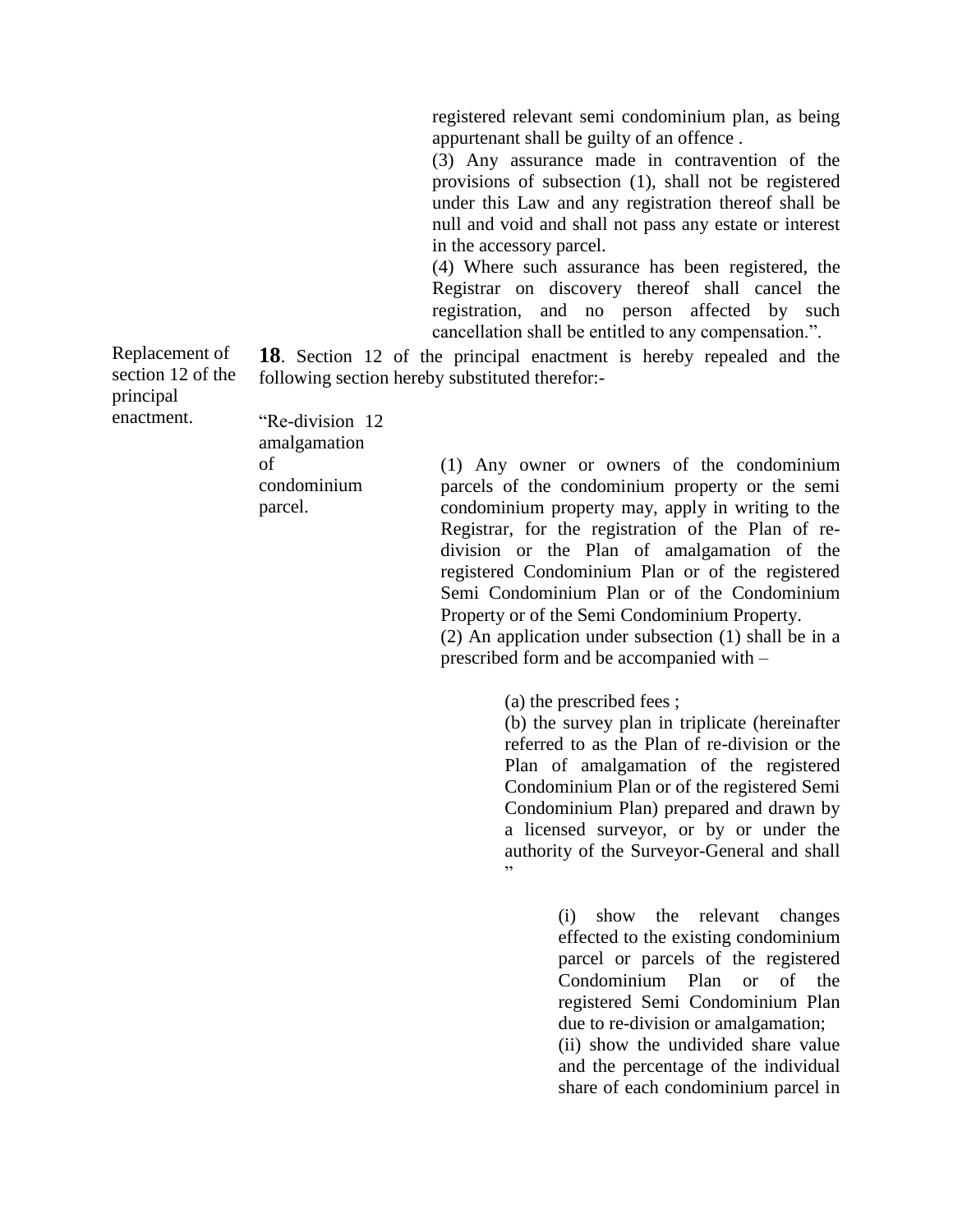common elements appurtenant to the re-divided or amalgamated condominium parcels ;

(iii) give reference number of the cadastral map and the previous registration number of certificate of condominium title of each condominium parcel ;

(c) a certificate from the qualified Architect and qualified civil or structural engineer, to the effect that the re-division or amalgamation shown in the plan of redivision or plan of amalgamation conforms to the position existing on the land ;

(d) a certificate from the General Manager of the Condominium Management Authority certifying that the re-division or amalgamation does not cause any adverse effect on the requirements of control, administration, maintenance and management of the common element of the Condominium Property or of the Semi Condominium Property ;

(e) approval of the relevant authority for such re-division or amalgamation to be affected to the approved building plan ;

(f) consent of the relevant mortgagee, if any for such re-division or amalgamation to be affected to such condominium parcel

(g) a declaration of the applicant and attested by a Notary Public, which shall contain of"

> (i) registered full name of the owner or owners and their addresses of the relevant condominium parcel or parcels that are being re-divided or amalgamated and reference numbers relating to certificates of condominium title ;

> (ii) changes to be effected to the ownership giving full names and addresses of the owners of each redivided of amalgamated condominium parcel, and the nature of the instruments or documents to be relied for such changes ;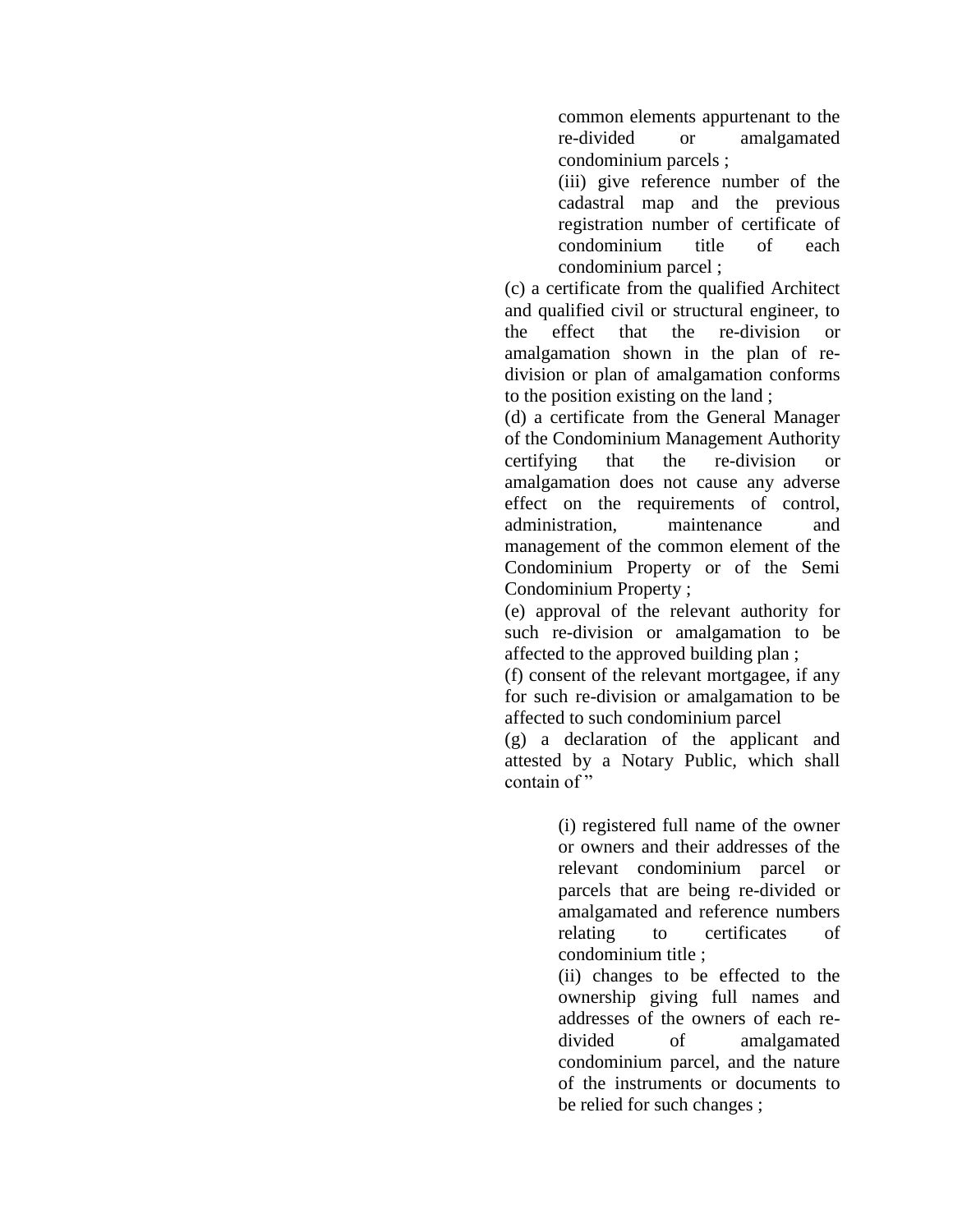(iii) undivided share value and percentage of such value of each condominium parcel in the common elements appurtenant to such parcels, before and after such re-division and amalgamation ;

(iv) the signature of the owner or owners of the condominium parcel or parcels of the Condominium Property or Semi Condominium Property".

**19**. Section 13 of the principal enactment is hereby amended by the substitution for the word "unit" wherever that word appears in that section of the word "parcel".

**20**. Section 15 of the principal enactment is hereby amended by the substitution for the word "unit" wherever that word appears in that section of the words "parcels".

**21**. Section 16 of the principal enactment is hereby amended by the substitution for the word "units" wherever that word appears in that section of the words "parcels".

**22**. Section 17 of the principal enactment is hereby amended as follows :-

(1) by the substitution for the words "unit 11 and "units" wherever those words appears in that section of the words "parcel" and "parcels" respectively ;

(2) by the addition immediately after subsection (4) of that section of the following subsection :-

> "(5) The provisions in sections  $40, 41, 42, 43, 44, 45,$ 46, 47, 48 and 49 of the Registration of Title Act, No. 21 of 1998 shall apply, mutatis mutandis, in relation to the execution of any instrument and for the registration of such instruments.".

Amendment of section 18 of the principal enactment. in the section of the words" parcel and "parcels" respectively. **23**. Section 18 of the principal enactment is hereby amended by the substitution for the words "unit" and "units" wherever those words appears

Amendment of section 19 of the principal enactment. **24**. Section 19 of the principal enactment is hereby amended as follows :-

(1) by the substitution for the words "unit" and "units" wherever those words appear in that section of the words "parcel" and "parcels" respectively;

(2) in subsection (1) of that section by the substitution for the words "an owner of a unit may" of the words "the

section 13 of the principal enactment. Amendment of section 15 of the principal enactment. Amendment of section 16 of the principal enactment. Amendment of section 17 of the principal enactment.

Amendment of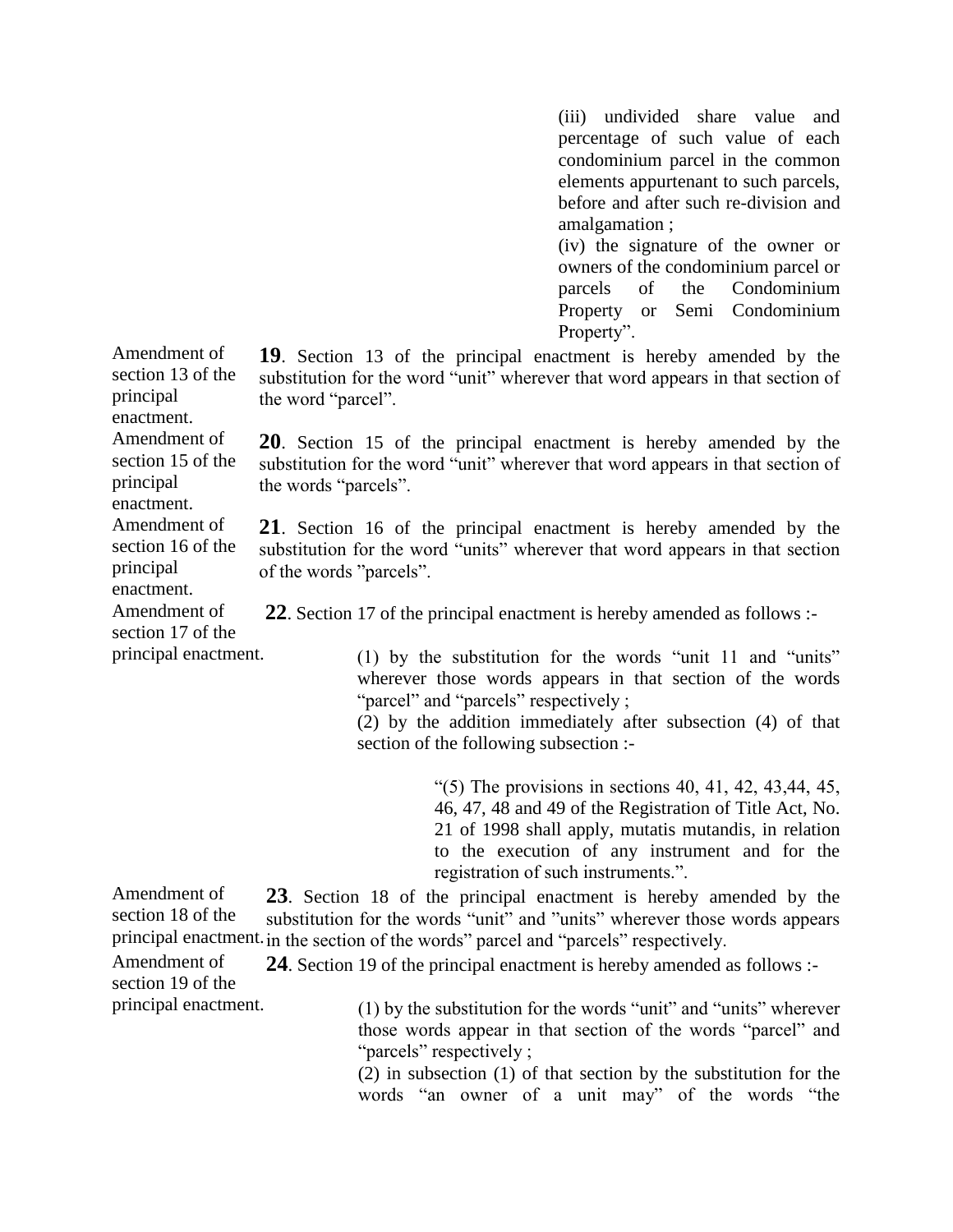Condominium Management Authority or an owner of a condominium parcel may".

Amendment of section 20 of the principal enactment. of the word "parcels". **25**. section 20 of the principal enactment is hereby amended by the substitution for the word "units" wherever that word appears in the section

Amendment section **26**. Section 20A of the principal enactment is hereby amended by the 20A of the principal substitution for the words "unit" and "units" wherever these words appear in enactment. the section of the words "parcel" and "parcels" respectively.

Amendment of section 20B of the **27**. Section 20B of the principal enactment is hereby amended as follows :-

principal enactment.

(1) in subsections (1) of that section by the substitution for the word "units" of the words "condominium parcels" and by the substitution for the words "Condominium Plan" of the words "Condominium Plan or the Semi Condominium plan" ;

(2) in subsection (2) of that section by the substitution for the words "Condominium Property" of the words "Condominium Property of the Semi Condominium Property and by the substitution for the words "units" of the words "'condominium parcels" ;

(3) by the repeal of subsection (3) of that section and the substitution therefor of the following :-

> "(3) Immediately after the establishment of the management corporation by virtue of the operation of this Law the Condominium Management Authority shall subject to the provisions in the First Schedule to this Law, summon, not later than three months from the date of such establishment, the first annual general meeting of the management corporation and elect the first council, and such council shall cease to hold office at the next annual general meeting. Upon the elections of the first council, subject to the provisions in the First Schedule, the council shall perform the duties and exercise the powers of the management corporation and conduct the business of the management corporation on its behalf.

(4) in subsections (5) and (6) of that section by the substitution for the word "unit" of the words "condominium parcel" ;

(5) in subsection (7) of that section by the substitution for the words "owners of all the unit includes the persons entitled to the Condominium Property" of the words "owners of all the Condominium parcels" includes the persons entitled to the condominium Property or the Semi Condominium Property ;

(6) by the insertion immediately after subsection (7) of that section of the following subsection :-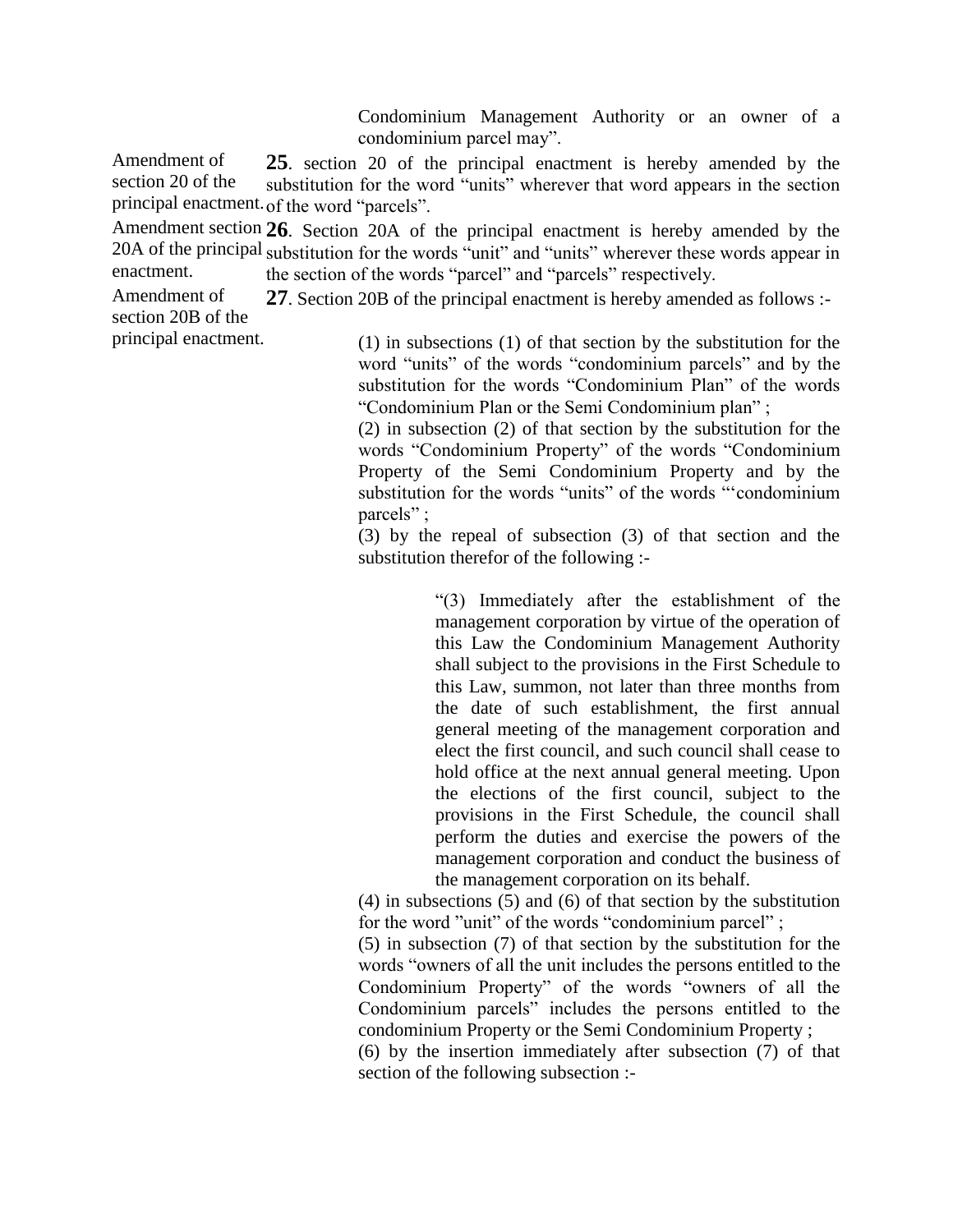"(8) The management corporation of the registered semi condominium property shall, continue to function as the management corporation of the registered condominium property, immediately after the conversion of such Semi Condominium Property into a Condominium Property, upon registration of such Condominium Property by the Registrar.".

**28**. Section 20c of the principal enactment is hereby amended as follows :-

Amendment of section 20c of the principal enactment.

(1) by the substitution for the words "unit" and "units" wherever those words appear in that section of the words "condominium parcel" and "condominium parcels" respectively ;  $(2)$  in subsection (i) of that section –

> (a) in paragraph (g) of that subsection by the substitution for the words "Condominium Property" of the words "Condominium Property or Semi Condominium Property" ;

> (b) by the insertion immediately after paragraph (g) of that subsection of the following paragraph :-

> > (gg) to comply with any notice or order made by any government, public authority requiring the removal of any unauthorized constructions effected to any Condominium Property or Semi Condominium Property in contravention of the approved building plan, and to request and to assist the Condominium Management Authority or the Urban Development Authority or the local authority for such removal ;";

(3) in subsection (2) of that section –

(a) by the insertion immediately after paragraph (a) of that subsection of the following :-

> "(aa) to contract with the National Water Supply and Drainage Board, the Ceylon Electricity Board, any local authority, any other authority or any other licensee for the supply water, electricity and other utilities for all condominium parcels of the building and to provide such services to all owners of the Condominium parcels, on recovery of service charges, and monthly charges for such consumptions ;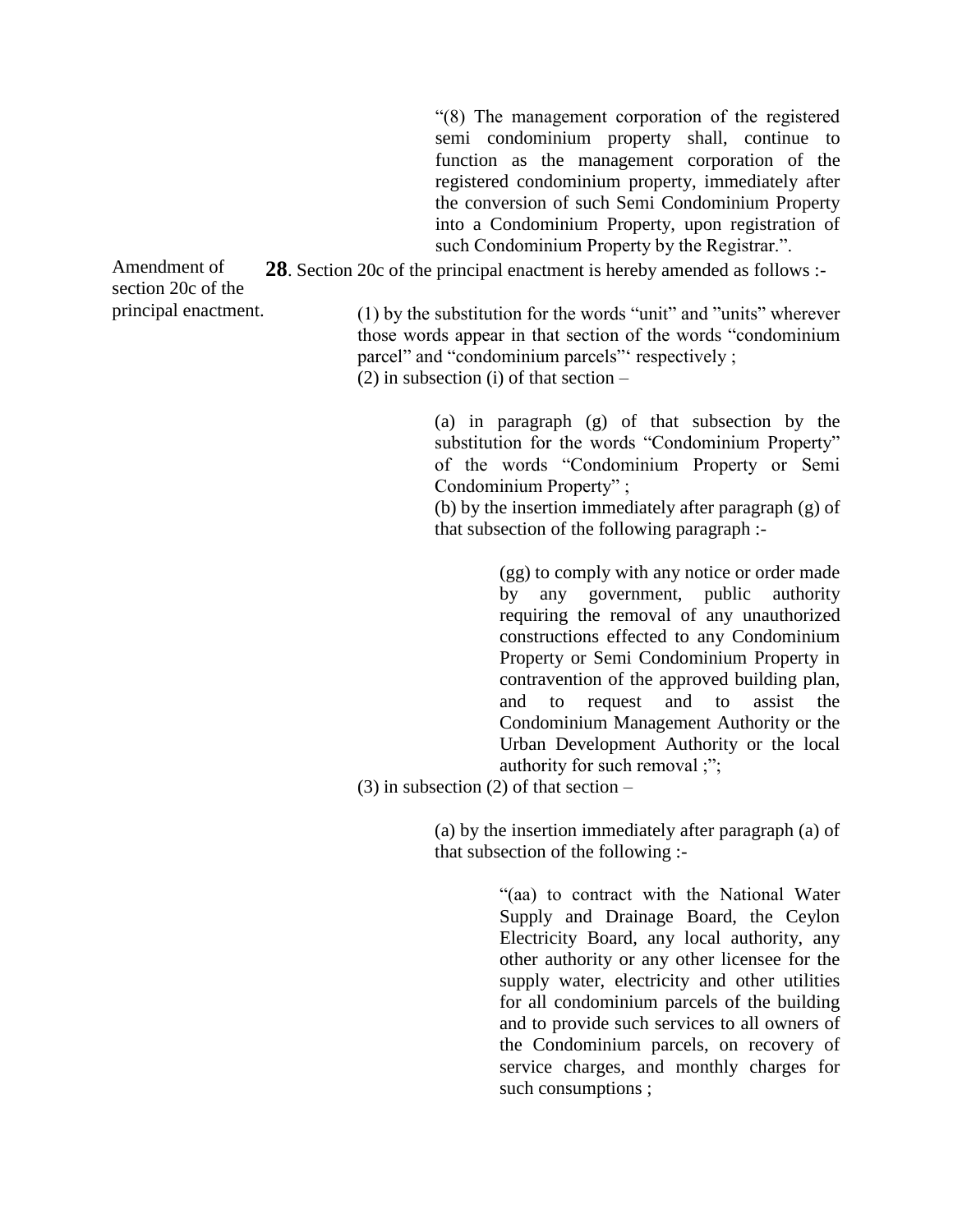(bb) to take every step to recover the monthly charges, for the consumption of water, electricity and other utilities provided by the National water Supply and Drainage Board, the Ceylon Electricity Board, any local authority any other authority or licensee by way of discontinuance of individual connections for water or electricity or other utilities and to continue the discontinuance of such supply to such condominium parcel, until the respective charges are being paid to the management corporation by the respective owner or owners of the condominium parcel or parcels;".

(b) by the insertion immediately after paragraph (b) of that subsection of the following :-

> "(bb) to levy a monthly contribution on the owners of all the condominium parcels in proportion to the share parcels of their respective condominium parcels for the purposes mentioned in section 20H and to recover such contribution from the owners of all the condominium parcels;";

(c) by the addition immediately after paragraph (e) of that section of the following paragraph:-

> "(f) to take every steps to prevent and to remove all unauthorized constructions effected to the Condominium Property or Semi Condominium Property in contrary to the approved building plan and to request or assist the Condominium Management Authority or the Urban Development Authority or any local authority to remove such unauthorized constructions.",

Amendment of section 20D of the principal enactment. that section of the words "condominium parcel" and "condominium parcels" **29**. Section 20D of the principal enactment is hereby amended by the substitution for the words "unit" and "units" wherever those words appear in

respectively.

Amendment of section 20E of the **30**. Section 20E of the principal enactment is hereby amended as follows :-

principal enactment.

(1) in subsection (1) of that section by the substitution for the words "on the application of the Management Corporation" of the words "on the application of the Condominium Management Authority or the Management Corporation";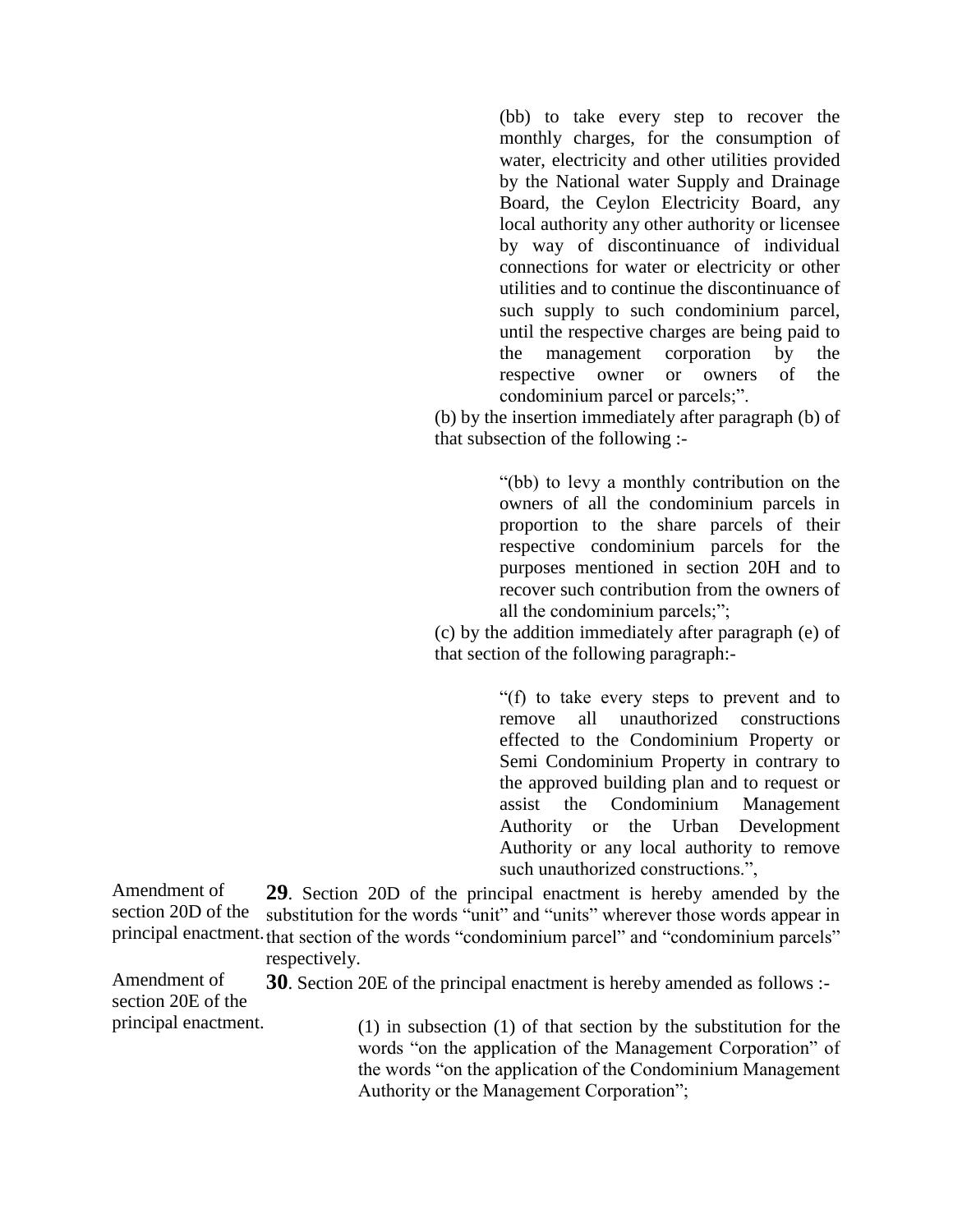(2) by the substitution for the word "unit" wherever the word appears in this section of the words "condominium property".

Amendment of **31**. Section 20f of the principal enactment is hereby amended by the substitution for the word "units" of the word "condominium parcels".

section 20G of the principal enactment. **32**. Section 20G of the principal enactment is hereby amended as follows :-

(1) in subsection (1) of that section by the substitution for the words "Condominium Plan" of the words "Condominium Plan or in a Semi Condominium Plan";

(2) by the repeal of subsection (3) of that section and the substitution therefor of the following subsection :-

> "(3) The by-laws set out in the Second Schedule to this Law, shall, with effect from the registration of Condominium Plan or a Semi condominium Plan, be in force for all purposes in relation to every subdivided building.";

(3) by the repeal of subsection (4) of that section and the substitution therefor of the following subsection :-

> "(4) The management corporation may, subject to the provisions of this Law and any other written law by special resolution make additional by-laws, not inconsistent with the by-laws set out in the Second Schedule to this law, for safety and security measures, details of any common property of which the use is restricted, the keeping of pets, parking, floor coverings, garbage disposal, behavior, architectural and landscaping guidelines to be observed by the owners of the Condominium Parcels, and any other matters necessary for the efficient management of the Condominium Property and common elements of the Condominium Property or Semi Condominium Property of the relevant registered Condominium Plan or registered Semi Condominium Plan.";

(4) in subsections (1) and (5) of that section by the substitution for the word "Units" of the words "condominium parcels";

(5) by the repeal of subsection (6) of that section and the substitution therefore, of the following subsection :-

> "(6) The management corporation and the Condominium Management Authority shall-

> > (a) keep a record of the by-laws in force

section 20F of the principal enactment. Amendment of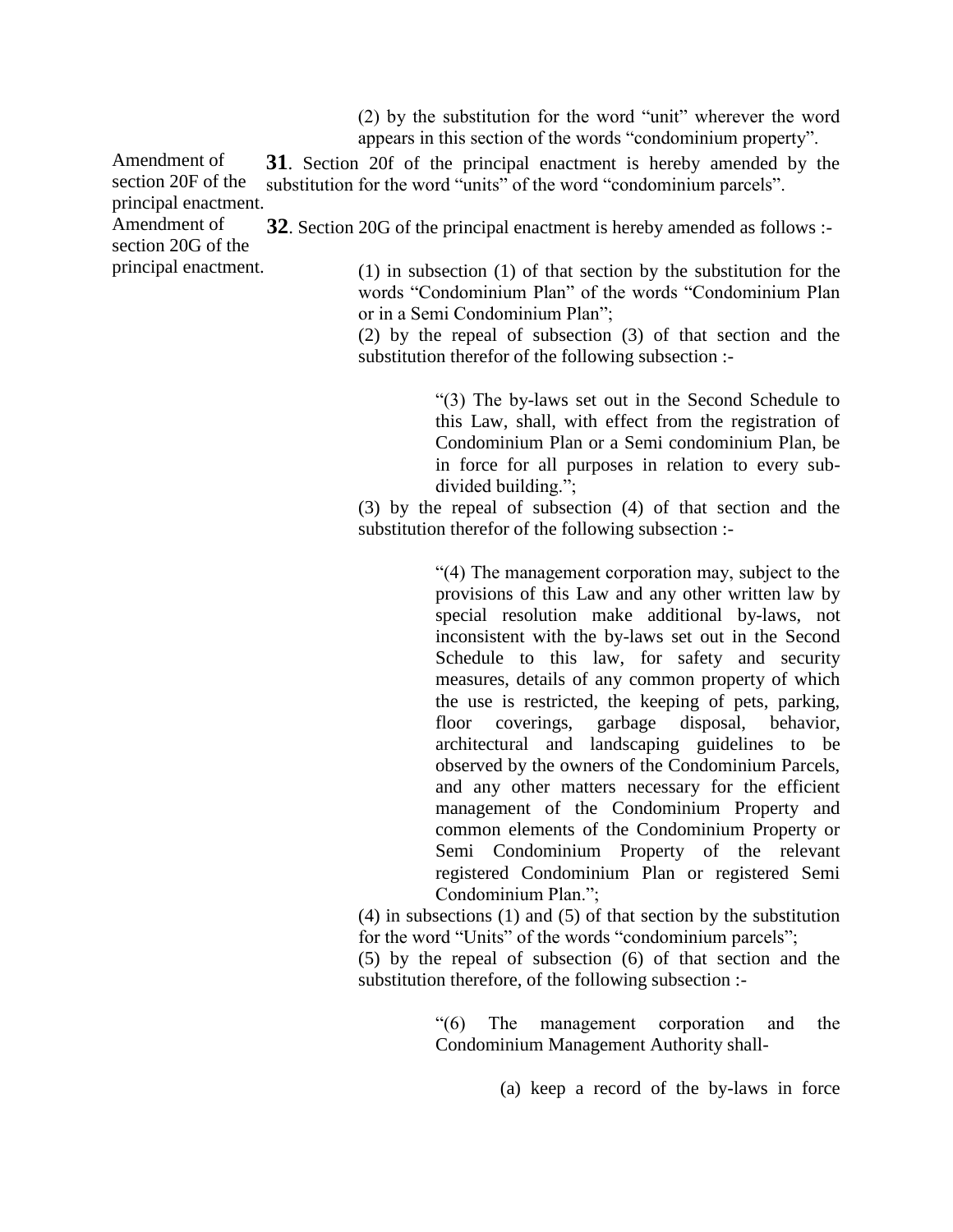from time to time;

(b) on receipt of an application in writing made by the owner of a condominium parcel or by a person duly authorized to apply on behalf of the owner of a condominium parcel for a copy of the by-laws in force, supply to such owner or duly authorized person at a reasonable cost a copy of the by-laws; and (c) on the application of any person who satisfies the Condominium Management Authority, or the management corporation that he has a proper interest in so applying, make available for inspection the by laws.",

(6) in subsections (7) and (10) of that section by the substitution for the word "unit" of the words "condominium parcel".

(7) by the repeal of subsection (9) of that section and the substitution therefor of the following subsection:-

> "(9) The Condominium Management Authority or the management corporation or any owner of a condominium parcel shall be entitled to apply to the Court –

> > (a) for an order to enforce the performance of or to restrain the breach of any by-law by; or (b) to recover damages for any loss or injury to any person or property arising out of the breach of any by-law

from any person bound to comply therewith, the Condominium Management Authority or the management corporation or the administrator, and the court may make such order against any such person, the management corporation or the members of its council, or the administrator, as the court thinks fit.".

**33**. Section 20H of the principal enactment is hereby amended as follows :-

(1) in subsection (1) of that section by the substitution for the words (hereinafter referred to as "the management fund") to the end of that section of the following :-

"to which the following shall be credited :-

(a) the contribution levied or, by the corporation and paid by, the owners for payment into the fund ;

(b) fines, interests, penal charges, premiums reconnection charges, and deposits levied by the corporation, and paid by the owners for payment in to

Amendment of section 20H of the principal enactment.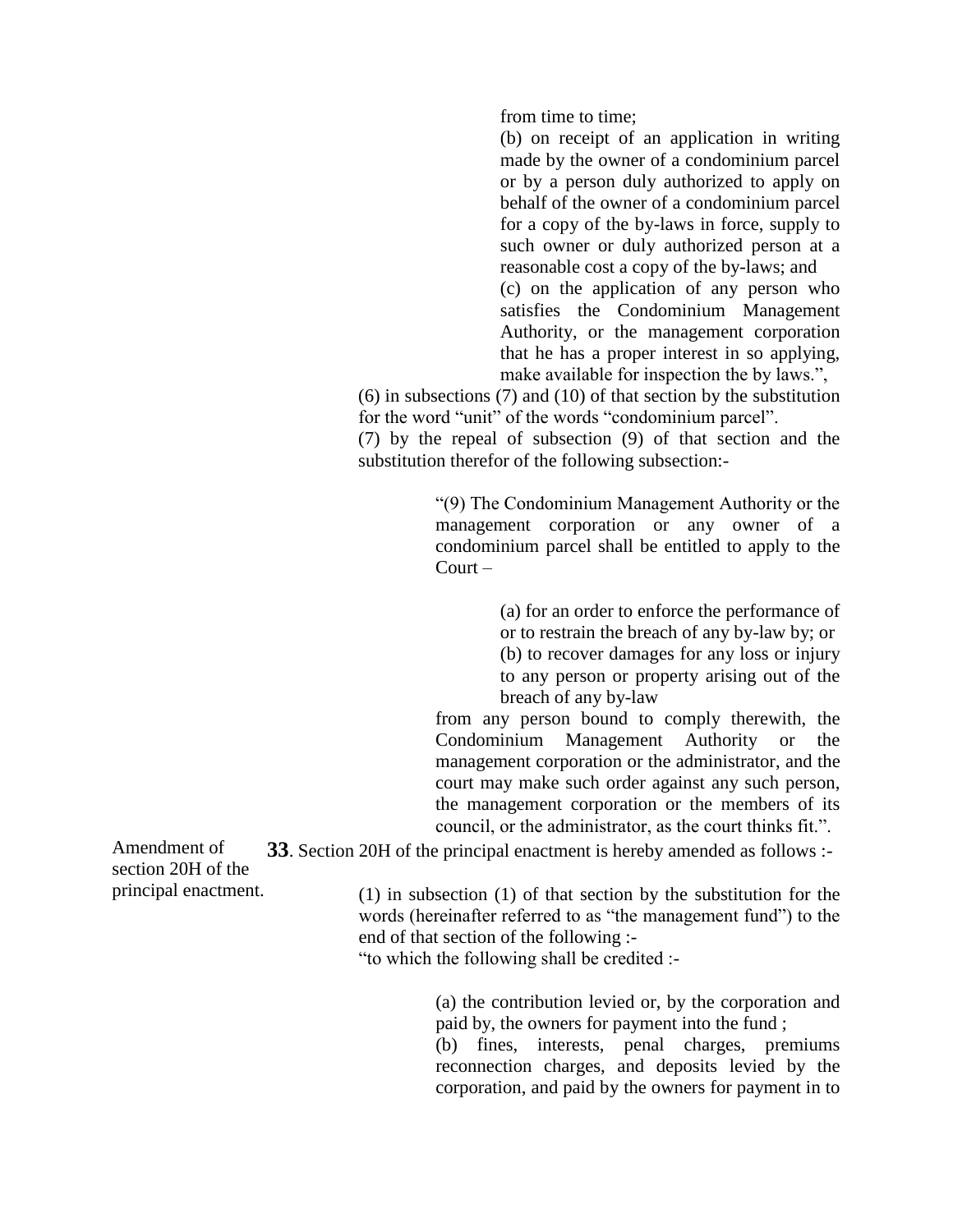the fund ;

(c) the proceeds of the disposal of any personal property of the corporation ;

(d) all such sums of money as may be received by the corporation in the exercise, discharge and performance of its powers, functions and duties;

(e) all such sums of money as may be received by the corporation by way of loans, donations, gifts or grants from any sources whatsoever, whether in or outside in Sri Lanka.".

(2) by the insertion immediately after subsection (1) of that section of the following subsection :-

> "(1A) There shall be paid out of the management fund of the corporation all such sums of money required to defray any expenditure incurred by the corporation in the exercise, discharge and performance of its powers, functions and duties, subject to the limitation specified in this Law:'.

(3) by the repeal of subsection (2) of that section and the substitution therefor of the following :-

> "(2) The management corporation may by a unanimous resolution or by a general resolution and with the concurrence of the Condominium Management Authority, invest as it thinks fit any moneys of the management fund :

> Provided, however such resolution and concurrence shall not be required for the investment in any fixed deposit account with a licensed commercial bank, in any Treasury Bill, in the State Mortgage and Investments Bank or the Housing Development and Finance Corporation (Bank).".

(4) by the repeal of subsection (3) of that section and the substitution therefor of the following :-

> "(3) For the purposes of establishing and maintaining the management fund, the management corporation for the purposes mentioned in subsection (1) may, at a general meeting-

> > (a) determine from time to time the amounts to be raised as contributions ;

> > (b) raise the amounts so determined by levying contributions on the owners of all the condominium parcels in proportion to the share parcels of their respective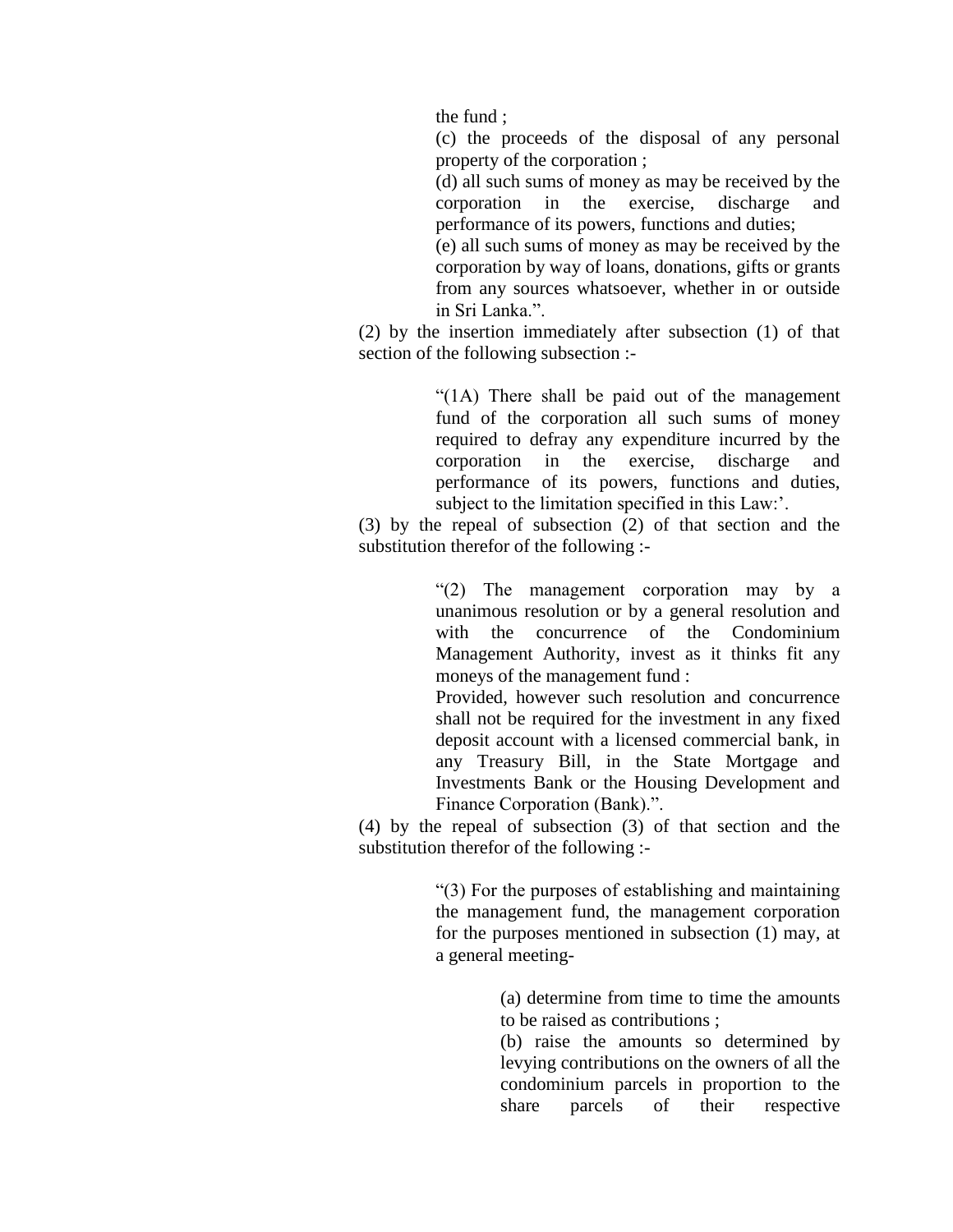condominium parcels ;

(c) determine the amount of interest payable by the owner of condominium parcels in respect of late contributions ;

(d) determine the amount of deposit or penal charges or reconnection charges, in the event of disconnection of services such as water, electricity or other utilities provided to the respective condominium parcels and payable by the owner of such condominium parcels.";

(5) by the insertion immediately after subsection (3) of that section of the following subsection :-

> (3A) The management corporation shall establish a sinking Fund, (hereinafter referred to as the sinking Fund) as part of the management fund for the emergency expenses of any major repair to the common elements or discharge any other similar obligation of the corporation and shall-

> > (a) from time to time at any general meeting determine the amounts to be set aside to the sinking fund ;

> > (b) not proceed to incur any expenditure out of the sinking fund unless a special resolution or a general resolution with the concurrence of the Condominium Management Authority, has been passed as regards the specified amount to be incurred as expenditure.".

 $(6)$  in subsections  $(4)$ ,  $(5)$  and  $(6)$  of that section by the substitution for the word "unit" of the words "condominium parcel".

**34**. Section 20J of the principal enactment is hereby amended as follows :-

section 20 of the principal enactment.

Amendment of

(1) by the substitution for the such "unit" wherever the word appears in that section of the words "condominium parcel";

(2) by the insertion immediately after subsection (6) of that section of the following subsection :-

> "(6A) Notwithstanding any thing to the contrary in this Law or any other written law, the management corporation shall have the power to disconnect the supply of services such as water services electricity or any other utilities provided to the individual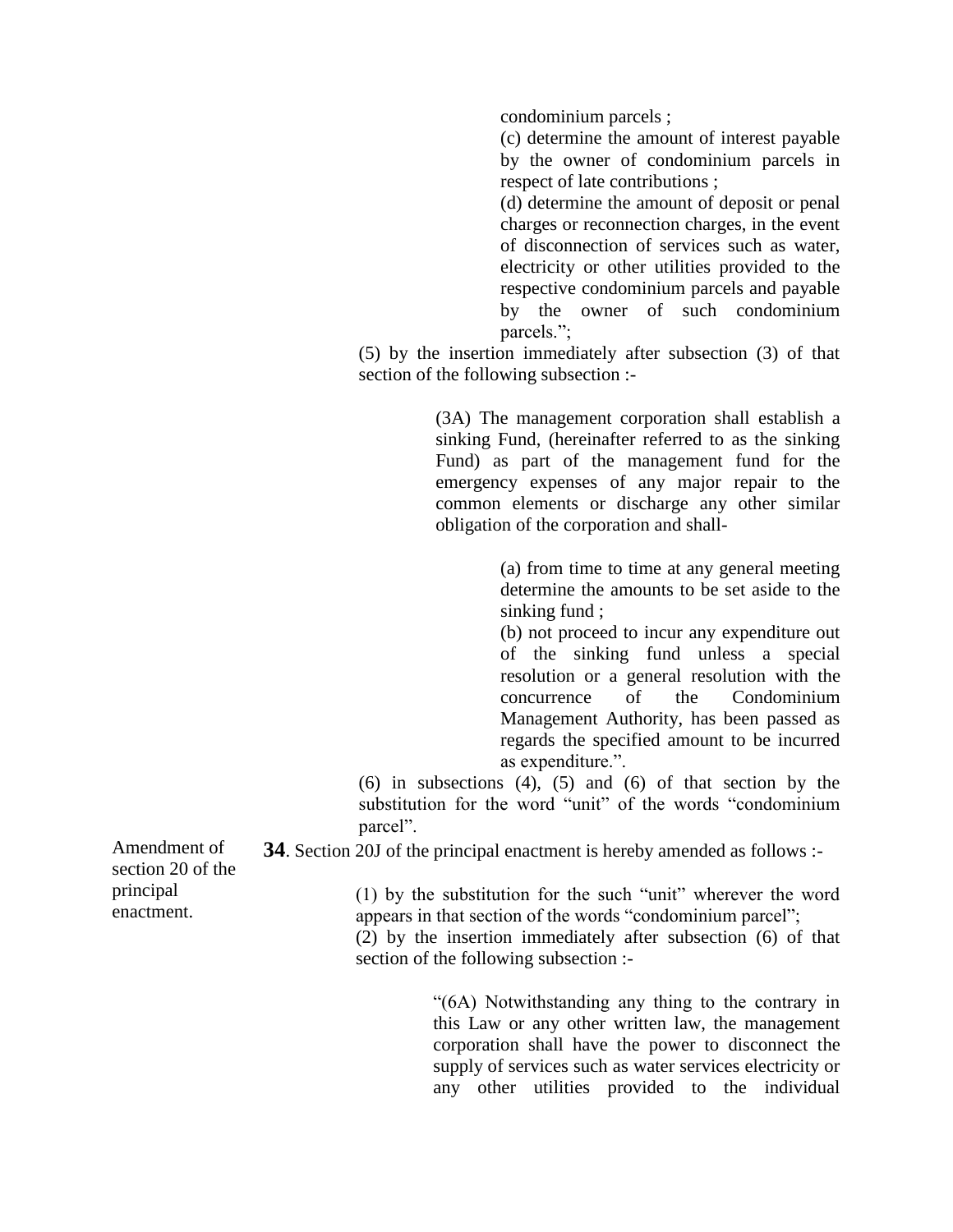condominium parcel through the management corporation, by the National Water Supply and Drainage Board, the Ceylon Electricity Board, any local authority any other authority or licensee, if the owner of the condominium parcel fails to pay any of the amounts demanded as per the provisions specified in section 20H of this Act, by the management corporation. The management corporation shall not proceed to disconnect such supply, unless-

> (a) a resolution is specially passed approving the discontinuance of such service ;

> (b) fourteen days notice of the intended discontinuance along with the copy of the resolution so passed is sent by registered mail to the owner of the particular condominium parcel.".

Amendment of section 20K of the principal enactment. end of that subsection of the following:" **35**. Section 20K of the principal enactment is hereby amended in subsection (1) by the substitution for all the words from "each unit being liable" to the

"each condominium parcel being liable under such guarantee only for such proportion of the money so incurred as the share parcel of that condominium parcel bears to the aggregate share parcel of all the condominium parcel.".

Amendment of section 20L of the principal enactment. "condominium parcel". **36**. Section 20L of the principal enactment is hereby amended in subsection (1) of that section by the substitution for the word "unit" of the words

Amendment of section 20M of the **37**. Section 20M of the principal enactment is hereby amended as follows :-

principal enactment.

(1) by the substitution for the word "unit" wherever that word appears in that section of the words "condominium parcel" ;

(2) by the substitution for the words "management corporation"

of the words "Condominium Management Authority or the management corporation".

Amendment of section 20N of the principal enactment. **38**. Section 20N of the principal enactment is hereby amended as follows :-

(1) by the substitution for the words "Condominium Property" wherever those words appear in that section of the words "Condominium Property or Semi Condominium Property".

(2) by the substitution for the words "registered Condominium Plan" of the words wherever those words appear in that section of the words "registered Condominium Plan" or "registered Semi Condominium Plan" respectively ;

Amendment of section 20P of the principal enactment. **39**. Section 20P of the principal enactment is hereby amended as follows :-

(1) by the substitution for the words Condominium Plan" wherever those words appear in that section of the words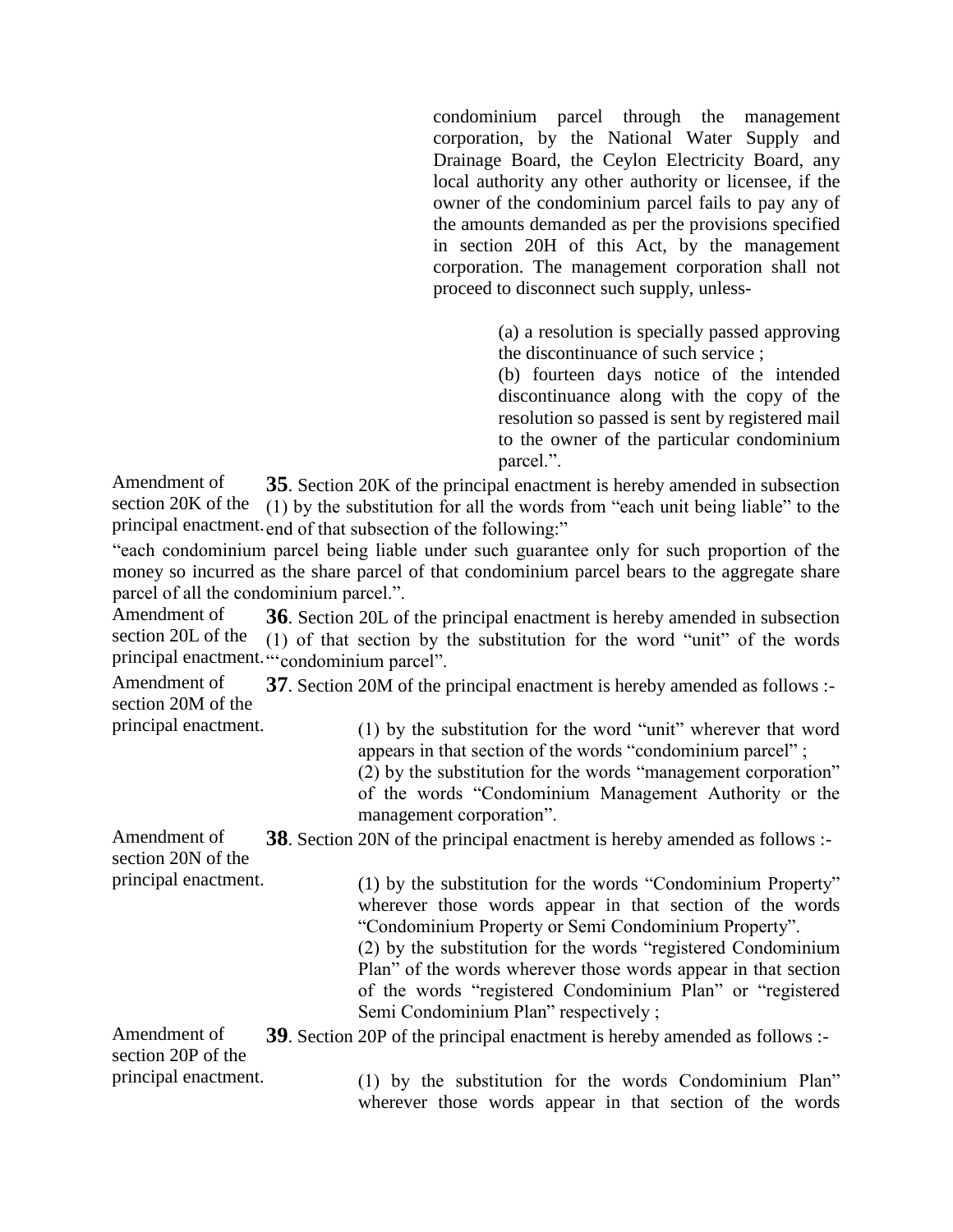"Condominium Plan" or in a "Semi Condominium Plan" ;

(2) by the substitution for the word "unit" wherever that word appears in that section of the words "condominium parcel" ;

(3) by the repeal of paragraph (a) of that section and the substitution therefore of the following :"

> "(a) notify the Condominium Management Authority and the insurer immediately and reinstate the damaged portion of the subdivided building and provide a scheme for the continued use of the subdivided building in whole or in part subject to the supervision of the Condominium Management Authority".

Amendment of **40**. Section 20Q of the principal enactment is hereby amended as follows :"

(1) by the substitution for the words "Condominium Plan" wherever those words appear in the section of the words "Condominium Plan or Semi Condominium Plan" ;

(2) by the substitution for the words "Condominium Property" wherever those words appears in that section of the words "Condominium Property or Semi Condominium Property" ;

(3) by the substitution for the words "unit" or "units" wherever those words appear in that section of the words "parcel" or "condominium parcels" respectively ;

(4) in subsection (2) of that section by the substitution for the words "and the lodge with the Registrar", of the words "lodge with the Registrar and the Condominium Management Authority" ;

(5) by the repeal of paragraph (c) of subsection (8) of that section, and the substitution therefore of the following :"

> "(c) The Registrar on receipt of the Condominium Title certificates relating to the condominium parcel or condominium parcels, as the case may be shall cancel the Condominium Title certificates make the necessary entries in the registers of Condominium Parcels of the Condominium Property or Semi Condominium Property, and thereafter the transferee shall deal with the land parcel in accordance with the provisions of the Registration of Title Act. No. 21 of 1998.".

(6) by the repeal of subsection (10) of that section and the substitution therefor of the following subsection :"

> "(10) Where a transfer of the Condominium Property or Semi Condominium Property pursuant to

section 20Q in the principal enactment.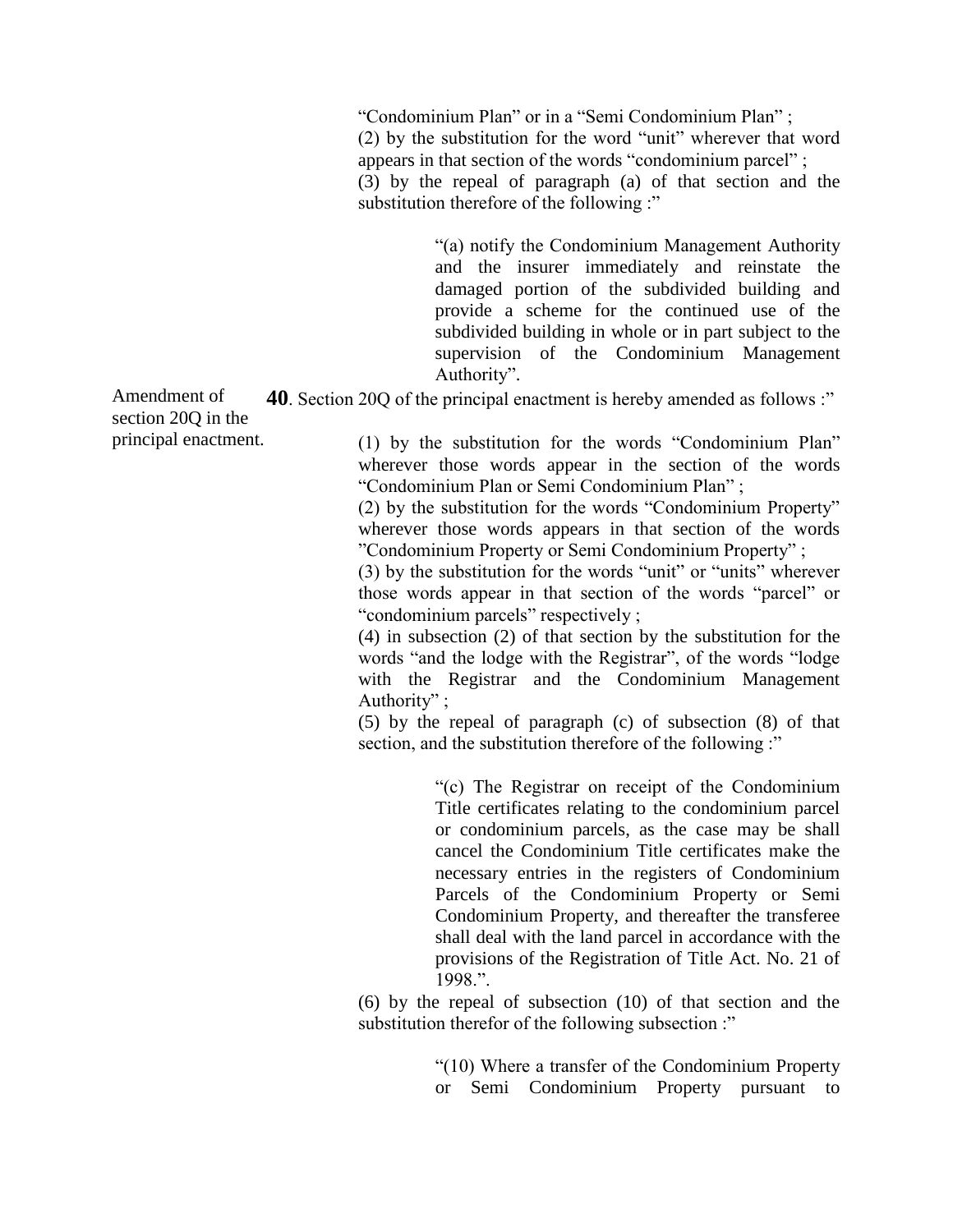subsection (5) has been lodged with and registered by the Registrar, the management corporation shall continue in existence for the purpose of winding up its affairs subject to the supervision of the Condominium Management Authority." ;

(7) in subsection (11) of that section by the substitution for the words "the management corporation of the words" the Condominium Management Authority or the Management Corporation ;" ;

(8) by the repeal of subsection (12) of that section and the substitution therefor of the following :-

> "(12) Unless and until a liquidator is appointed by court for the purpose of carrying out the winding up of the affairs of the management corporation, the Council of the management corporation, shall continue to perform the management corporations' business for the purpose of winding up its affairs, subject to the supervision of the Condominium Management Authority. On the appointment of a liquidator all the powers of the council of the management corporation shall cease and the liquidator shall have the power to carry on the management corporations' business for the purpose of winding up its affairs subject to the supervision of the Condominium Management Authority.

(9) by the repeal of subsection 14 of that section and the substitution therefor of the following :-

> "(14) The court may on an application by the Condominium Management Authority, a former owner, a former mortgagee or the liquidator and on being satisfied that the affairs of the management corporation have been wound up make an Order that the liquidator be released and that the management corporation be dissolved and on lodgment of such Order for registration under this Law, the Registrar shall then register and cancel the records in the title register in respect of condominium parcels of the condominium property or semi condominium property, and shall notify such cancellation to the Condominium Management Authority'.

Amendment of section 26 of the principal enactment.

**41**. Section 26 of the principal enactment is hereby amended as follows :-

(1) by the substitution for the definition of the expression "accessory unit" of the following :-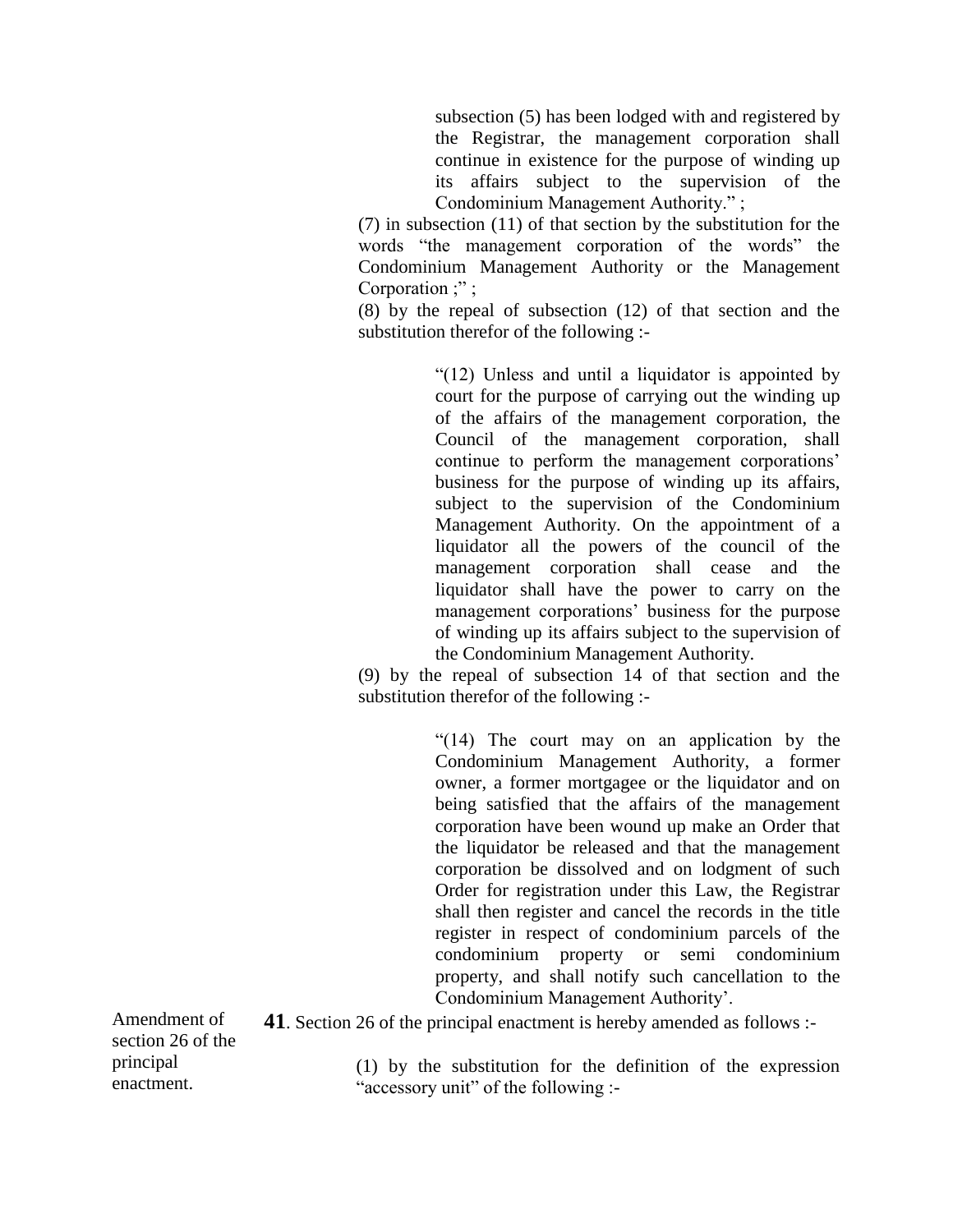"accessory parcel" means a parcel intended for separate ownership and was with any other specified condominium parcel or condominium parcels for any purpose ; ';

(2) in the definition of building by the substitution for the words "condominium subdivision plan" occurring in the definition of building of the words "Condominium Plan or Semi Condominium Plan or in the Provisional Condominium Plan ";

(3) by the substitution for the definition of the expression "Common Amenities Board" of the following :"

"Condominium Management Authority" means the Condominium Management Authority established under the Condominium Management Authority Law, No 10 of 1973′ ;

(4) in the definition of the expression of "common elements" –

(a) by the substitution for the words "Condominium Property of the words "Condominium Property or semi Condominium Property or Provisional Condominium Property" ;

(b) by the substitution for the "Condominium Plan" of the words "Condominium Plan or Semi Condominium or Provisional Condominium Plan" ;

(c) by the substitution for the word "land" of the word land parcel" ;

(d) by the substitution for the word "unit" of the words "'condominium parcel" ;

(5) by the substitution for the definition of the expression "condominium plan" of the following:"

"Condominium Plan" means a plan of a Condominium Property which  $\cdot$ "

> (a) is described in the title or heading thereto as Condominium Plan ;

> (b) indicates the whole or any part of the land parcel comprised therein a completed building as being divided into two or more stores and is divided into two or more condominium parcels or any building having only one storey also be capable of being subdivided into parcels ; and

(c) contains the particulars set out in section 5;

(6) by the insertion immediately after the definition of the expression "condominium plan' of the following new definition :-

' "condominium parcel" means a defined space which is shown as an independent parcel on a condominium plan or semi condominium plan or provisional condominium plan and which is designed for independent use consisting of one or more rooms whether occupying the entirety or part of one or more storeys in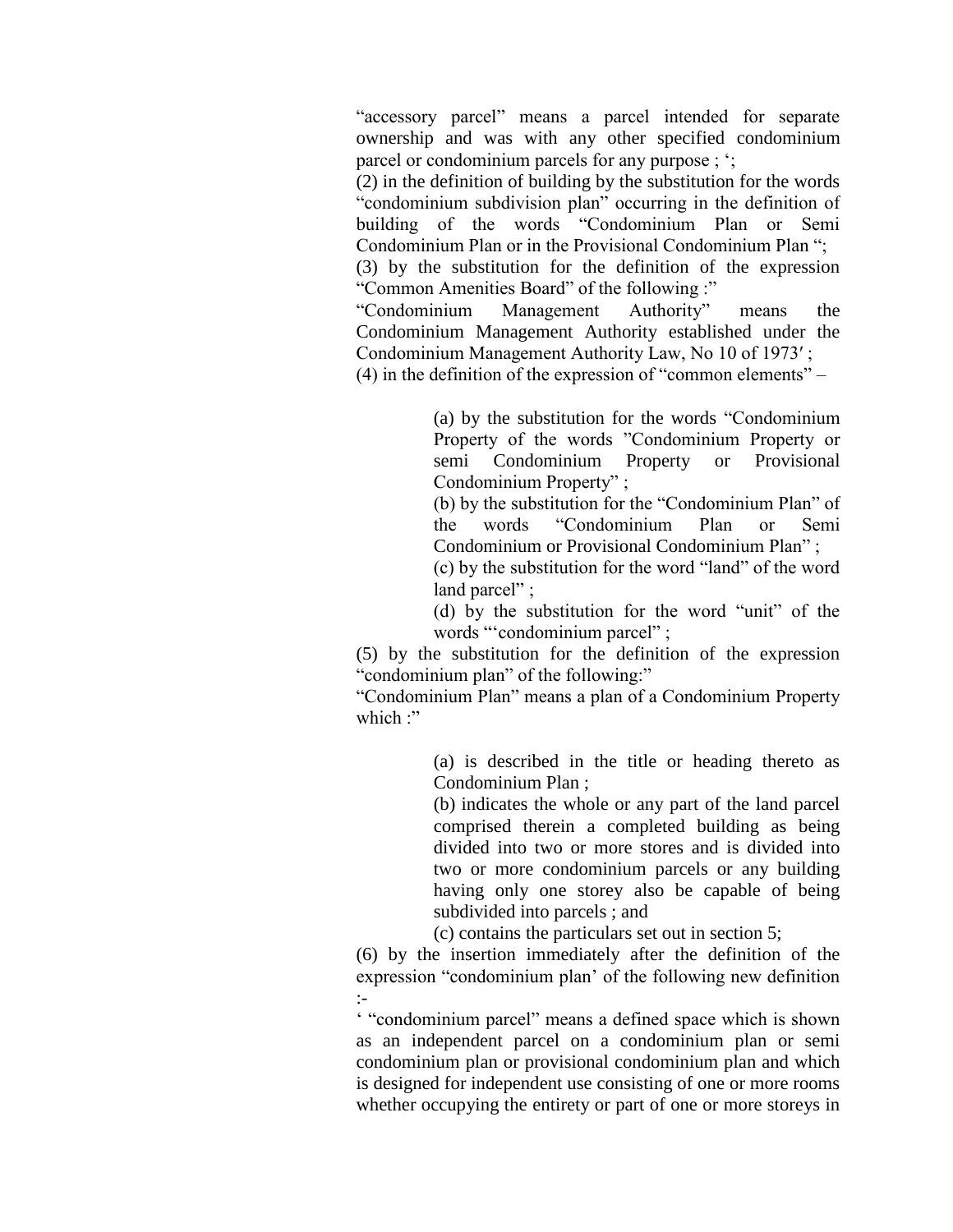a building of more than one storey and which is shown as a separate condominium parcel' ;

(7) in the definition of the expression of "encumbrance" by the substitution for the word "unit" wherever such word appears in that definition of the word "parcel" ;

(8) by the substitution for the definition of the expression "land" of the following definition :-

' "land parcel" includes land parcel of any tenure, any building or parts thereof, so much of the air space above the surface as may be reasonable used or enjoyed by any owner, and all substances under the surface, (excluding minerals within the meaning of the Mines and Minerals Law, No. 4 of 1973) whether or not held apart from the surface and any estate or interest therein ';

(9) in the definition of the expression of "local authority" by the substitution for the words "Condominium Property" of the words "Condominium Property, or Semi Condominium Property or Provisional Condominium Property" ;

(10) by the substitution of the definition for the expression "management corporation" of the following :-

' "management corporation" in relation to any one or more completed subdivided buildings shown in a condominium plan or any one or more partly completed buildings shown in a semi condominium plan, means the management corporation established for those buildings' ;

(11) in the definition of the expression "owner" by the substitution for the word "unit" of the words "condominium parcel";

(12) by the insertion immediately after the definition of the expression "prescribed" of the following:-

"Provisional Condominium Plan" means a Plan of "Provisional Condominium Property" which-

> (a) is described in the title or heading thereto as Provisional Condominium Plan ;

> (b) indicates the whole or any part of the land parcel , and the building proposed to be erected, and shall be capable of being sub-divided into parcels ;

(c) contains the particulars set out in section 5A ;

"prospective purchaser" means a person who is a party to an agreement for sale agreeing to purchase a condominium parcel or provisional condominium parcel, from the owner of the Condominium Property or Semi Condominium Property or Provisional Condominium Property ;

(a) "recognised financial institution" means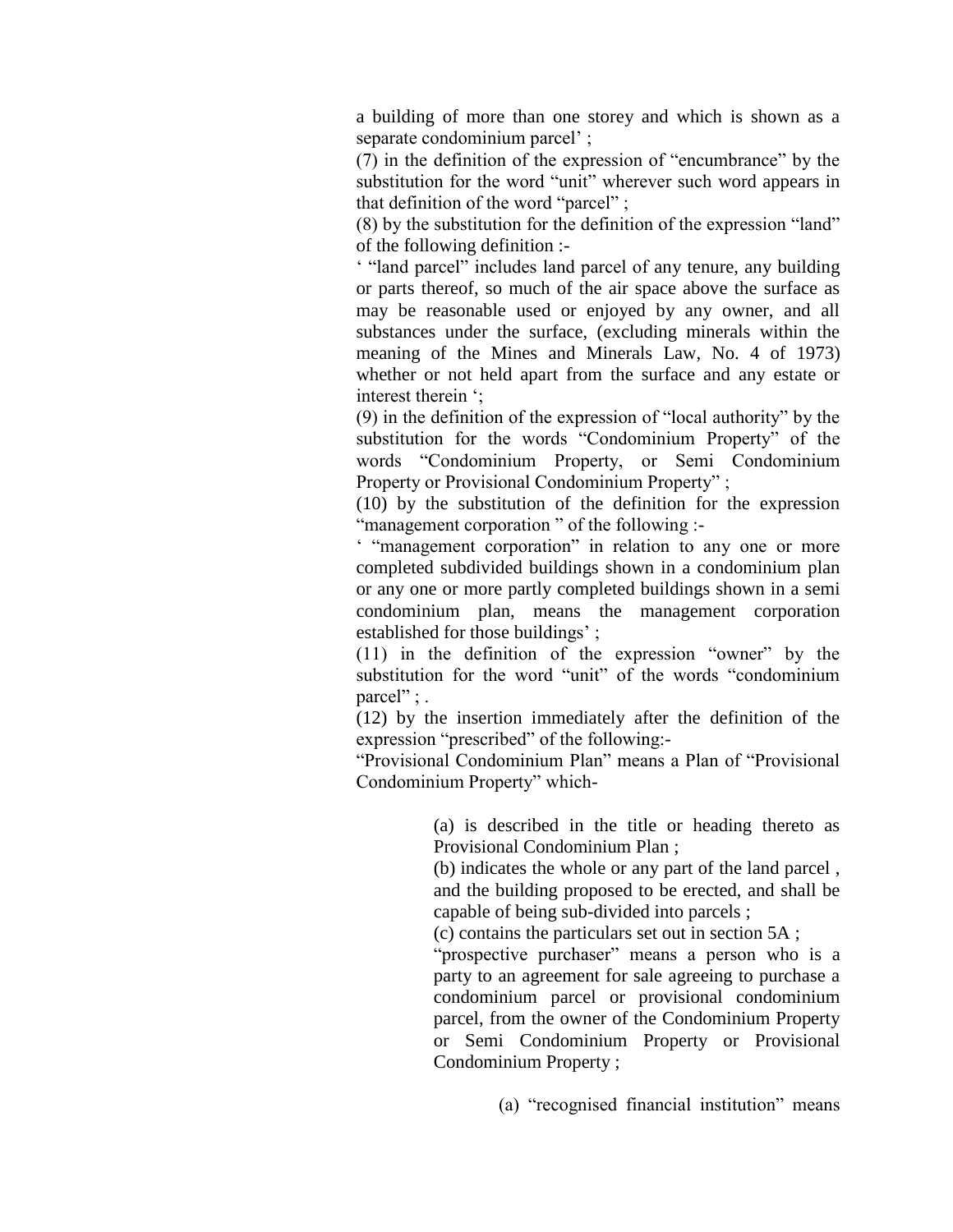any "licensed commercial bank" or a "licensed specialised bank" within the meaning of the Banking Act , No. 30 of 1988 ; or

(b) any finance company registered under the Finance Companies Act, No. 78 of 1988 ; or

(c) building society registered with Commissioner of National Housing under National Housing Act. Chapter 401 ;

(d) the National Housing Development Authority established by Act , No. 17 of 1979 ; or

(e) any bank established by or under any law.

(13) by the substitution for the definition of the expression "Registrar'" of the following :-

"Registrar" means the Registrar of Titles appointed under the Registration of Title Act, No. 21 of 1998 and having jurisdiction over the registration district in which the Condominium Property or Semi Condominium Property or Provisional Condominium Property is situated ;

(14) by the insertion immediately after the definition of "Registrar" of the following new definition :-

"Semi Condominium Plan" means a plan of a partly completed Condominium Property Which :-

> (a) is described in the title or heading thereto as Semi condominium Plan ;

> (b) shows the whole or any part of the land parcel comprised therein a partly completed building having one storey capable of being subdivided into two or more condominium parcels with provisions for future construction of two or more storeys or partly completed building having one storey capable of being sub-divided into parcels ;

(c) contains the particulars set out in section in 5B ;

(d) has more than one completed condominium parcels and such condominium parcels are fit for human habitation ;

(15) by the substitution for the definition of the expression "share unit" of the following :-

"share parcel" in respect of a condominium parcel means the share parcels determined for that condominium parcel according to its share value and shown as such in the Schedule endorsed on the Condominium Plan or Semi Condominium Plan or Provisional Condominium Plan ;

(16) in the definition of the expression "storey" by the substitution for the word "land" of the words "land parcel".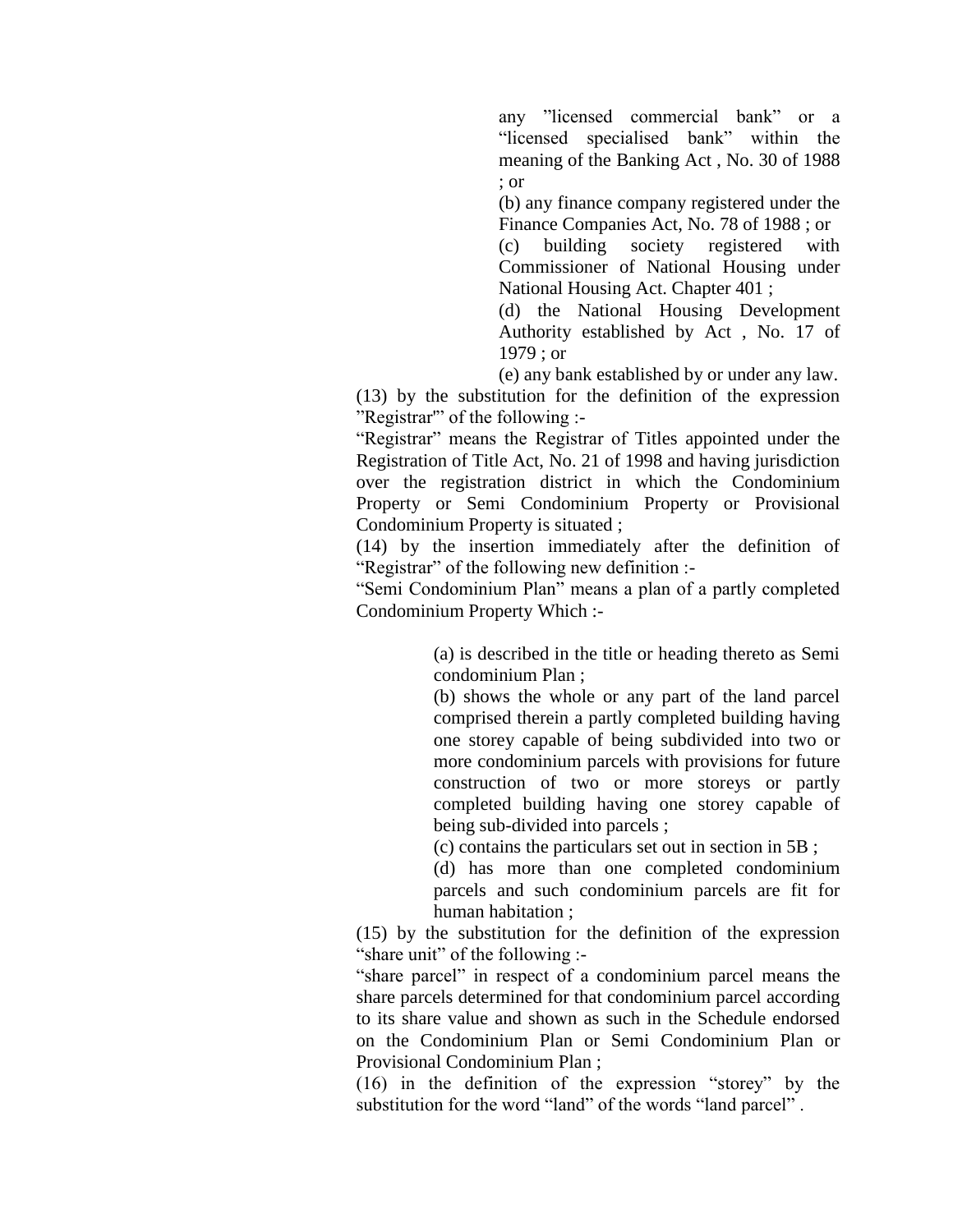(17) in the definition of the expression "subdivided building" by the substitution for the words "Condominium Plan" of the words "Condominium Plan or Semi Condominium Plan or Provisional Condominium Plan" .

(18) by the omission of the definition of the expression of "unit"

(19) by the addition immediately after the definition of the expression "unanimous resolution" of the following definition of the expression :-

"unauthorized construction" means any improvement or alteration to the condominium parcel or ancillary parcel appurtenant to such condominium parcel, arty improvement or alteration to the common elements , any parceling or subdivision of the land parcel where the condominium property or semi condominium property is constructed, the erection or reerection of sub-structures and the construction of works on the land parcel, or any change in the use for which land parcel or any building or any structure thereof is used, without a valid permit from the authority who have been empowered by law to approve the building plan, or contrary to any term or condition set out in the permit issued in respect of the building plan approved for the relevant Condominium Property or Semi Condominium Property.

Amendment of the **42**. The First Schedule to the principal enactment is hereby amended as First Schedule to the follows :principal enactment.

.

(1) by the substitution for the word "unit" wherever the word "unit" appears in the Schedule of the words "condominium parcel";

(2) in item 2 of the Schedule substitution for the words "Condominium Plan No." of the words "Condominium Plan or Semi Condominium Plan No." ;

(3) by the repeal of item 3 (2) of the Schedule and the substitution therefore of the following :

> "(2) Where there are not more than three owners the council shall consist of all the owners.".

(4) in item 8 (5) of the Schedule by the substitution for the words "council shall after its general meeting", of the words "council shall within thirty days after its general meeting" ;

(5) in item 9 (2) of the Schedule (9) by the substitution of the words "The first annual general meeting" of the words "Subject to the provisions in subsection (3) of the section 20B the First annual general meeting".

(6) by the addition immediately after, item 10 (2) (b) : of the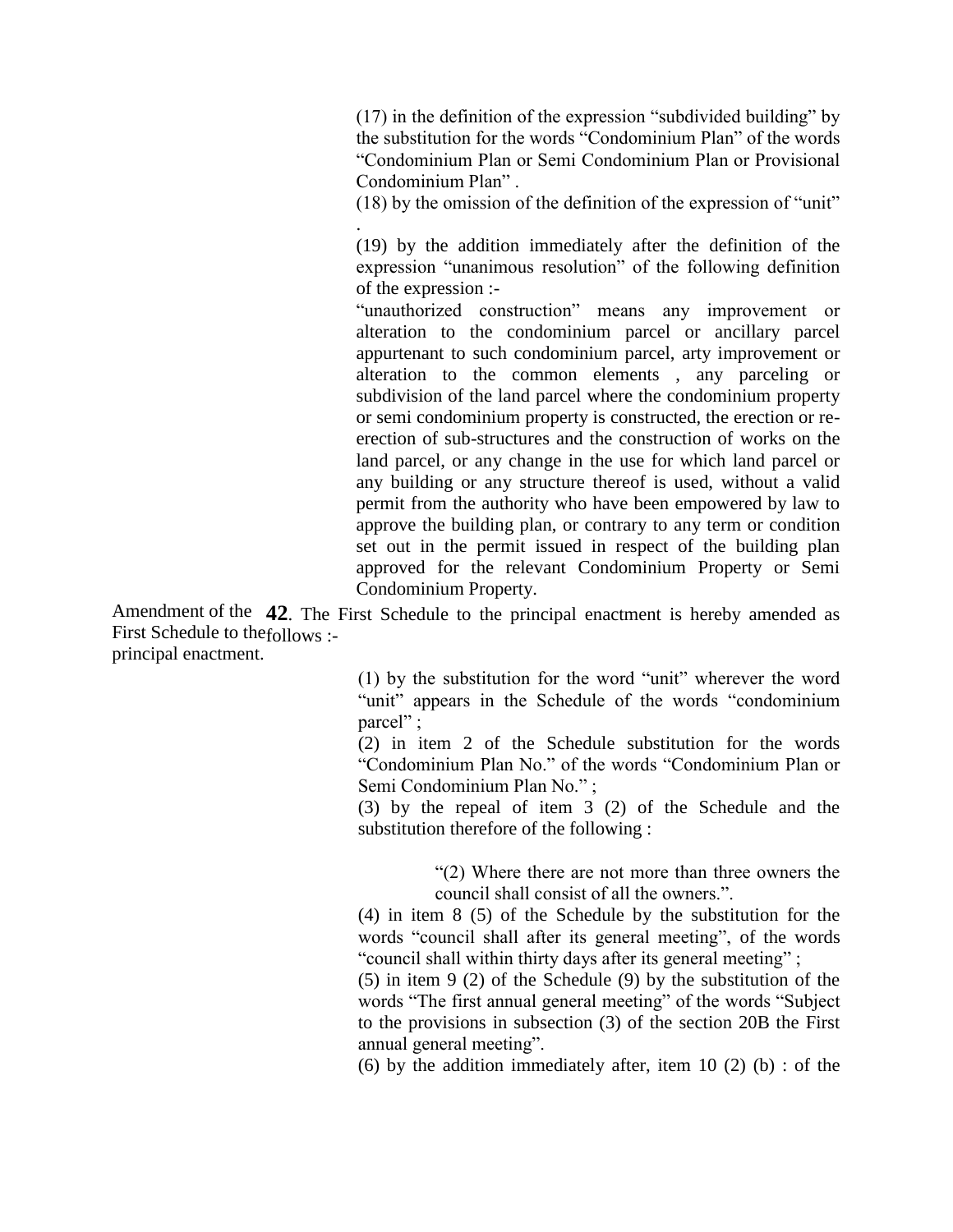following :

"(c) shall convene an extra general meeting upon a request in writing made by the Condominium Management Authority.

Amendment of the 43. The Second Schedule to the principal enactment is hereby amended as Second Schedule to follows :-

the principal

enactment.

(1) in the heading to the Schedule by the substitution for the words "Registered Condominium Plan", of the words "REGISTERED CONDOMINIUM PLAN OR REGISTERED SEMI CONDOMINIUM PLAN".

(2) in item (1) of the Schedule,-

(a) by the substitution for the words "registered Condominium Plan" of the words "registered Condominium Plan or registered Semi Condominium Plan" ;

(b) by the substitution for the word "unit" of the words "condominium parcel", ;

(3) in item 2 of the Schedule-

(a) in item  $2(a)$  (iv) by the substitution for the words "in connection with the performance of its duties" of the words "in connection with the performance of its duties or exercise of its powers" ;

(b) in item 2 (b) by the substitution for the words, "carry out all work ordered by any Government " of the words "carry out all work including removal of all unauthorised constructions ordered by the Government":

(c) by the addition immediately after item  $2(g)$  of the following :"

> "(h) pay his contribution to the management fund of the corporation ; or

> (i) pay all monthly charges for consumption of services such as water services, electricity and other utilities provided through the corporation including service installation charges, and re-connection charges in the event of disconnection of services such as water services, electricity and other utilities provided through the corporation by National Water Supply and Drainage Board, Ceylon Electricity Board, Local Authority any other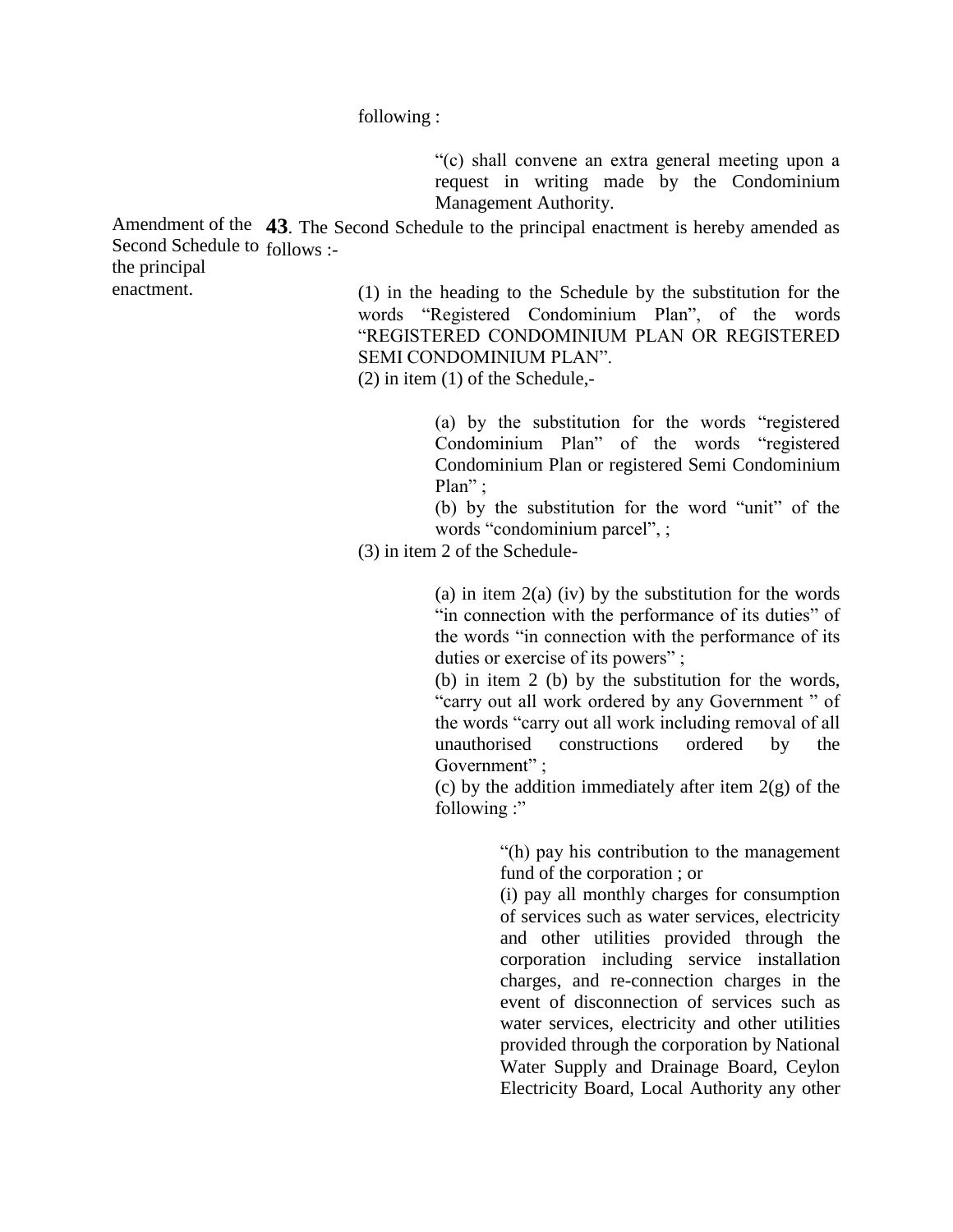authority or licensee. (4) in item 5 of the Schedule,-

> (a) by the insertion immediately after item 5(a) of the following :-

> > "(aa) prevent the erection of any unauthorised construction by any individual owners of the condominium parcels contrary to the approved building plan of the Condominium Property or Semi Condominium Property ; (ab) request and assist the Condominium Management Authority or the Urban Development Authority or any local authority to remove all unauthorised

> > constructions affecting the Condominium Property or Semi condominium Property in contrary to the approved building plan".

(b) by the addition immediately after item 5 (d) of the following :-

> "(e) act as an agent for the service agencies, such as the National Water Supply and Drainage Board, the Ceylon Electricity Board any local authority, any other authority or licensee for the supply of water services, electricity and other public utilities to the owners of the condominium parcels and to send monthly or periodical bills claiming charges for consumption of such services and to recover such charges from the respective owners of the condominium parcels and remit such charges to the respective service agencies".

(5) by the insertion immediately after item 6(b) of the Schedule 7 of the following :-

> "(bb) make any alterations to his condominium parcel in Contrary to the approved building Plan of the Condominium Property or Semi Condominium Property.".

**44**. For the avoidance of doubts it is hereby declared that until an Order under section I of the Registration of Titles Act, No. 21 of 1998 is made extending the application of the provisions of the aforesaid Act to any Province, Administrative District or Administrative Division as the case

Avoidance of doubts.